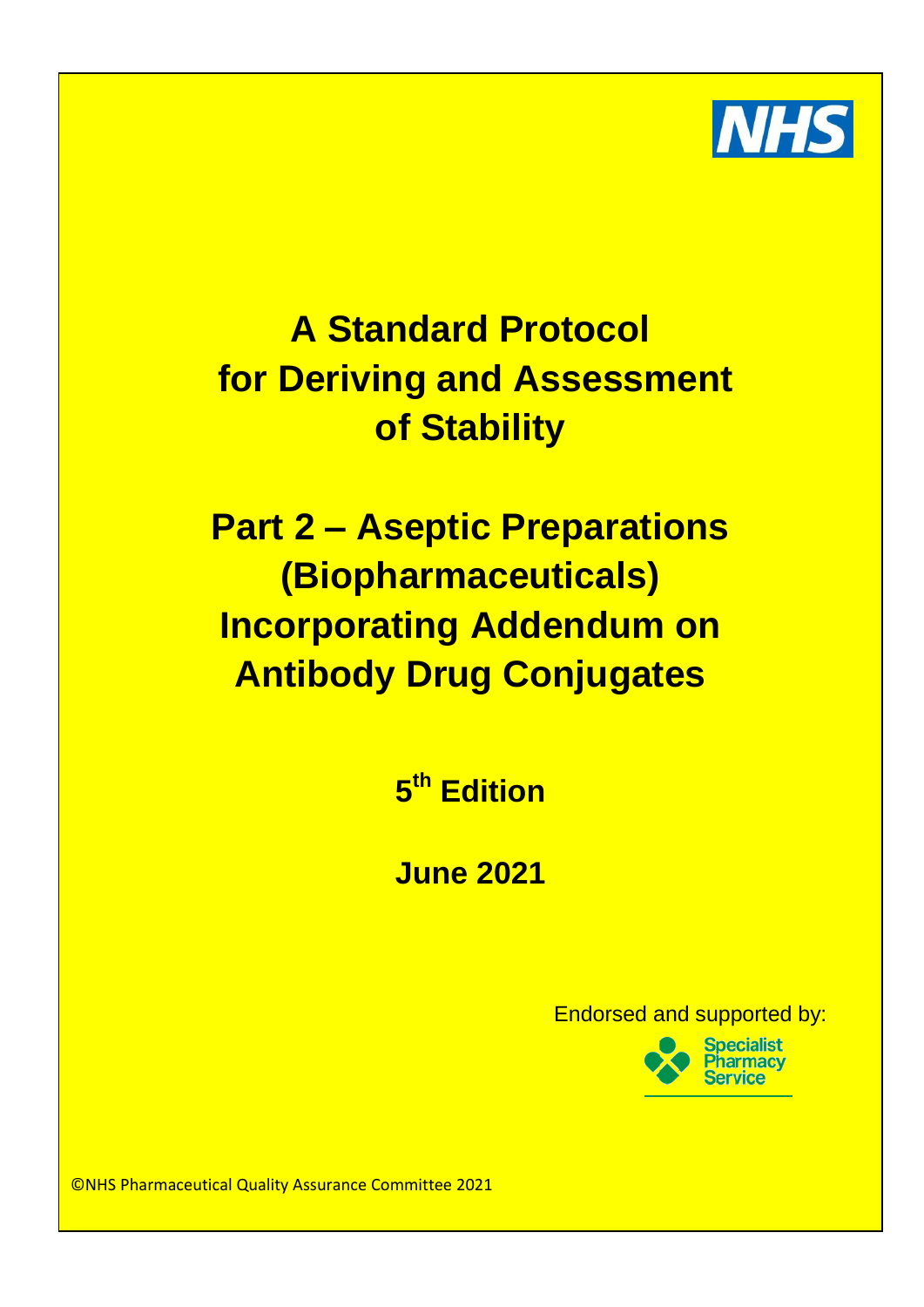This document has been produced on behalf of the NHS Pharmaceutical Quality Assurance Committee, the NHS Pharmaceutical Production Committee and the NHS Pharmaceutical Aseptic Services Group by the NHS Pharmaceutical Research and Development Working Group. Membership of the working group is shown below.

Mark Santillo (Chair), Regional Quality Assurance Officer, Torbay & South Devon NHS Foundation Trust.

Lyndsay Davies Senior Pharmaceutical Biochemistry Analyst, Quality Control North West (Liverpool).

Peter Austin, Consultant Pharmacist and Team Pharmacist Lead, Oxford University Hospitals NHS Foundation Trust.

Caroline Campbell, Laboratory Manager, Quality Control Laboratory, Newcastle upon Tyne Hospitals NHS Foundation Trust.

Marina Castano, R&D Pharmacist, Regional Quality Assurance Service - NHS GG&C, Glasgow.

Chris Marks, Scientific Officer, Regional Quality Control, North Bristol NHS Trust.

Andrew Merriman, Lead Quality Assurance and Technical Services Pharmacist, Betsi Cadwaladr University Health Board.

Adam Millington, Specialist Pharmacist - Production Services and Clinical Trials, Nottingham University Hospitals NHS Trust.

Richard Skidmore, Head of Quality, Barts Health NHS Trust.

Industrial, academic and regulatory experts have been consulted in the preparation of these standards. With special thanks to Terry Chapman University of Bath and Qualasept Ltd, Colin McKee and Tom Miles from ADCBIO for their input into the ADC addendum and associated references. Also special thanks to Simeon Gill and Meenu Wadhwa from MHRA for their comments which have been incorporated into this version 5.

| <b>Document</b><br><b>History</b> | <b>Issue date and reason for change</b>                                                                                                                                                                                                                                                                                                                                                                                               |
|-----------------------------------|---------------------------------------------------------------------------------------------------------------------------------------------------------------------------------------------------------------------------------------------------------------------------------------------------------------------------------------------------------------------------------------------------------------------------------------|
| Edition 1                         | <b>Issued October 2012</b>                                                                                                                                                                                                                                                                                                                                                                                                            |
| Edition 2                         | Issued December 2015 – update of techniques used for analysis if biopharmaceuticals,<br>clarification regarding the use of published studies, statement on on-going stability assessment<br>added, Appendix 1 for procurement assessment added and references updated                                                                                                                                                                 |
| Edition 3                         | Issued April 2017 – update 5.5, one time point beyond proposed product shelf life, 7.5f addition of<br>FTIR/Raman, 7.4 sub-visible particles counts allow use of volumes lower than BP Light<br>Osbcuration and addition of reference, 11 on-going stability evaluation and introduction updated<br>document in series                                                                                                                |
| Edition 4                         | <b>Issued August 2020 -</b><br>1. Addition of the Antibody Drug Conjugate addendum and references to it<br>2. Clarification regarding the use of biochemical binding assays for mAbs<br>3. Updated information of various analytical techniques including section to cover Imaged<br>Capillary - Isoelectric focussing (icIEF)<br>4. Additional section of reports<br>5. Additional section on extrapolation to other container types |
| Edition 5                         | <b>Issued June 2021 -</b><br>1. Updated following comments from MHRA on version 4<br>2. Review and update of references<br>Improved wording and clarity<br>3.                                                                                                                                                                                                                                                                         |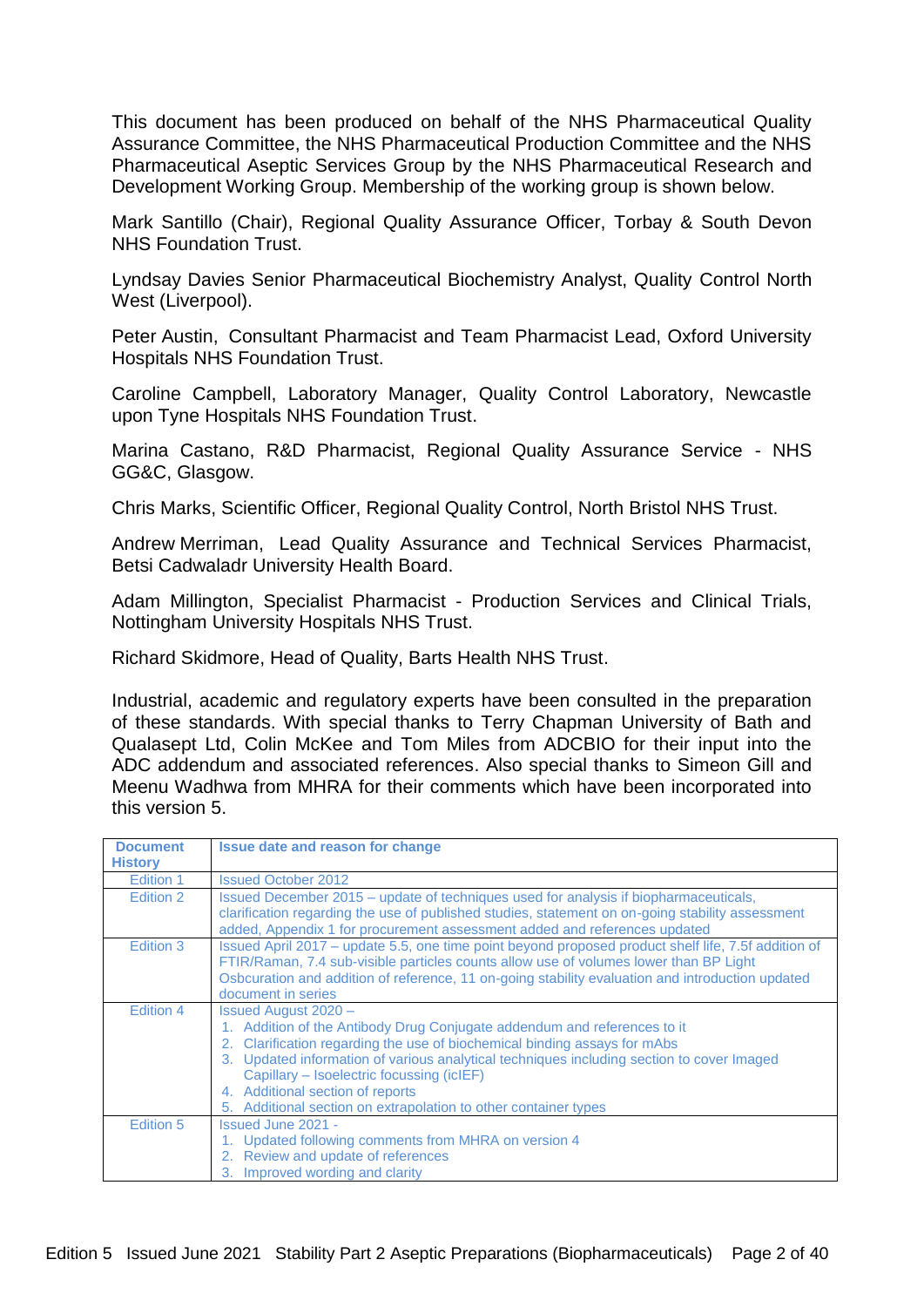#### **1. Scope**

Standards produced by the NHS Pharmaceutical Quality Assurance Committee and its sub-committees are produced with a distinctive yellow cover and are therefore known as Yellow Cover Documents (YCDs). This document is the second in a series looking at the stability of pharmaceuticals, and has been produced by the Pharmaceutical Research and Development Group.

Biopharmaceuticals incorporate a wide range of products such as vaccines, immunoglobulins, monoclonal antibodies, and cell and gene therapy products. This document intends to cover biopharmaceutical products that are aseptically manipulated and principally monoclonal antibodies and antibody drug conjugates, which are covered by the addendum, although many of the principles will also apply to other proteins and polypeptides. This document does not include reference to cellbased therapies (Advanced Therapy Medicinal Products), vaccines or blood components.

This document refers to the aseptic manipulation of licensed biopharmaceuticals and is not to be applied to products derived from first principles when all relevant ICH guidelines must be followed.

#### **2. Introduction**

Enabling preparation or procurement of ready to use biopharmaceuticals and in particular for monoclonal antibody (mAb), mAb fragment products or fusion proteins, is driven by both patient safety<sup>1</sup> and potential cost savings from more efficient product use.

Stability of the protein structure is an important feature in preserving the safety and efficacy of biopharmaceuticals. For example, any factor causing physical or chemical changes can alter the 3D structure and folding of the protein. Monoclonal antibodies are made up of four polypeptide chains (1300 amino acid residues) with two antigen binding sites that are critical to activity.

Due to the intricate nature of biopharmaceuticals the assessment of stability is highly complex and requires specialist input in order to interpret data from a multiple of orthogonal techniques, and to design robust stability trials.

It should also be borne in mind that stability trials on biologicals, and particularly stability trials on monoclonal antibody products, are expensive to run and therefore commission so there is likely to be a reluctance from suppliers regarding sharing of their raw data.

The Pharmaceutical Research and Development Group has taken a lead on the review of stability data for this product group and can advise the NHS where robust data exist to support product procurement, and also where a unit has sufficient data to assign an extended shelf life to its own preparations, including both preparation under Section 10 exemption and under the terms of a Specials Licence.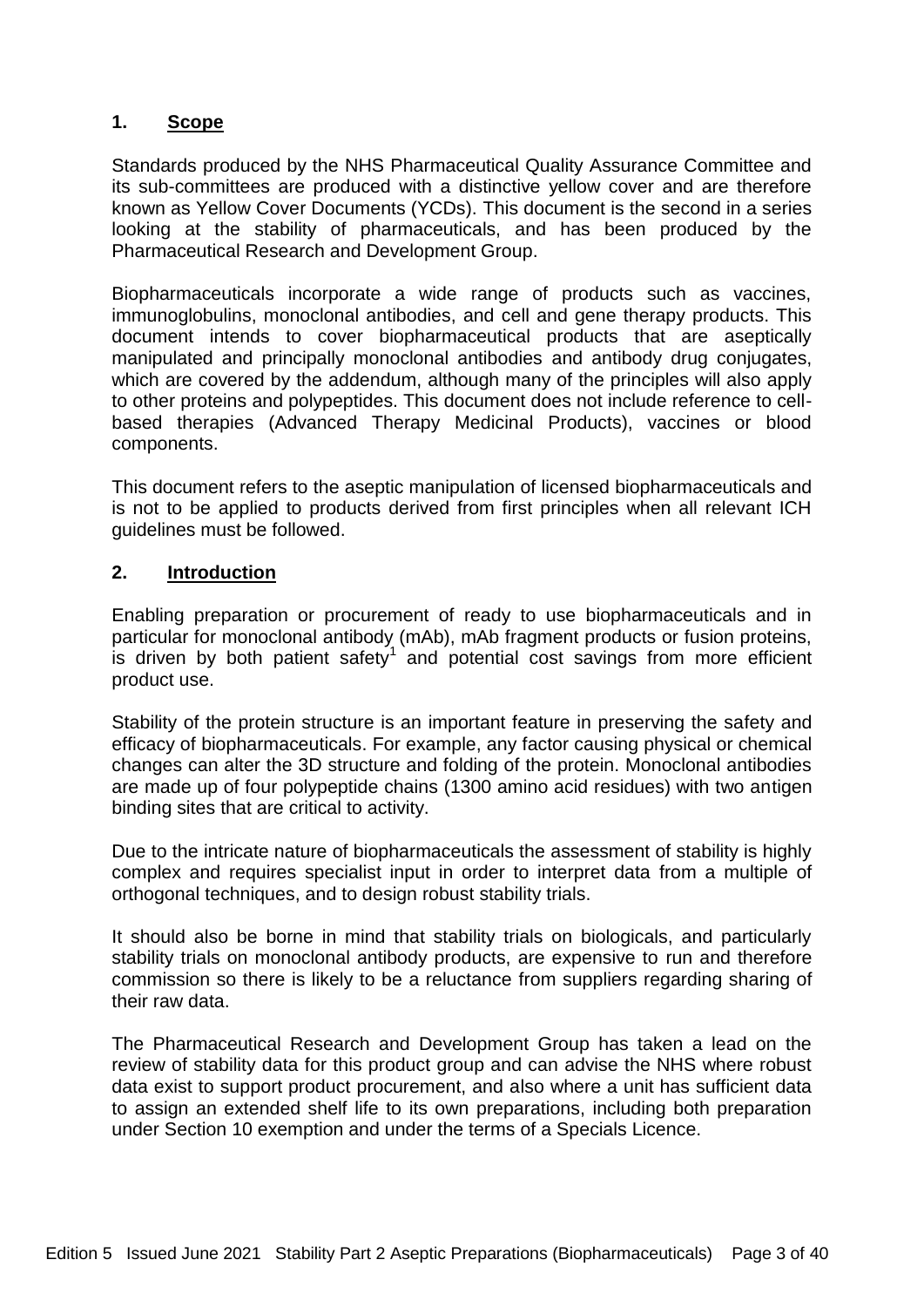The principles informing this protocol are:

- 2.1 Information from manufacturers on aseptically prepared doses in their Summaries of Product Characteristics (SmPCs) is often limited, although the situation is improving. Generally, further stability data is not forthcoming from the relevant manufacturers although again there have been some recent softening in data sharing, particularly for biosimilars or where biosimilars exist.
- 2.2 Although published studies for monoclonal antibodies are improving in quality and robustness, often published data are of limited value to clinical practice due to a restricted range of analytical techniques, single or restricted ranges of concentrations tested, insufficient assessment of criteria, and insufficient detail of preparation methodology.

Studies published without appropriate peer review should not be used in the assignment of shelf life. However, studies published in robust peer reviewed journals can be used to form part of the stability picture although these studies must still be independently assessed against the standards in this document and against each local situation.

Manufacturing processes, final product containers and all consumables must be matched to the published study or SmPC, and further assessment of the in-house produced products including end of shelf life testing against a protocol covering the physical, chemical and biological characteristics of the product must be carried out. This, together with the published studies and assessment, should be assembled into a stability technical file for the product and subjected to expert review by someone with extensive knowledge in the field

- 2.3 Stability of biopharmaceuticals can be affected by different handling procedures as well as other factors such as choice of final container, amount of air present in the final container, and the amount of silicone oil in syringes. It is generally not appropriate to extrapolate data unless the criteria for handling of the product have been well defined and can be matched precisely.
- 2.4 Shelf life assessment requires a selection of orthogonal techniques including physical, chemical and biological assessment of activity<sup>2,3,4</sup>. Shelf life cannot be determined by one stability indicating assay for a single aspect but instead requires an evaluation of the available evidence for all necessary aspects of stability for the product.
- 2.5 Degradation routes for biopharmaceuticals are complex and can include chemical changes, conformational changes, aggregation, fragmentation and interactions with containers and excipients.
- 2.6 The expectation of the MHRA Specials  $Q\&A^5$  is that the product expiry should be based on scientific rationale, including test data. The document states that special attention should be given to shelf lives assigned and the methodology used for biologically derived products such as mAbs. The assigned shelf life must include a margin of safety from the stability data available. There should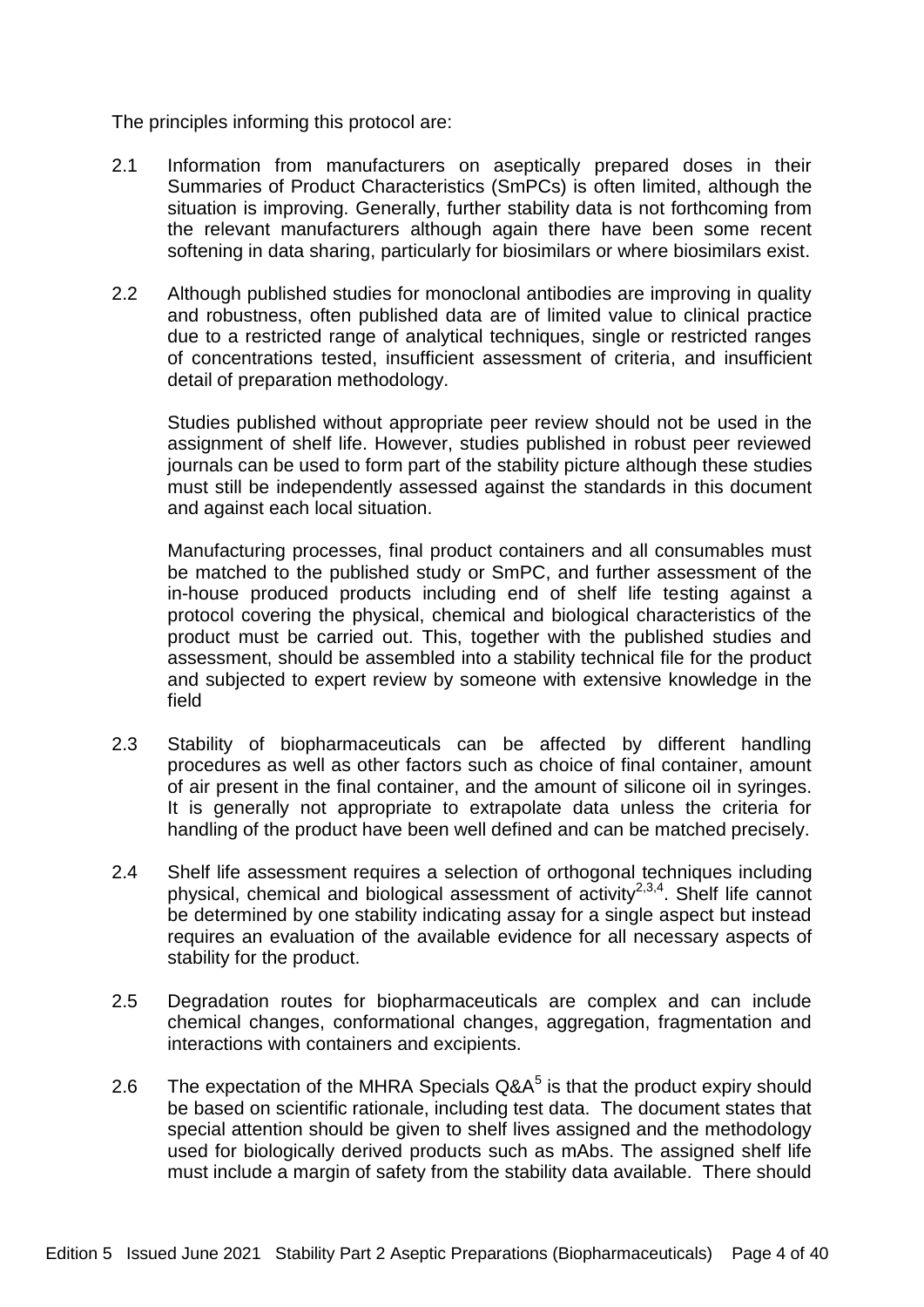also be a periodic review of the shelf lives assigned (see section 13). The manufacturer should be able to provide information to demonstrate its compliance with these requirements.

- 2.7 The principles that inform this protocol are applicable to monoclonal antibodies and, to an extent, other proteins and peptides.
- 2.8 All biopharmaceuticals should always be named using both their approved name and their brand name. It is not acceptable to extrapolate data to biosimilars or to other brands to those actually studied.
- 2.9 Antibody Drug Conjugates (ADCs) are conjugates of antibodies and drugs or toxins linked through a linker molecule and are, therefore, even more complex than other biological products. The activity of the antibody and of the drug alone does not prove clinical efficacy since the integrity of the bonding between the two components is critical for safe clinical use.

This group of products is dealt with in an addendum to this document, although the principles within the main body of this paper may be relevant when assessing the antibody component of the conjugate. Due to the complexity of these products and the additional risks associated with degradation, only studies which are fully compliant with this document will be accepted.

Procurement of aseptically compounded biopharmaceuticals should only be considered where either the shelf life assigned is within the SmPC or starting material manufacturers additional stability data (which has been subject to expert interpretation against this document on behalf of the NHS), or where the stability study and any additional data (e.g. end of shelf life testing) has been assessed as suitable in line with this document by experts in the field. Please see Appendix 1 for further guidance. The R&D Group Assessment Template for Biopharmaceuticals should be completed for all assessments of stability for this product group<sup>6</sup>.

#### **3. Biopharmaceuticals**

There is no broadly recognised definition of biopharmaceuticals, biologics or biological medicinal products. In general, they are therapeutic proteins or polypeptides produced through biotechnology methods using a living organism. They are composed of a biologically active substance that is produced or extracted from a biological source and for which a combination of physico-chemical testing, and the manufacturing process and its controls, are required in determining its characteristics and its quality. The complexity of therapeutic proteins and their manufacturing processes makes the production of an exact copy impossible and hence there is always a degree of heterogeneity.

Biopharmaceuticals are developed using one or more of the following biotechnology techniques: recombinant DNA; controlled gene transfer / expression; and/or monoclonal antibody production. Once a biopharmaceutical is produced, a critical part of the manufacturing process is purification from cell culture. Typically, the product will undergo a series of purification steps, after which formulation and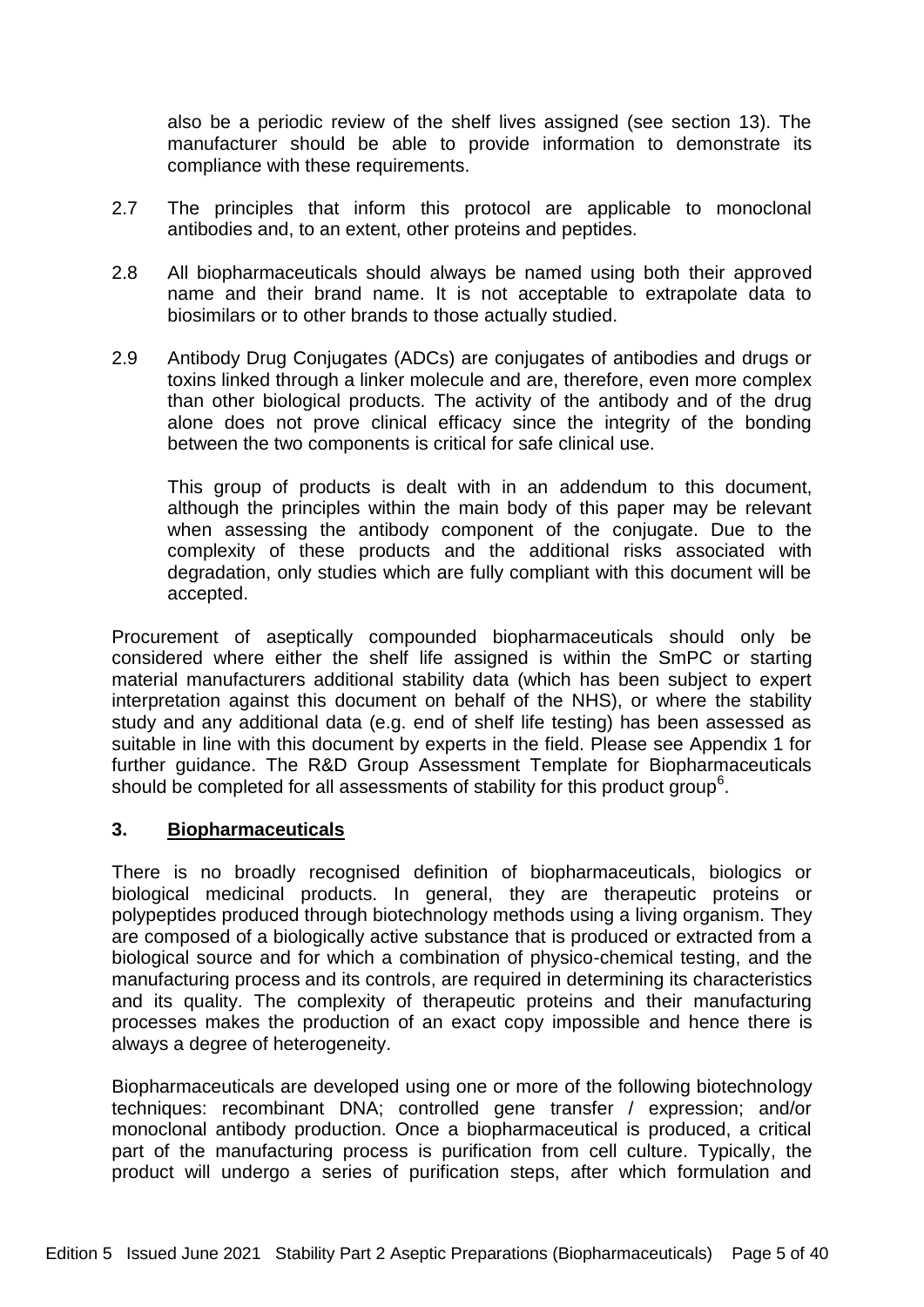sterilisation steps are performed in order to obtain the required active pharmaceutical product.

Biosimilars are a sub-set of biopharmaceuticals manufactured to have equivalent biological activity to an Authorised Reference Product. As stated above, the complexity of therapeutic proteins and their manufacturing processes makes the production of an exact copy impossible; therefore, there are no true generic forms. Even small and seemingly insignificant manufacturing changes could theoretically contribute to differences in protein folding, aggregates, and glycosylation, which might manifest clinically as altered efficacy, altered pharmacokinetics, or increased immunogenicity. Thus, heterogeneity between the same proteins from different manufacturers and even between batches from the same manufacturer cannot be avoided. The degree of heterogeneity does vary based on the structure. For example, Cetuximab is very heterogenic<sup>7</sup> whereas Natalizumab is much less so. The term 'biogenerics' has been used for these products but it is generally felt that 'biosimilar' is a more appropriate description and hence is more widely used. They are not identical to the comparator product therefore data cannot be extrapolated from originator products either to or between biosimilars.

The term 'Biobetters' is also used and refers to a biopharmaceutical with improved activity or reduced side effect profile compared to the reference molecule, and it is largely used as a marketing term. Biobetters should be treated in the same manner as other novel biopharmaceuticals necessitating the need for specific stability studies.

Variability is inherent in biopharmaceuticals due to their manufacturing process; this means that stability assessment, and particularly chemical stability, can be difficult.

Biopharmaceuticals in general and monoclonal antibodies specifically are used to treat a wide range of conditions. The condition being treated and the ability to monitor biological activity *in vivo*, for example using biomarkers, may also need to be taken into consideration when assessing the appropriateness of extended shelf life data.

*In vivo* data, patient response to treatment and adverse drug reactions should be monitored and reported in line with pharmacovigilance legislation<sup>8</sup>.

The assessment of extended data for biopharmaceuticals is always a risk-based process and it should be noted that the longer the shelf life assigned the higher the risks of an undetectable but clinically significant change occurring in the molecule. For this reason, studies with a short but usable shelf life assignment may often result in a more robust assessment than those which seek to give excessive shelf life to the product.

#### **4. Degradation pathways**

Degradation of biopharmaceuticals can follow a variety of pathways including denaturation, fragmentation, aggregation, unfolding or misfolding, and chemical degradation to the amino acid residues. Adsorption onto surfaces or interactions with excipients can also affect the stability of the product.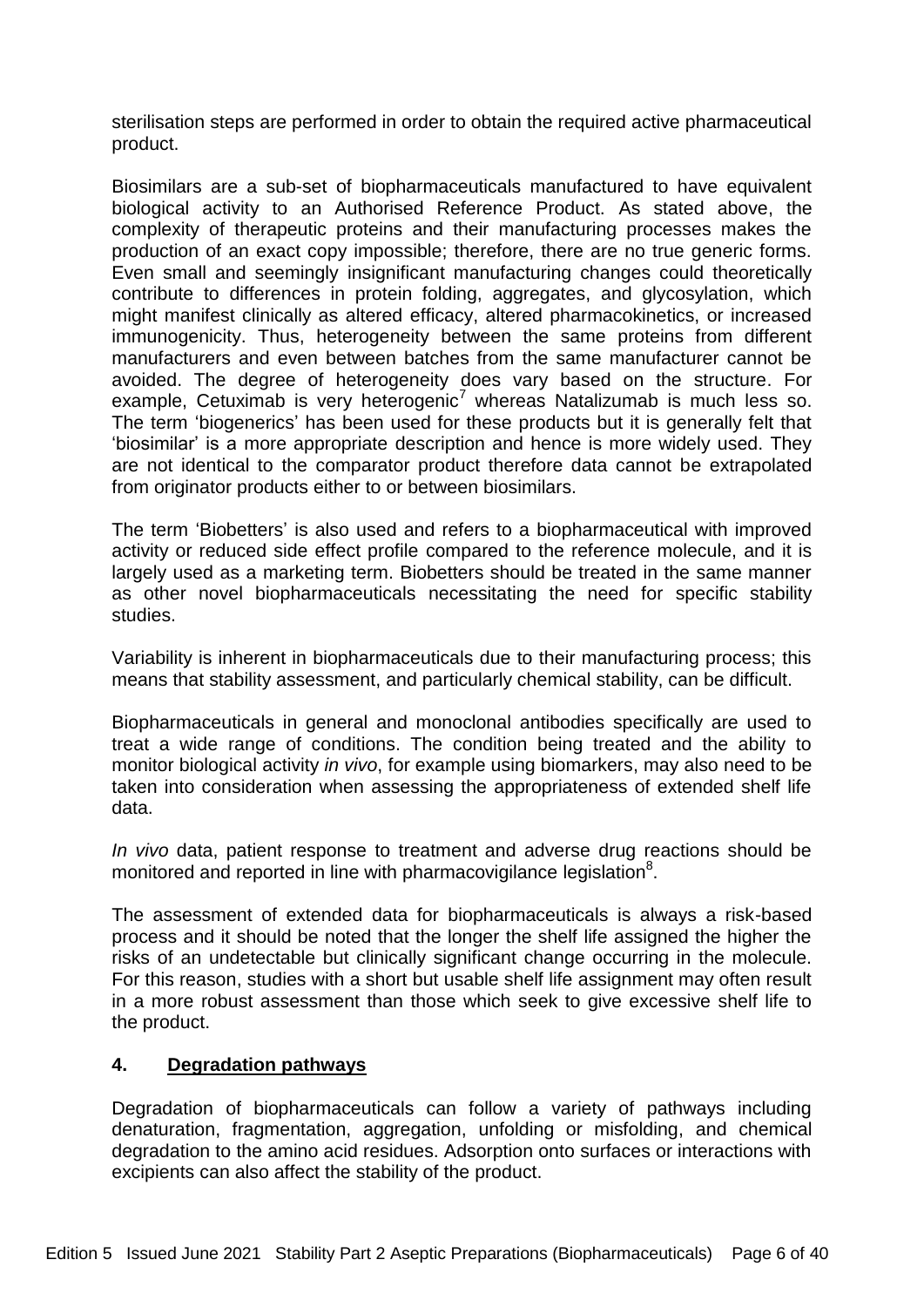Degradation can be influenced by a variety of factors including elevated temperature, exposure to light (especially UV light), inappropriate pH, removal or dilution of excipients, exposure to oxygen, shear stresses, excessive agitation and interactions with surfaces and interfaces. Considerations of shear stresses and agitation are also important when considering transportation between sites.

Increased temperature enhances the rate of chemical degradation processes and may also denature molecules which can lead to aggregation. Freezing can also lead to the denaturing of protein molecules.

Light and oxygen may cause oxidation of methionine, cysteine, lysine, histidine or tryptophan residues, may disrupt disulfide bonds, and may lead to unfolding or misfolding. All of these could result in a conformational change resulting in reduced activity or increased adverse effects.

Inappropriate pH will have a major effect on chemical degradation including:

- a) Oxidation of methionine and tryptophan
- b) Deamination of asparagine
- c) Isomerisation of aspartic acid
- d) Formation of pyroglutamic acid from glutamine

Protein molecules may associate to form low order oligomers, whilst denatured proteins tend to form aggregates leading to particulate formation. Aggregation can result from a large number of chemical or physical changes or from dilution of protective excipients. Some aggregate formation may be reversible and some will not be. Some studies have shown a decrease in particulate levels in the period between preparation and the SmPC assigned shelf life<sup>9</sup>.

Fragmentation can result from re-arrangement of disulfide bonds causing disassociation. Formulated products are normally free from actual proteolytic activity.

Contact with metals, silicone oil and other excipients can also enhance degradation, which needs to be borne in mind when considering choice of storage containers.

The clinical impact of degradation may be seen as a decrease in efficacy and/or by increases in toxicity and immunogenicity.

There is a need to assess all types and routes of degradation as part of robust stability trials.

#### **5. Stability Assessment**

The stability of biopharmaceuticals is complex and needs to be assessed using a series of orthogonal techniques. These techniques must include stability indicating analytical methods to assure chemical and physical stability as well as confirmation of biological activity using a suitable biological or biochemical assay. Monographs for biopharmaceuticals are starting to appear in the European Pharmacopoeia (and are published in the British Pharmacopoeia) and this should be the first point of reference when designing a stability testing protocol.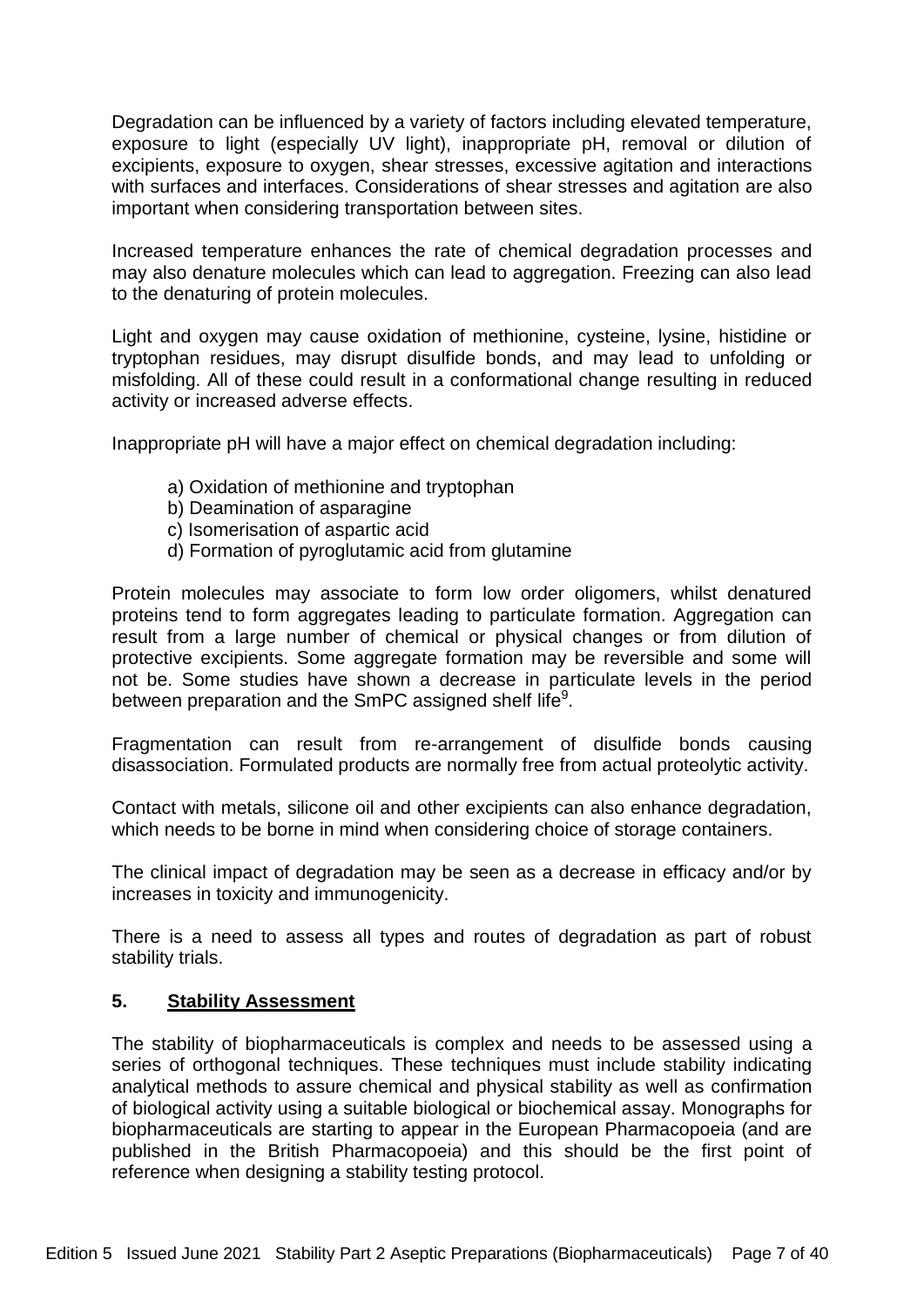When there are multiple mechanisms of action that contribute to clinical efficacy it may be necessary to apply more than one biological cellular assay or at least to ensure that the biological assay chosen is representative of the known mechanisms of action for a specific drug. It is acknowledged that for some mAb products the mechanism of action is not well understood and, in this case, the biological assay selected must undergo even more stringent scrutiny when assessing its applicability to the clinical situation.

For some biologicals, reference standards are publicly available from various pharmacopoeias for use in physico-chemical methods and/or biological potency. WHO International standards (IS) for potency are available from National Institute for Biological Standards and Control (NIBSC), part of the MHRA, including IS for etanercept, infliximab, rituximab, adalimumab and bevacizumab. Where it is not possible to obtain reference standards for biopharmaceuticals either the unmanipulated or freshly manipulated licensed medicine is often used as a reference. It is important that this reference has been stored in accordance with SmPC requirements and remains within its expiry date throughout the study, or that it is a secondary standard which has been compared to a primary standard which does meet these criteria.

The various techniques used in biopharmaceutical analysis are discussed further in section 6 below. Once the scope of a study has been defined then the process must be followed. All analytical methods require validation in line with ICH  $Q2^{10}$ , and if techniques selected are found to be unsuitable then the study should be abandoned and reconsidered. Any stability protocol must provide a clear technical/scientific rationale for the acceptance criteria, the sampling plan adopted, the assays used and the assays excluded. The context of other published information used to guide that rationale, such as European or UK Public Assessment Reports, should be critically evaluated in how they are related to the stability of the product under consideration before being used as a supporting rationale.

#### 5.1. Diluents

The default diluent should be 0.9% w/v sodium chloride or 5% w/v glucose as specified in the product SmPC. Other diluents maybe added or supplemented if applicable and the rationale is set out.

#### 5.2. Containers

Due to the complex interactions which can occur with biopharmaceuticals it is generally not acceptable to extrapolate data from one container type / manufacturer to another, and certainly unacceptable when these containers have different characteristics such as different materials or head space etc. Studies should be carried out in the specific containers and closure systems to be used in clinical practice. The method of container filling, including the type of syringes used for inprocess handling, should also be clearly defined and should reflect normal practice as even this part of the process can have an impact on stability.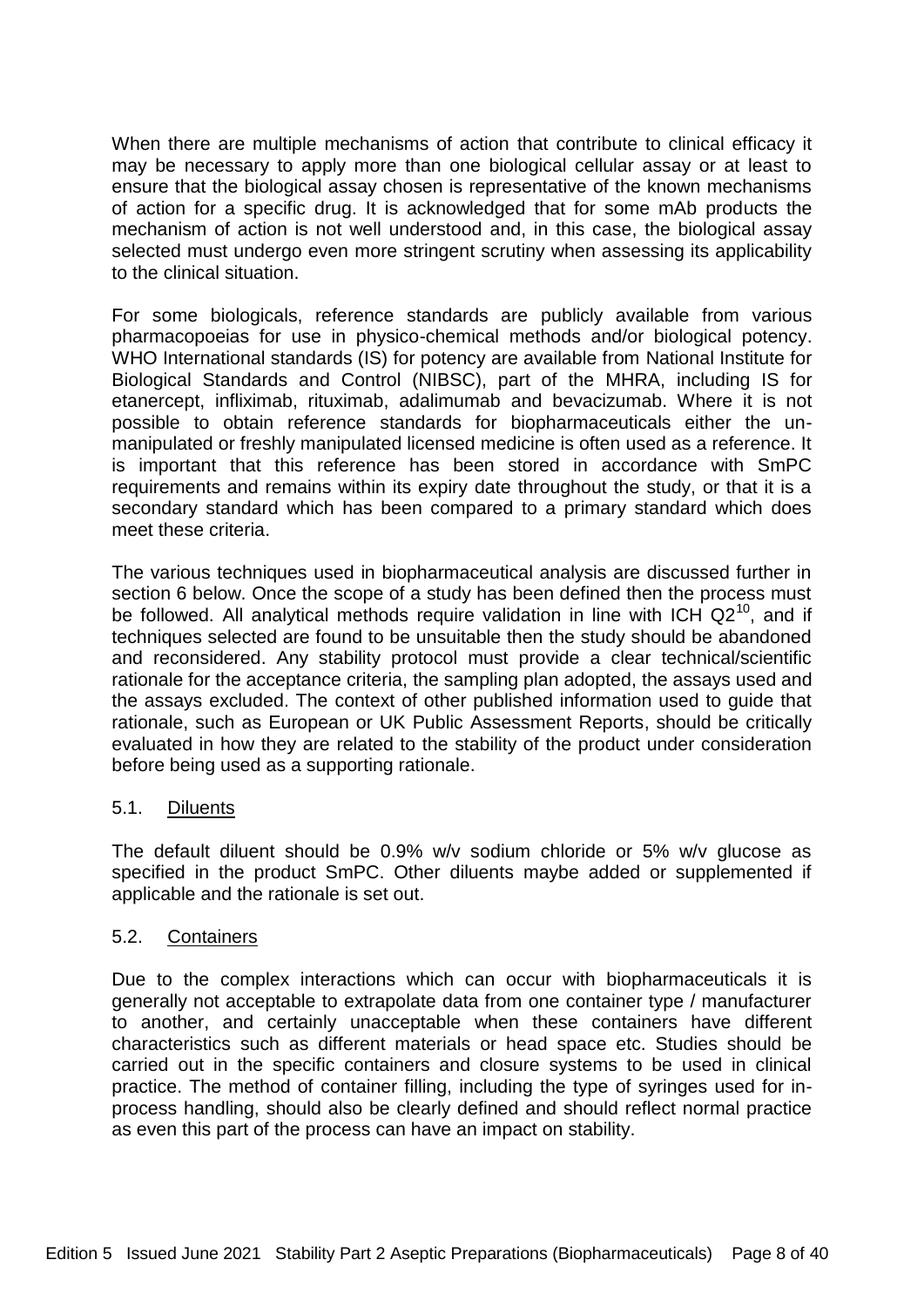Ideally a stability study needs to be carried out in the actual volume of container to be used for routine supply, or if applicable in a range of relevant container sizes. However, this could prove prohibitively expensive and hence with expert assessment and understanding of the molecule and its potential instability, together with consistent handling (same proportion of air in the container etc.), it may be possible to extrapolate data to different container sizes. In the case of protein-based pharmaceuticals, because the interfaces between the solution and the plastic container, as well as those between the protein solution and the air headspace in the container, are places where unfolding and aggregation are more likely to occur, the higher surface area to volume ratio would be the worst-case scenario. The smaller the container size, the higher the surface area to volume ratio, and therefore a smaller container would be considered the worst-case scenario. Although container size may be varied the container used in the stability trial must be of the same composition as that used in practice. This hypothesis cannot be extrapolated to preparations stored in syringes where the actual syringe sizes used are required to be tested.

Container integrity should form an integral part of the stability assessment for all container types, and there is specific guidance for syringes used as storage devices below.

#### 5.2.1 Syringes

Syringes used as storage containers must be fully validated including for microbiological integrity and physical robustness. Please refer to the 'Protocol for the integrity testing of syringes'<sup>11</sup> for further information.

The syringe and closure system should be fully defined and the data generated will be specific to this system. It is desirable to use luer lock syringes but two-piece polypropylene syringes may be required for some products even though past history indicates that there may be more issues with the integrity testing<sup>12</sup>.

It is preferable that syringes, with the plunger attached, should not be filled to higher than 85% of their marked capacity, to prevent undue plunger movement and thereby potentially compromised microbial integrity during shipping and distribution: this is as outlined in 'Microbiological protocol for the integrity testing of syringes'<sup>11</sup> and national cytotoxic standardised specifications<sup>13</sup>.

#### 5.2.2 Infusion Containers

It is recommended that non-PVC containers (polyolefin) are used as first choice container. Data cannot be extrapolated to other container types and care should be taken when extrapolating to different manufacturers' containers because there is some evidence<sup>14</sup> that not all polyolefin bags behave in the same manner with all biologicals (see further advice in section 12).

Particular issues would be expected in extrapolating data to rigid or semi-rigid containers where there is more air present as this can increase oxidation but also the level of product agitation, and hence potential damage during handling and transport.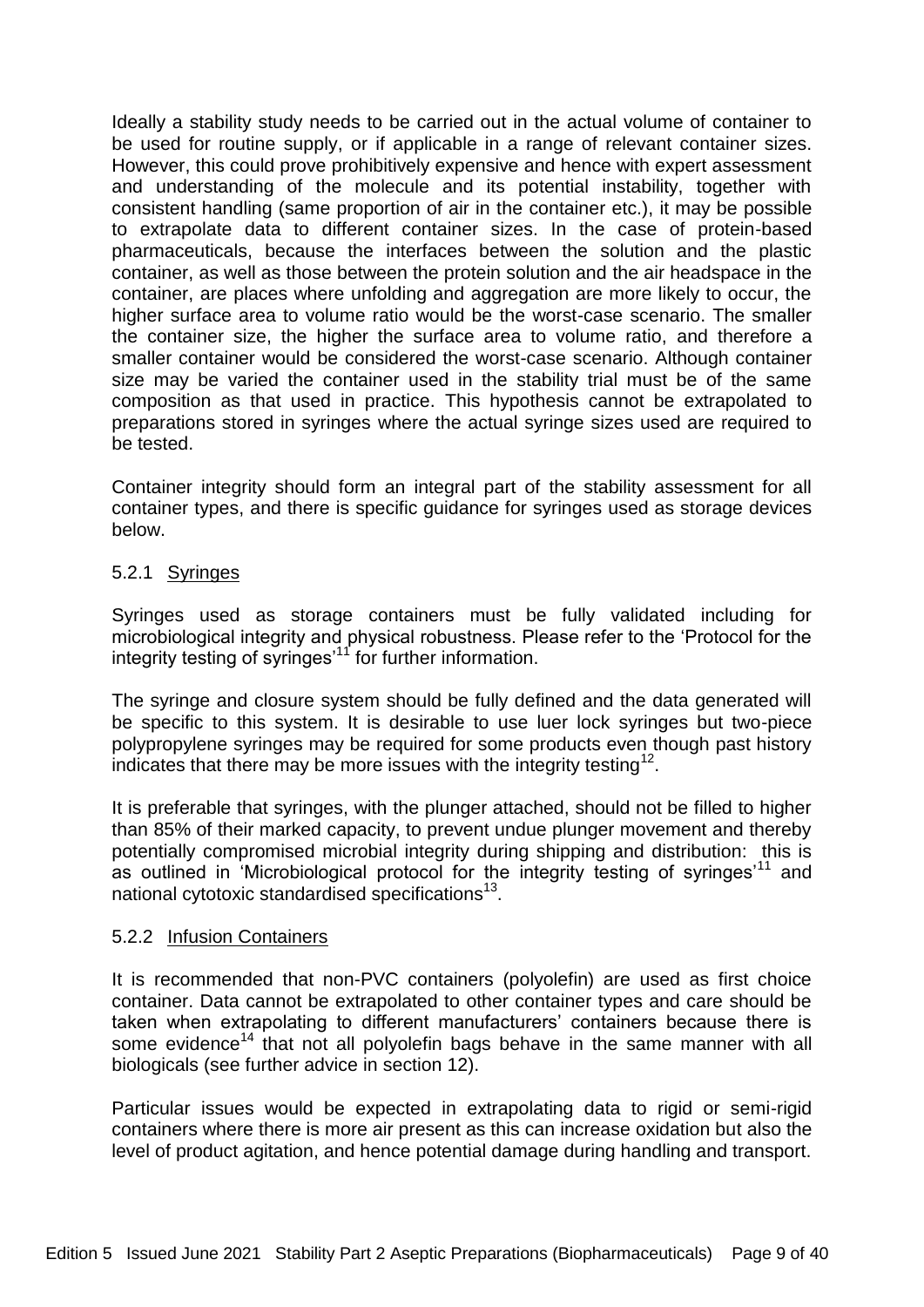It is not currently common practice to administer biopharmaceuticals in other container types such as elastomeric infusers. However, if these are to be used then the study must be carried out in the specific container to be used clinically.

#### 5.3. Storage Conditions

Due to the protein nature of the molecules concerned accelerated conditions are generally not appropriate for stability trials. Hence all stability trials must be 'real time' and 'real condition' studies.

Generally, only two storage conditions are required:

- a) Refrigerated in the absence of light ( $5^{\circ}$ C $\pm$  3 $^{\circ}$ C)
- b) Room temperature  $(25^{\circ}C \pm 2^{\circ}C)$

For a refrigerator stored product, the in-use room temperature data can be obtained by storing for a period at room temperature at the end of the study, which would normally be limited to either 24 hours or 48 hours. This will help to reduce the costs of a study compared to an independent room temperature study being carried out.

If the product is likely to be exposed to light (e.g. during infusion) then the effect of exposure to continuous fluorescent light at room temperature should also be assessed. Further guidance will need to be sought on a case by case basis to assure that this assessment is undertaken appropriately<sup>2</sup>.

This group of products is generally given by bolus or intermittent injection and hence it is not necessary to store the products close to the skin at body temperature (as it is for some continuous infusion products) and it is also not recommended that products are frozen as this could cause denaturing.

Products in ready to use form are in aqueous solution and hence apart from an assessment of the moisture loss from the container there is no need for control of humidity in the stability study.

#### 5.4. Concentrations

Ideally each drug should be studied at clinically significant low and high concentrations. In this way if the drug shows a consistent stability profile it should be possible to interpolate to concentrations between the two studied concentrations. Note that with biological molecules there is some evidence of a tendency for lower concentrations to be less stable, which could be related to dilution of stabilising excipients or adsorption onto containers and components. It will not be acceptable to extrapolate beyond the range of concentrations studied and shown to be stable. Hence, where there may be stability issues at high or low concentrations it may be worth including a third intermittent concentration in case one of the highest or lowest concentrations shows instability during the study.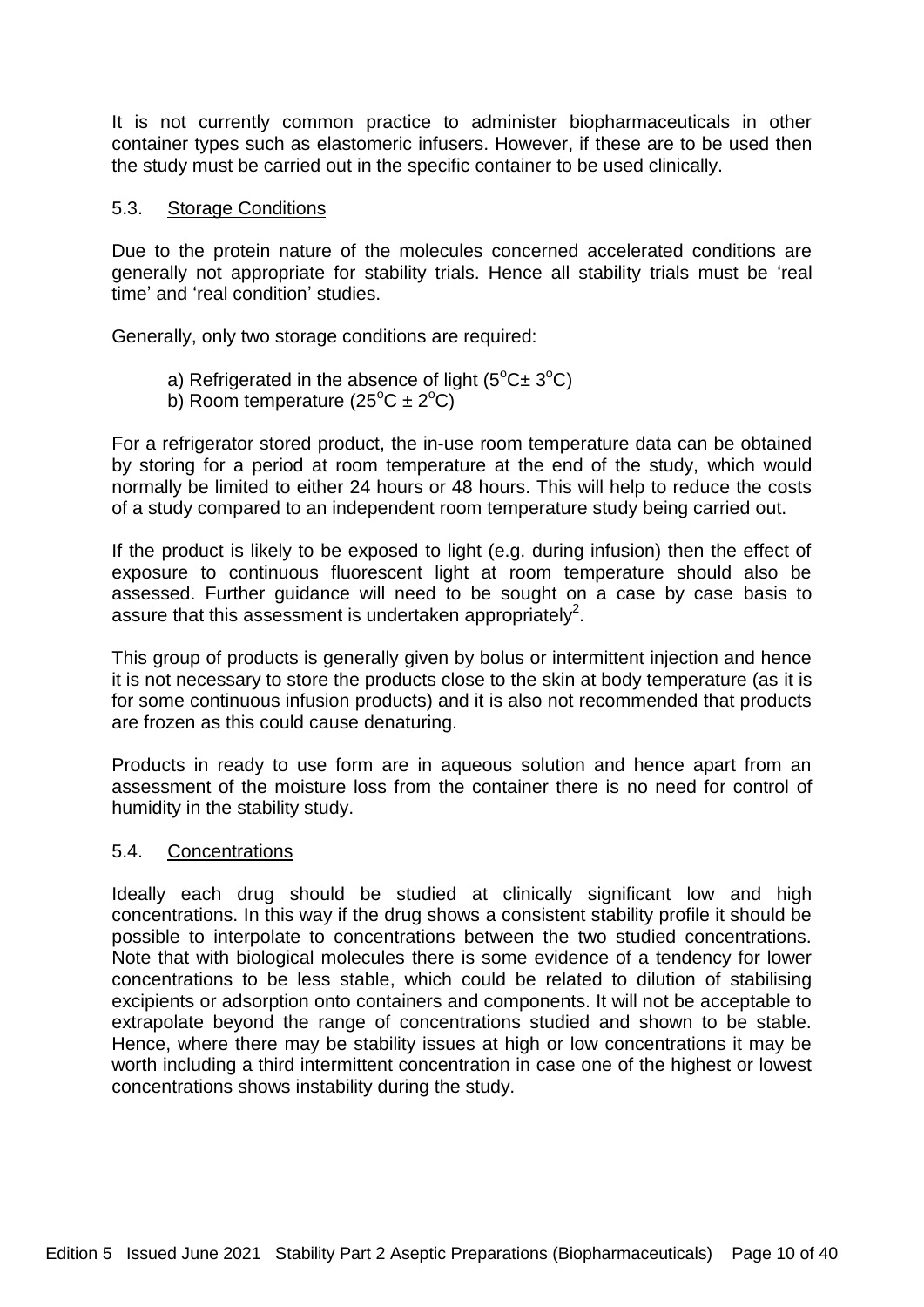#### 5.5. Storage Period / Study Length

Due to inherent variability in these molecules, for reconstituted products it is always best to manufacture or procure products with a shelf life which is applicable to the data but is as short as practicable. A longer shelf life does not necessarily mean a better product.

Because degradation can be complex and the implications of the degradants may not be well understood it is not possible to define a safe level of degradation to define the end of a study. It is typical to assign a short but practical study period in order to generate a shelf life of between 48 hours and 35 days, and shelf lives beyond three months should not be considered.

Note that it is not possible to extrapolate a shelf life beyond the study period. In fact, it is expected that the study should be extended to one time point beyond the proposed shelf life of the product, and that the shelf life assigned ideally should not exceed 80% of this final time point showing adequate stability. This approach is in line with that recommended by the MHRA Guidance for Specials Licence holders<sup>5</sup>.

#### 5.6. Sampling Strategy

It is recommended that each study includes at least four sampling points in addition to the baseline (T=0) data to be spread over the study period.

Due to the complexity of the analytical methods a different strategy can be employed to that for standard stability studies, whereby, for suitable prospective stability studies, samples are prepared at intervals (using the same batch of raw material) and stored appropriately in advance of the test date, the testing of all samples then takes place on the same day. Note that freshly prepared samples for T=0 must be included and an unmanipulated sample and if possible a reference standard or additional batch of product for use as a reference preparation should be included.

This approach is suitable for studies requiring stability data for licensed products transferred from the licensed container to a different storage device; however, for products which require further dilution or manipulation, additional precautions to limit the variability between test samples may need to be employed, such as weighing the containers before and after addition of the drug.

#### 5.7. Sample Numbers

Due to the complexity and inherent variability of this group of products it is strongly recommended that the stability studies include **three independent batches at each of the concentrations studied**. As a minimum, at each concentration each independent 'batch' must be a separate container (i.e. three independent containers for each concentration). The ideal is for three truly independent batches of starting material to be included in the study, as expected by ICH. This will allow assessment of stability variability related to product heterogeneity and any variations in the manufacturing process.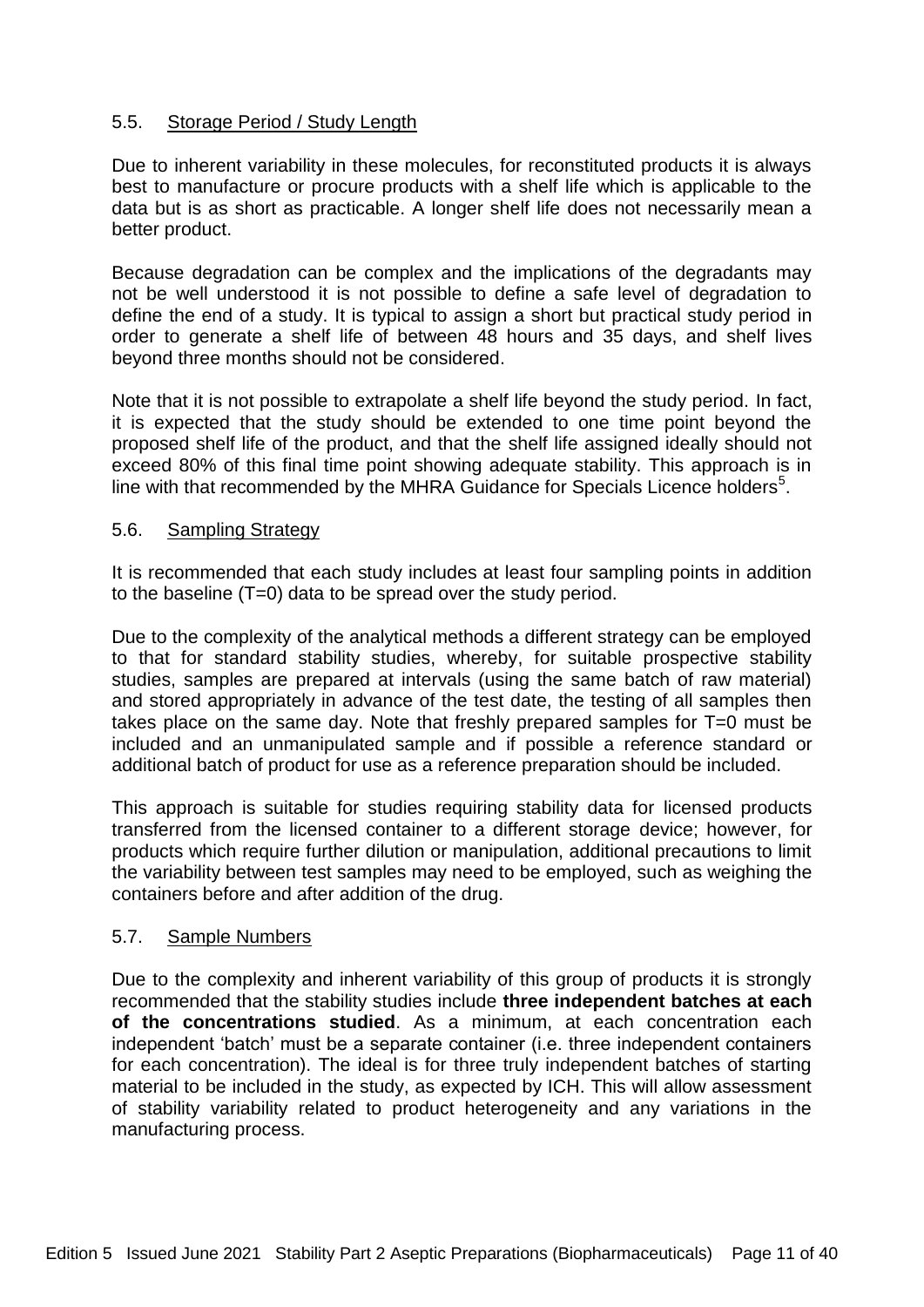For relevant techniques, such as chromatography, each of these batches should have a minimum of three replicates tested at each time point. A risk-based approach is acceptable, based on confidence in the data and operational factors. Bracketing and matrixing may be used in order to carry out a cost-effective but meaningful stability study. For some assay types (see below) more replicates may be necessary.

## 5.8 Preparation / production process

The preparation / production process for biopharmaceuticals and their transport are all critical factors for their stability; the stability trial samples must have been handled in the same way as the product will routinely be handled during production. Any changes to the production process must undergo a robust change control process with a full impact assessment. There needs to be a very good understanding of the molecule and its stability in order to make such assessments.

Changes in syringes used in the process and needles or vial access devices can be critical in terms of compatibilities with individual components, and also consideration of shear pressures that the molecule is subjected to.

#### **6. Testing Protocols**

The minimum testing protocol should include:

a) Colour, clarity and particulates

b) pH

- c) Chemical stability
- d) Physical stability

e) Assessment of sub-visible particle levels for example light obscuration particle counting, Microflow Imaging or other particle size analysis

f) Biological activity (cell based or biochemical assays as applicable)

g) Assessment of degradation and aggregation together with the clinical impact of degradation / aggregation products.

h) Representative assays for critical excipients including tissue permeability enhancers for sub-cutaneous presentations

Additional parameters which may need to be considered include:

a) Moisture loss (particularly for infusion bags – this can be carried out by weight check after storing at ICH low humidity storage conditions)

b) Container leachables

c) Additional excipient concentrations

Note that each of these assessments may include a series of orthogonal techniques and not a single analytical technique.

# **7. Test Methodology**

There needs to be good understanding of the inter-relationship between the tests selected and the interpretation of the data generated. The following techniques may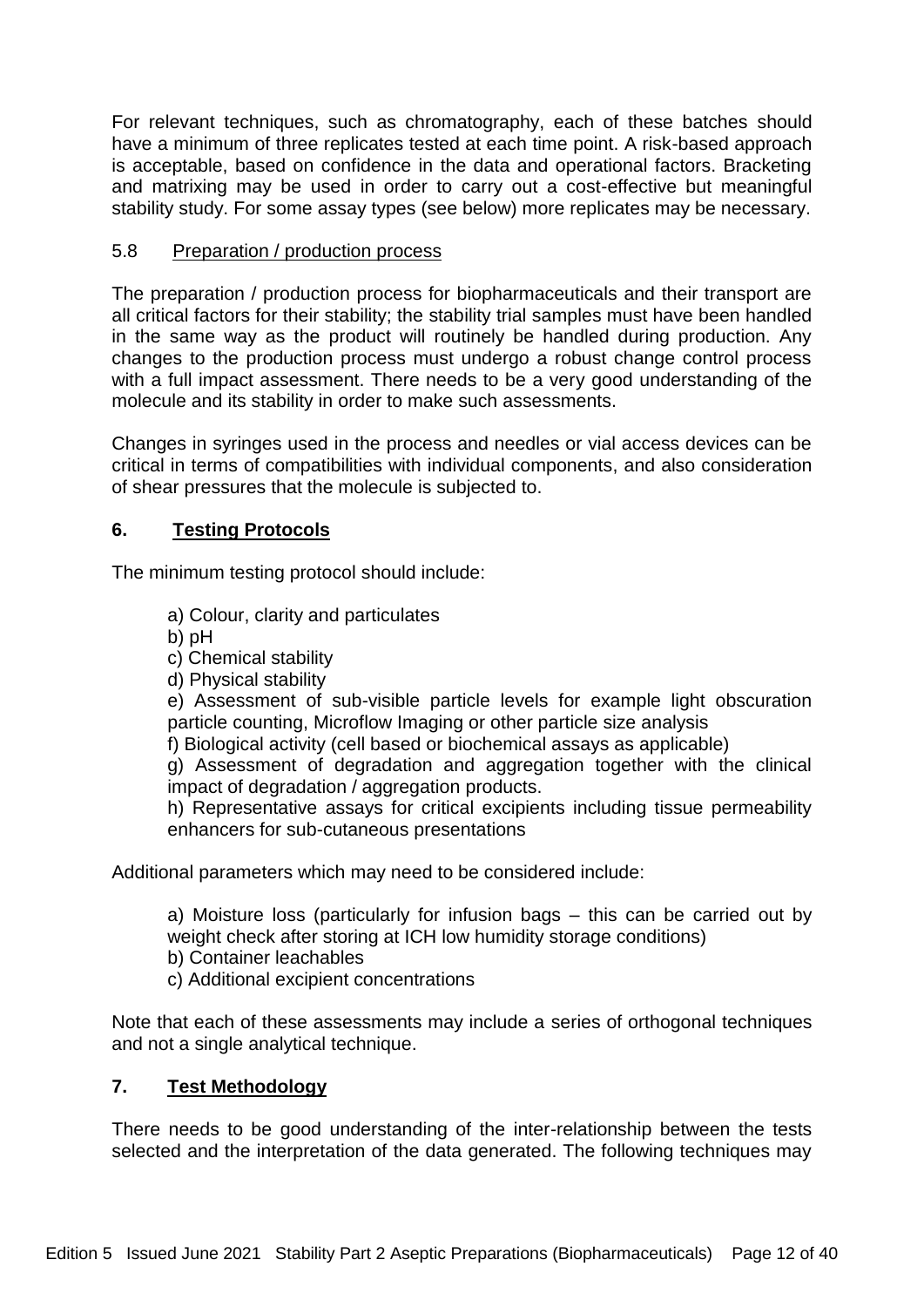be of use in assessing the stability of biopharmaceuticals in 'ready to use' presentations.

#### 7.1 Forced degradation

In order to demonstrate the stability indicating nature of all assay types used forced degradation studies should be conducted. Bearing in mind the nature of the molecules these studies need to be carefully designed as dramatic changes in temperature, pH, oxygen level etc. could have an unrepresentative effect on the molecular structure of proteins.

The following methods can be considered:

a) Controlled change in pH b) Realistic elevated temperature – high temperatures are likely to cause total denaturing of the structure c) Exposure to several freeze thaw cycles d) Exposure to UV light e) Agitation

The fitness for purpose of the validated method used in the stability protocol is to be demonstrated. This can be achieved through forced degradation studies; the techniques used must be justified.

Note that storage at controlled room temperature, i.e.  $25^{\circ}C\pm2^{\circ}C$ , for an extended period may result in sufficient degradation to demonstrate the stability indicating nature of an assay. Samples taken throughout an extended period can lead to preparation of stability profiles for the molecules and that can provide good evidence the techniques used will detect important changes, and will also help put any changes seen within the actual study into perspective. This may not, however, be a realistic method for the initial assay fitness for purpose assessment.

#### 7.2 Visual Characteristics

Appearance of solution, colour, clarity and absence of visible particulates.

#### 7.3 pH

pH is crucial to stability of biopharmaceuticals and hence it is indicative of unfavourable stability conditions. Changes in pH during a study are also indicative of a lack of stability.

#### 7.4 Particulates

Protein aggregation will eventually result in particles large enough (ca. 10µm) to be detected by standard sub-visible particle testing equipment such as a light obscuration liquid particle counter, however if carried out to the Pharmacopoeial standard tests this technique does need relatively large sample volumes. There is evidence that a smaller sample volume will provide equivalent accuracy in terms of particle level analysis<sup>15</sup> and therefore smaller sample sizes for particle analysis may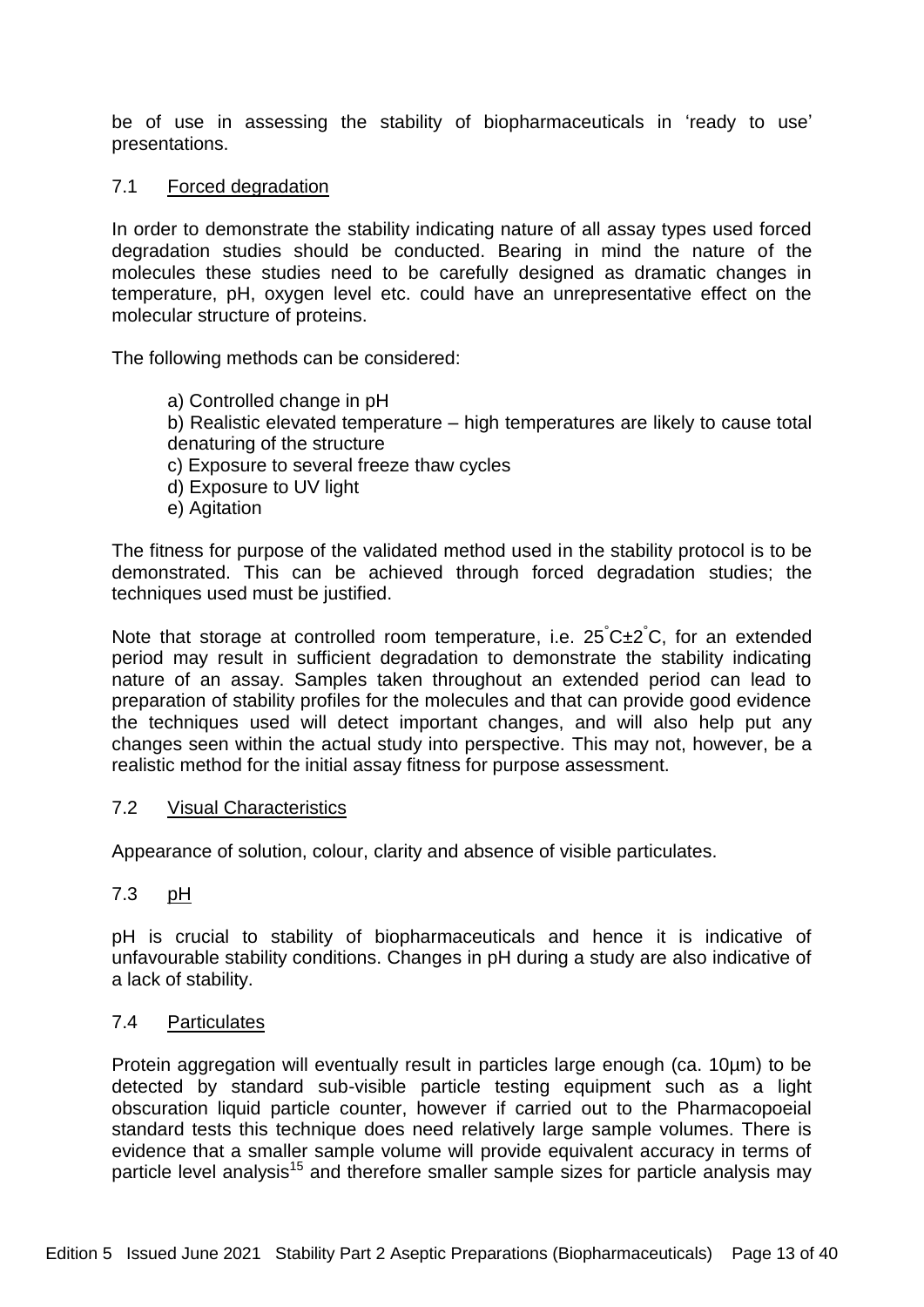be acceptable. The USP<787> Subvisible Particulate Matter in Therapeutic Protein Injections<sup>16</sup> allows the use of smaller test product volumes and smaller test aliquots to determine particulate matter content.

Microflow Imaging may be a better option for biopharmaceuticals since this technique is more sensitive (1µm) and can differentiate sources of particles, for instance separately identifying aggregates and silicone oil droplets which could be vital when looking at products in syringes. Another advantage of this technique is the small sample volume required.

In some instances, particularly with the small sample volumes available, simpler techniques such as fluorescent magnification viewing may need to be employed. Techniques including Nanoparticle Tracking Analysis and Resonant Mass Measurement have also been used for the study of biopharmaceuticals.

Unless separate containers are being used for sub-visible particle analysis at each time point, the introduction of particles caused by the sampling process must be considered.

Additionally, sub-visible particle levels may be assessed using some of the physicochemical testing (size exclusion chromatography, dynamic light scattering) outlined below.

#### 7.5 Physico-Chemical Stability

Analytical techniques are generally required which can detect aggregation below the limit of detection of the optical methods described above and which will also detect other physico-chemical changes such as conformational stability.

A variety of techniques are used and normally a combination of these will be required to give robust information on the physico-chemical stability of a formulation. However, physical methods alone are not good at detection of neutral or low molecular weight changes.

Further information including detailed analytical methodology is to be found in the USP chapters covering the analysis of biopharmaceuticals $17,18,19$ .

#### a) Size Exclusion Chromatography

This is a chromatography technique where molecules are separated by size because different sized molecules pass through a column at different rates allowing for separation. There needs to be about a 10% change in molecular weight in order to detect a separate peak. This technique is good for separation of dimers and aggregates.

By using this technique an assessment can be made of higher protein structure, adsorption, physical changes, size distribution, aggregates and oligomers. It can also provide for quantification / assay of the active molecule and a range of degradants, although any degradants cannot be characterised using this technique.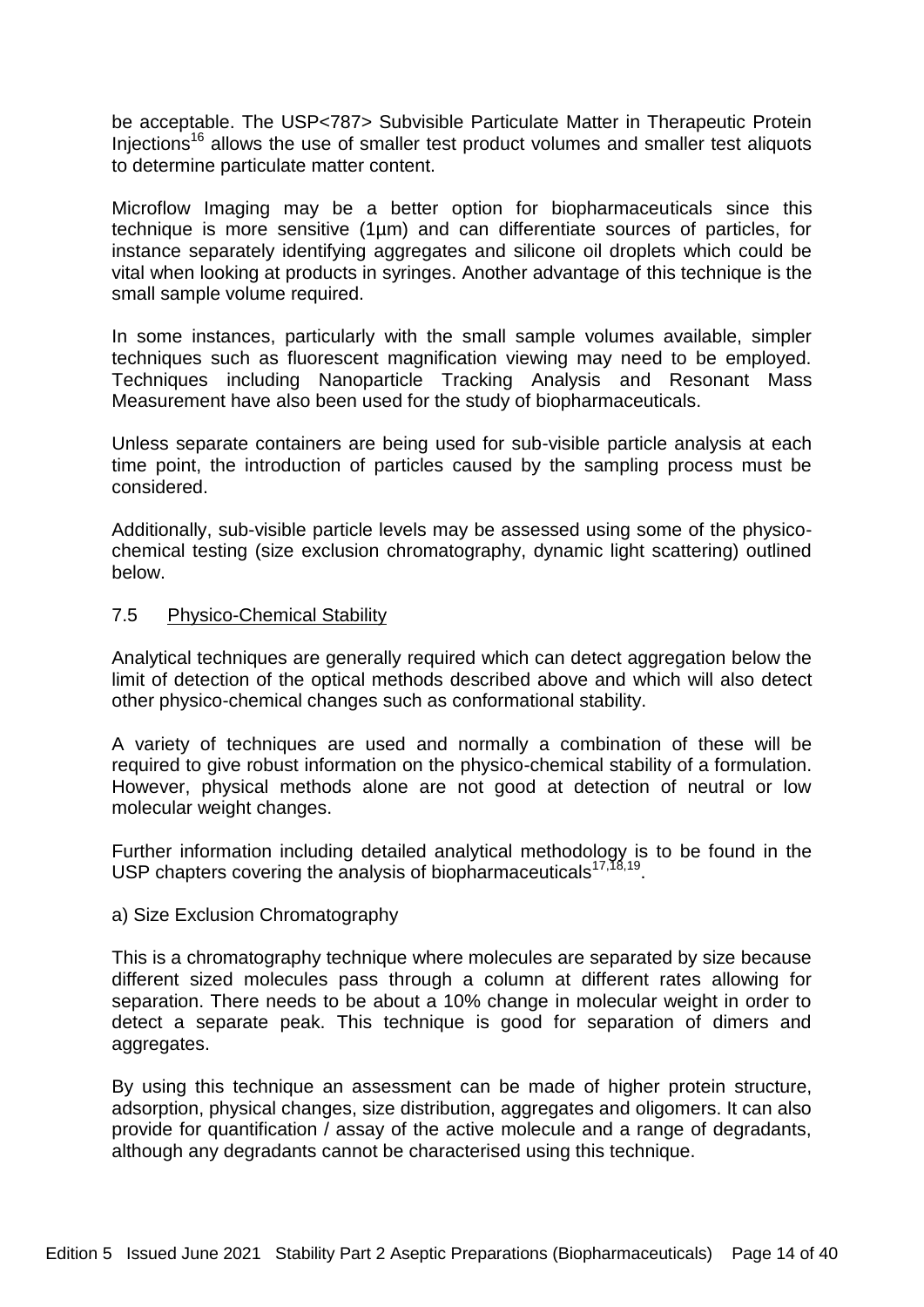#### b) Dynamic Light Scattering (DLS)

Dynamic light scattering (DLS) measures the hydrodynamic radius as the equivalent size of a theoretical sphere and is another method for detecting high molecular weight aggregates; however, it cannot detect small changes such as dimerization as there needs to be at least a doubling of particle size for differentiation. DLS can, however, detect relatively small quantities of higher-level aggregates.

c) Weak Cation-Exchange Chromatography (CIEX) or Capillary Zone Electrophoresis (CZE)

Proteins are charged molecules due to the ionisable side chains and can, therefore, be separated by differences in their charge. Charged variants of protein products can be monitored using ion-exchange chromatography (IEC) techniques such as CIEX. Initially proteins bind to the exchange matrix displacing cations (normally Na+). Either a pH or ionic strength gradient is applied and separation takes place based on the protein charge. Degradation of the side chains and other structural changes will alter the protein charge and hence will influence retention time. CZE offers a reliable alternative to IEC for the analysis of charge heterogeneity by separating according to the analyte's net charge and hydrodynamic radius, introducing an additional sizebased element to the separation.

#### d) Capillary or Flat Bed Gel Electrophoresis

Both capillary and flat bed gel electrophoresis are methods of gel electrophoresis where a high voltage charge is applied and protein molecules are separated based on their size to charge ratio. Both methods also enable the analysis of proteins under reducing and non-reducing conditions to determine the purity, degradation and molecular weight of the protein. Degradation of the protein will result in the detection of separate degradant bands or peaks.

Polyacrylamide Gel Electrophoresis (PAGE) is most commonly used in the separation and analysis of protein molecules. Sodium Dodecyl Sulphate - Polyacrylamide Gel Electrophoresis (SDS – PAGE) detects degradation by band smearing and is often more qualitative than quantitative. The sensitivity of SDS-PAGE is dependent upon the protein stain that is used, with silver staining techniques being far more sensitive than Coomassie blue staining techniques.

Capillary Electrophoresis-SDS (CE-SDS) has emerged as a replacement to SDS-PAGE to provide a quantitative approach for the determination of the size heterogeneity and purity of biological products. CE-SDS separates SDS-labelled protein variants by a sieving matrix in a constant electric field, with the advantage of providing enhanced resolution of closely related size-variants and accurate quantification of proteins and their degradants, also the detection of non-glycosylated forms of monoclonal antibody proteins.

e) Imaged Capillary – Isoelectric focussing (icIEF)

Imaged Capillary – Isoelectric focussing (icIEF) is an alternative method to CIEX and is a highly resolving technique for separating different molecules by differences in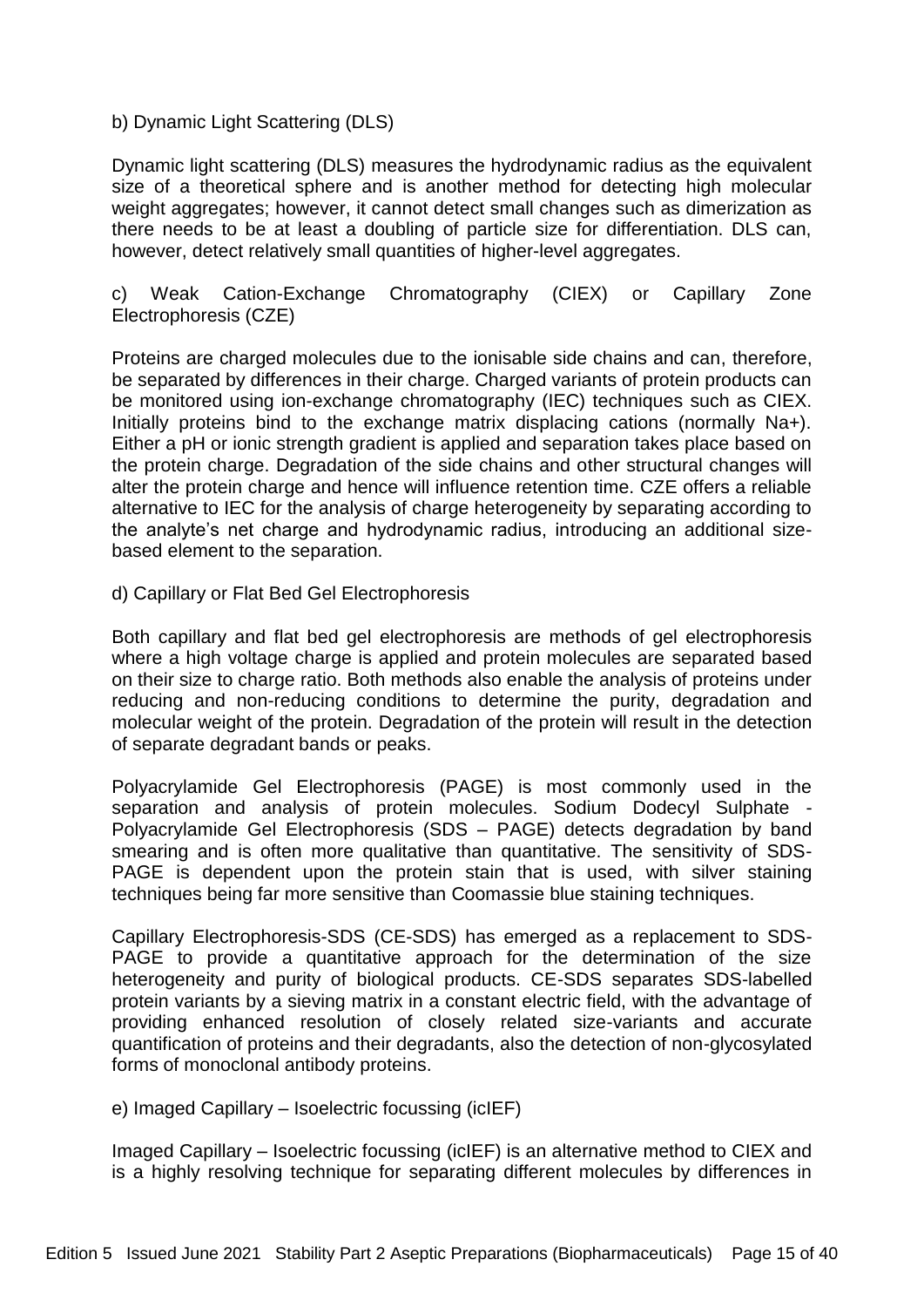their isoelectric point. Analyzing charge variants of therapeutic proteins is critical for characterizing and monitoring quality attributes of antibodies. Charge variants include deamidation, formation of N-terminal pyroglutamate, aggregation, isomerization, sialylated glycans, antibody fragmentation, and glycation at the lysine residues. It considers surface-exposed and internal amino acids, with no loss of resolution due to hydrophobic interactions<sup>20</sup>.

#### f) Circular Dichroism

Circular Dichroism (CD) spectroscopy measures differences in the absorption of lefthanded polarized light versus right-handed polarized light that arise due to structural asymmetry. The absence of regular structure results in zero CD intensity, while an ordered structure results in a spectrum which can contain both positive and negative signals.

Biological molecules exhibit CD due to their dextrorotary and levorotary components. More importantly the protein secondary structure will impart a distinct CD to its respective molecules. Therefore, proteins have CD spectral signatures representative of their structures.

Secondary structure can be determined by CD spectroscopy in the "far-UV" spectral region (190-250 nm). The chromophore is the peptide bond, and the signal arises when it is located in a regular, folded environment.

Certain aspects of tertiary structure can be detected in the "near-UV" spectral region (250-350 nm). At these wavelengths the chromophores are the aromatic amino acids and disulfide bonds, and the CD signals they produce are sensitive to the overall tertiary structure of the protein.

#### g) Infra-Red FTIR and Raman spectroscopy

FTIR and Raman spectroscopy are also often used for structural elucidation of biopharmaceuticals. Vibrational spectroscopy is an ideal technique for study of higher order protein and FTIR is sensitive to secondary and tertiary structures and sometimes higher structures. A validated database of protein structures is required in order to use the technique, and there are various spectral characteristics which must be met in order to validate an individual spectrum.

FTIR can be a complementary technique to CD although it does give better cover to the β sheet structure and hence has advantages for analysis of monoclonal antibodies where this predominates.

#### 7.6 Chemical stability

#### a) HPLC

Traditional HPLC (HPLC-UV or uHPLC-UV) may have a role with some biopharmaceuticals. Often selective fragmentation (digestion) has to take place ahead of HPLC analysis, and detection may use a variety of techniques including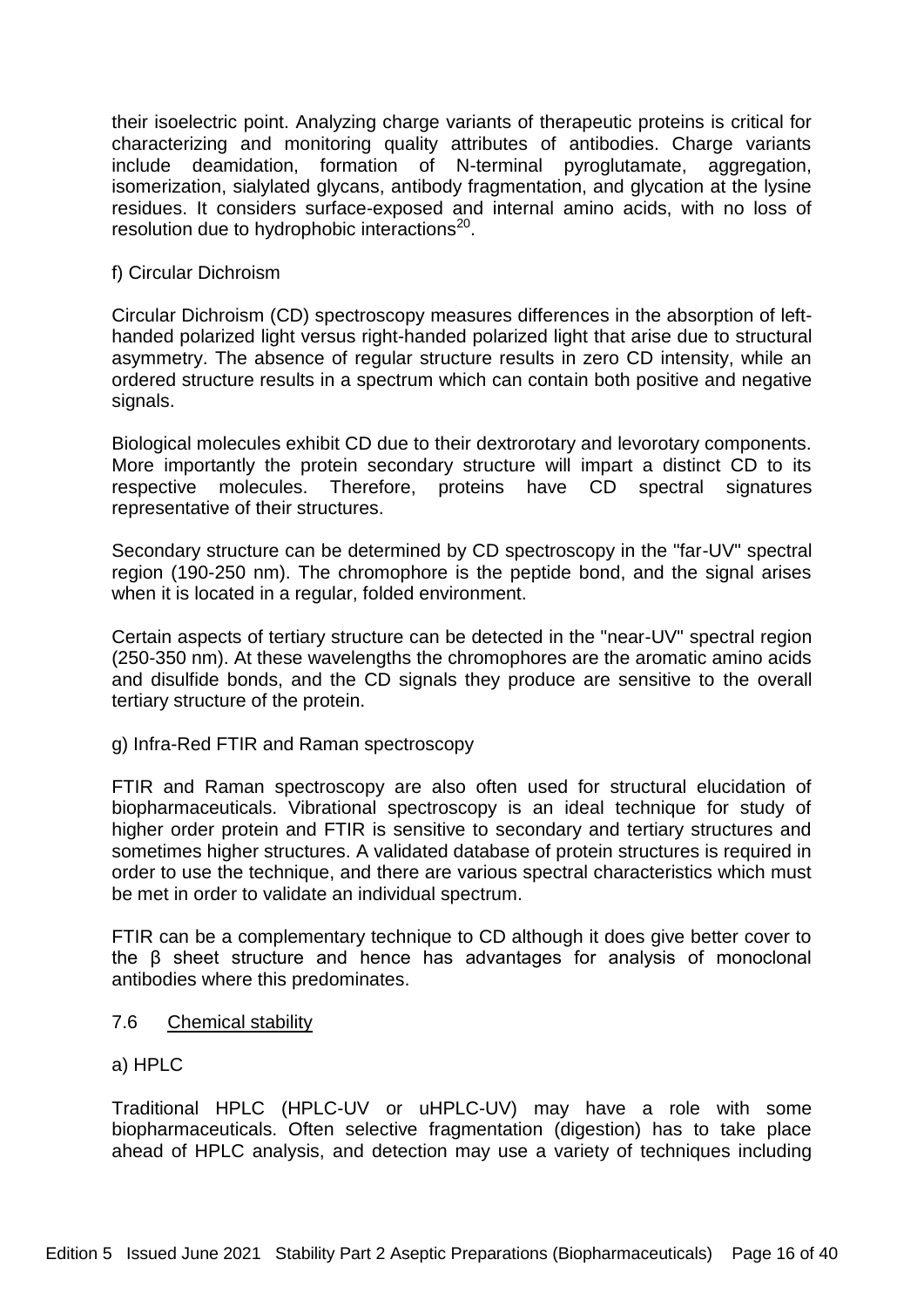UV, mass spectrometry, N-terminal sequencing and amino acid compositional analysis.

b) Ultraviolet Spectrophotometry

The extinction co-efficient for the product can be determined at a specific wavelength (often around 280nm) and this is used to provide an indication of protein content although the technique is non-specific. It can be used to assess adsorption of protein molecules onto surfaces but it may not differentiate intact from partially degraded protein.

c) Mass Spectrometry (LC-MS)

Mass spectrometry (MS) is an analytical technique that measures the mass-tocharge ratio of charged particles. It is used for determining masses of particles for determining their elemental constitution, and for elucidating the chemical structures of molecules. MS works by ionizing chemical compounds to generate charged molecules or molecular fragments to facilitate the measurement of their mass-tocharge ratio. MS can be used as an assay for the active protein and for the detection and characterisation of degradants. MS detectors can be linked to HPLC and uHPLC liquid chromatography separation systems.

There are three types of mass spectrometry of use in the analysis of biopharmaceuticals.

First, whole mass analysis (LC-MS), which can be run on the native protein (nonreduced) or on a reduced form, and which can detect glycosylation, oxidation, deamination and fragmentation. It is also useful in the identification of fragments and determination of likely toxicity and immunogenicity properties.

The second technique is differential peptide mapping which uses a proteolysis stage ahead of the LC-MS analysis. This technique can measure the rate of chemical degradation for specific peptides for which limits can be set. Protein digestion is a critical and multi-step stage in this analysis which can be complex and the use of automated platforms may be advantageous in order to obtain a more consistent digest. This technique can identify levels and sites of many chemical reactions including: glycosylation; point mutations; disulphide bonds; deamination; oxidation; and levels of impurities.

Thirdly, there is the technique of amino acid sequencing that involves proteolysis followed by LC-MS/MS, and this technique can identify specific sites of chemical degradation and can be used to evaluate potential toxicity and immunogenicity.

Techniques based on mass spectrometry detection are developing rapidly for use in the field of biopharmaceutical analysis including linkage with Capillary Electrophoresis to provide separation and detection, for example CESI-MS (Capillary Electrophoresis – Electrospray Ionisation – Mass Spectrometry).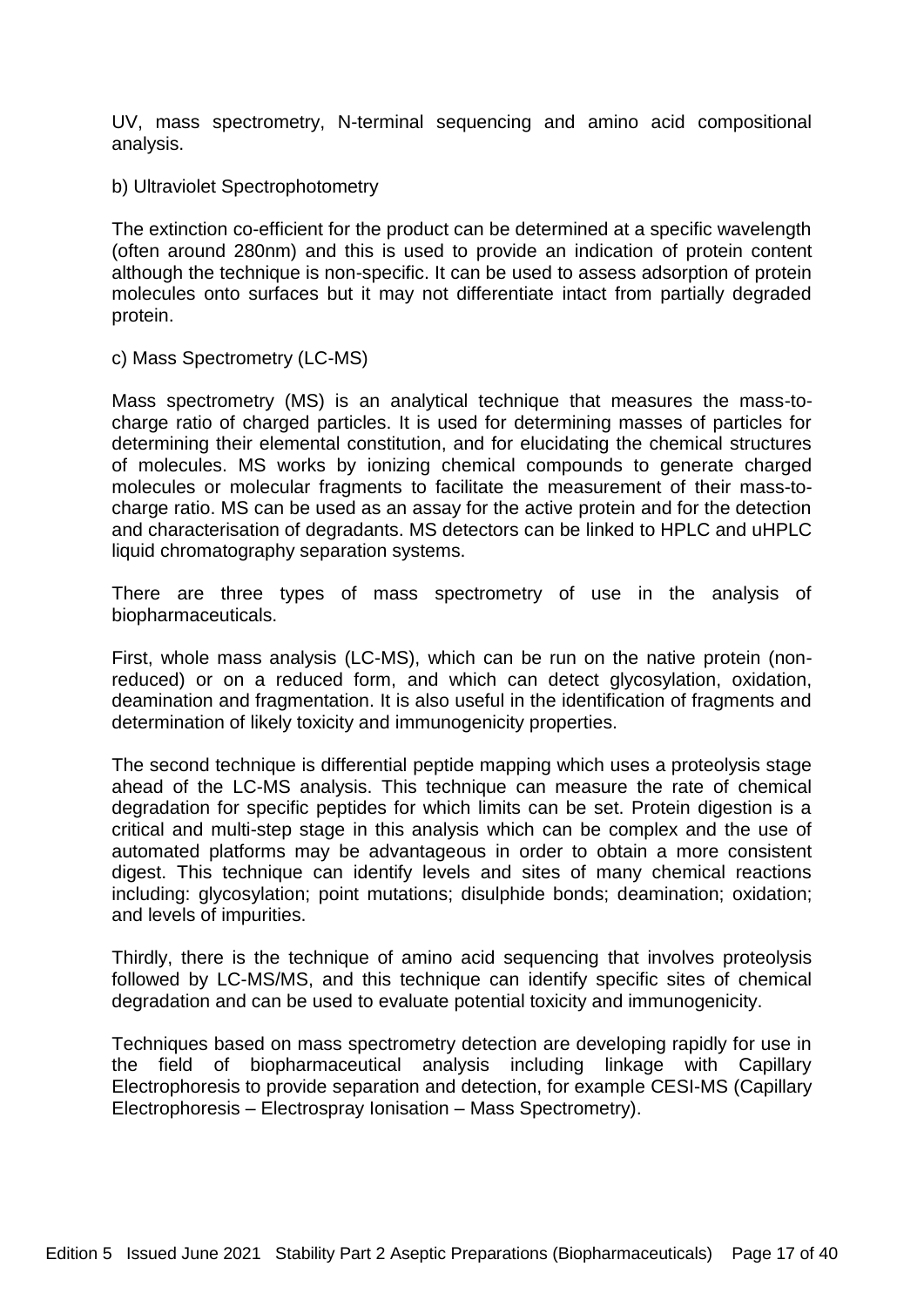#### 7.7 Biological activity

Assessment of biological properties constitutes an essential step in establishing an understanding of the stability profile under specific conditions. The technique should be relevant to the specific biological activity that enables the product to achieve its defined biological effect. Where there are multiple mechanisms of action contributing to clinical efficacy it may be necessary to apply more than one biological assay<sup>22</sup>.

Results of biological assays should be expressed as relative to the standard preparation being used as the reference.

There are three main types of biological assays:

a) Biochemical assays

These measure biological activities such as enzymatic reaction rates or biological responses induced by immunological interactions.

Enzyme Linked Immuno-Sorbent Assay (ELISA) is a method that assesses the antibody-antigen binding of the molecule but is unlikely to detect structural changes which do not impact on the binding sites such as changes to glycosylation. The technique does not indicate or represent integrity of the biological response, binding does not demonstrate functional activity, and the two may not necessarily correlate. Degraded molecules may be immunoreactive and bind to their target antigen but might not elicit a functional response and hence a cell-based assay is always preferable.

Alternatives such as Mesoscale Discovery (based on a combination of electrochemiluminescence detection and patterned arrays), Biacore (surface plasmon resonance (SPR)), and Gyrolab (offering a broad spectrum of immunoassay formats) may also be used.

Binding assays should be seen as complimentary to full cell-based assays. However, where the total action of the protein is in binding to / blocking specific receptors then an antibody-antigen binding assay may be suitable to demonstrate activity without the need for a full cell-based assay.

For example, Nivolumab and Pembrolizumab are monoclonal anti-programmed cell death-1 (PD-1) antibodies which block its interaction with ligands PD-L1 and PD- $L2^{23,24}$ . Even in these cases a cell based assay may add additional information to the study and hence is desirable.

It should be noted that for binding assays a trend in either direction (increased or reduced binding) should be treated as a sign of molecular instability and decisions made accordingly.

b) Cell culture-based assays

These assays measure biochemical or physiological response at the cellular level. A cell-based assay needs to show that the molecule will have the defined biological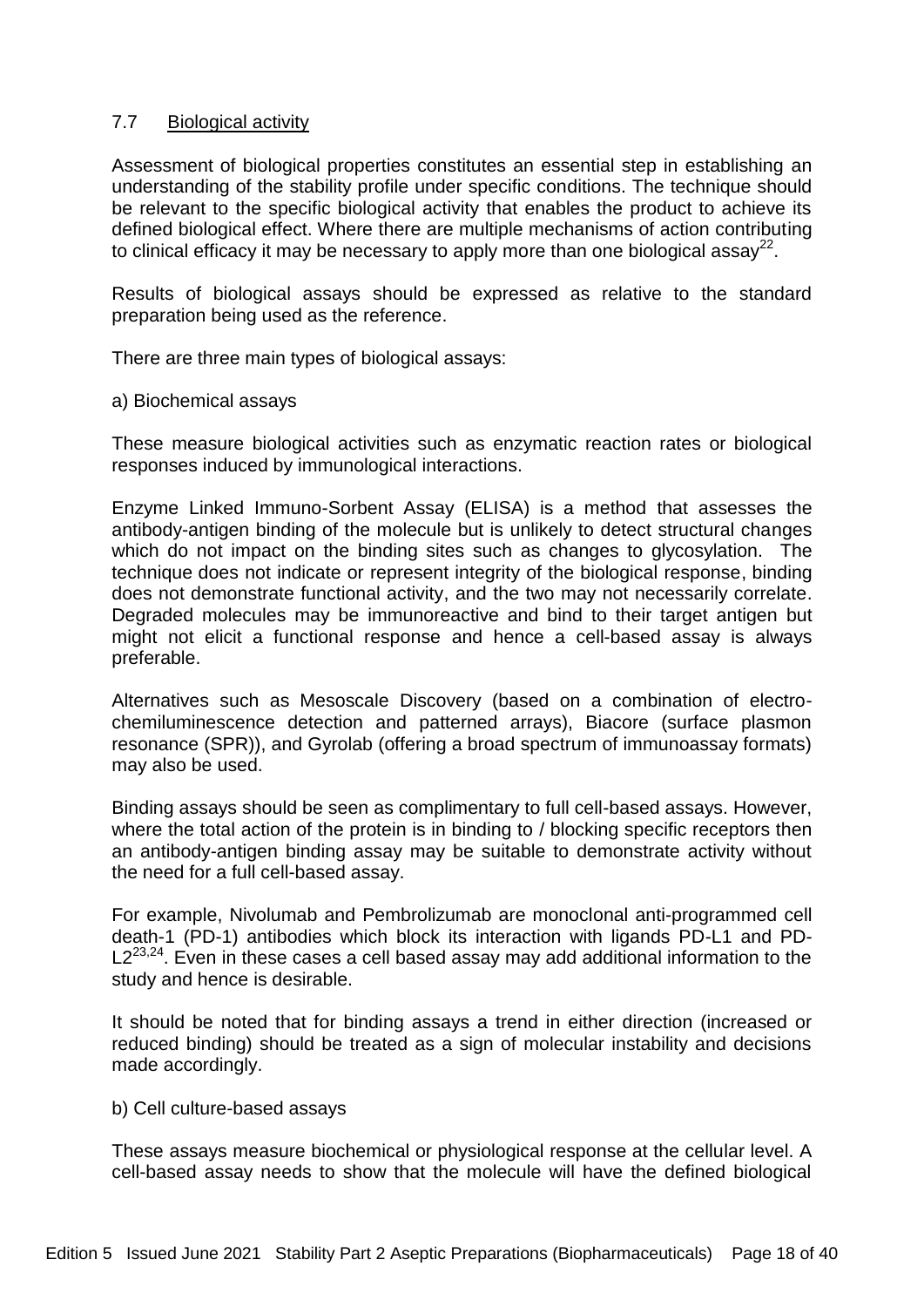activity for its function, hence each assay is likely to be specific for one particular aspect of biological activity and two or more cell-based assays may be necessary to assess products with complex mechanisms of action, for example a monoclonal antibody may engage two effector functions e.g. Antibody-Dependent Cell-mediated Cytotoxicity (ADCC) and Complement Dependent Cytotoxicity (CDC).

For some biopharmaceuticals the details of the biological activity studies used in their licensing have been published, in which case the published methodology should be followed for the biological arm of the study.

In cases where there are no published methods, a suitable method must be designed and fully validated in line with ICH guidelines<sup>4,11</sup>. Understanding the biological activity at a cellular and molecular level is of paramount importance when designing such studies. A valid cellular process to measure the functional activity must be determined, for example expressing certain receptors. An appropriate cell line then needs to be chosen which must express the relevant receptors.

A well-executed assay that has been validated and is robust is expected and hence the cell-based assay selected should allow for an acceptable level of reproducibility.

Note that some factors which influence cell death may not be able to be simulated *in vitro.*

The cellular response to be measured also must be determined and may include cell signalling (e.g. levels of phosphorylated Akt), cell death (apoptosis – measured by flow cytometry) or cell proliferation (measure of metabolism e.g. MTT assay or preferably using soluble formazan dyes).

The ability to establish a good dose response curve is a vital part of the assay validation, and the BP chapter on statistical analysis of results of biological assays<sup>25</sup> should be consulted for further guidance in this area.

It is usual to use a high number of replicates for cell-based assays to allow for inherent variation in assay performance and to improve the robustness of the results obtained.

Other considerations include the stability of the actual cell line to ensure a consistent response across the study, and a good understanding of the methodology including validation to demonstrate that the cell-based assays will correlate with *in vivo* activity. Appropriate controls should be incorporated to validate the assay and should include positive reference standards in addition to negative controls.

#### c) Animal based assays

These assays measure the animal's biological response to the product. This type of assay is unlikely to be used in assessment of stability for an aseptically manipulated licensed product; animal models are not useful in assessing humanised antibodies due to the likeliness of immunogenic response. These are also strongly discouraged based on the 3R (Replacement, Reduction and Refinement) principles as replacement techniques are generally available.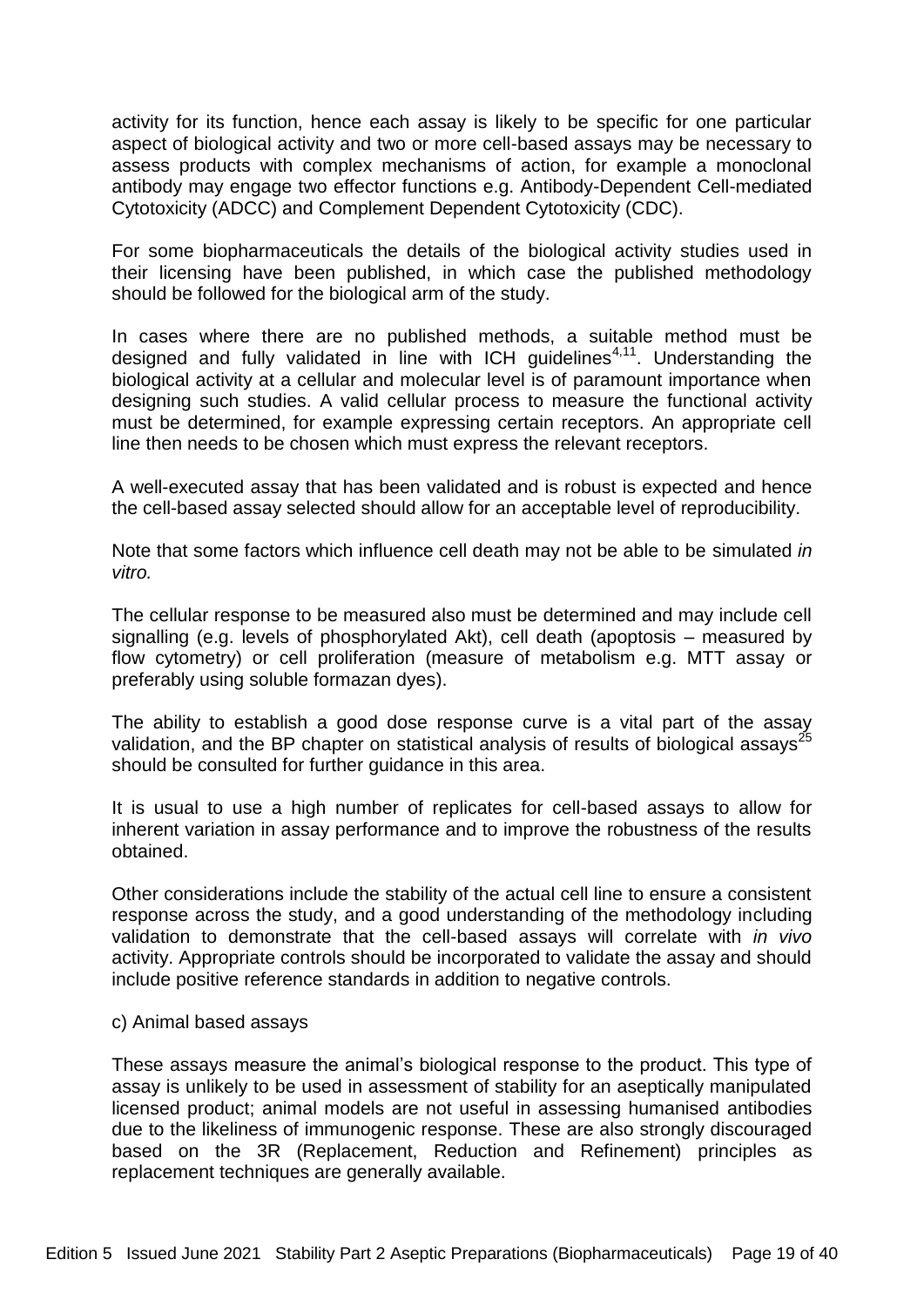#### 7.8 Excipients

Stability of important excipients can usually be carried out using traditional stability indicating HPLC assays. Excipient instability may have a marked effect on the stability of the active moiety itself. Excipients critical to the successful clinical use of the product including tissue permeability enhancers (e.g. hyaluronidase) must also be included in the stability study and may need to take the form of an activity based (enzymatic) assay.

#### **8. Acceptance Criteria**

Acceptance criteria are a lot more difficult to define than for small molecules. It must be borne in mind that the coefficient of variation on biological assays is likely to be higher than that seen for traditional physico-chemical assays, and hence the biological assay data will require close scrutiny alongside the physico-chemical assay data and other factors.

Acceptance criteria should be supported by justifiable rationale on a case by case basis. A sufficient amount of data must be generated by the stability study in order that the stability profile of the product can be sufficiently understood. Subject to the capability of the specific assay technique, it would not be expected for the acceptance criteria for the physico-chemical testing to exceed 5% loss in active protein or any degradant peaks to exceed 2% relative to the main peak. All indicators of molecular instability should be of concern due to the likely lack of understanding as to molecular changes occurring and the clinical implications of this.

Aggregates, degradants and other impurities detected may be of known structure, partially characterised or unidentified. Where sufficient quantities are present these molecules should be characterised where possible and their impact on biological activity, immunogenicity or other undesirable affects should be assessed. Detection and evolution of new impurities at any stage of the stability study should be considered an indication of stability failure.

There should be no physical change in appearance and no significant change in pH (defined as a change of >0.5 pH unit). Biological or biochemical assays should broadly support the data generated by the other techniques. If other techniques indicate stability but there is a significant reduction of biological activity then this should raise concern. Failure to comply with any single acceptance criterion during a stability study should be regarded as a sample being out of compliance / specification and indicative of instability. The bioassay should be sufficiently robust that a significant reduction is an indication of loss of activity and a stability failure and not a reflection of the potential performance of the assay. Specific acceptance criteria have not been included in this document, however, acceptance criteria should always be scientifically sound and justified in the study protocol. Data should be assessed for significant drifts or trends throughout the duration of the study. For biopharmaceuticals for which the SmPC states a 24-hour shelf life for the diluted product, the initial test point of a stability study which is carried out on the day of manufacture (T=0) provides a suitable reference point as it falls within the SmPC assigned shelf-life for the diluted product.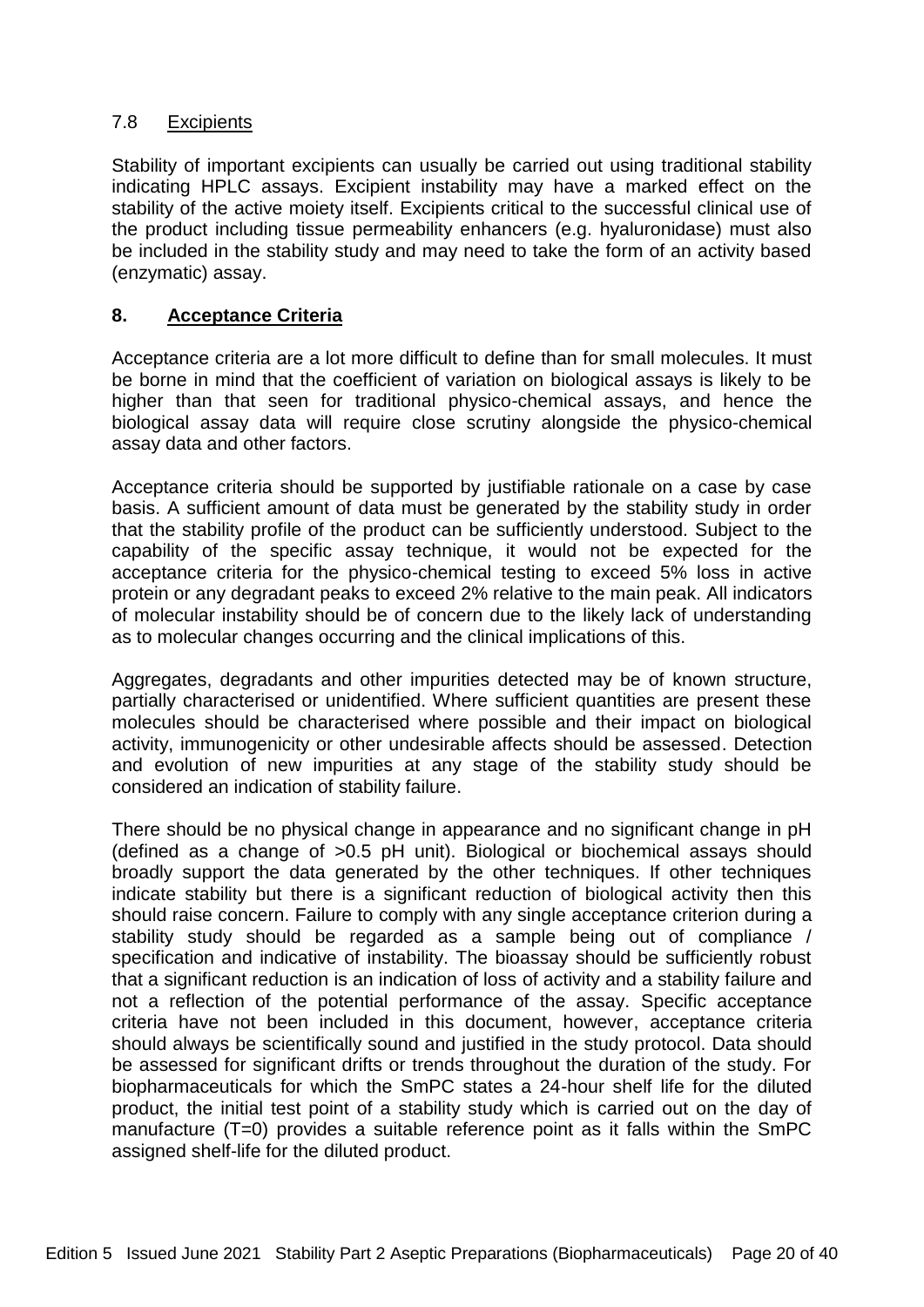It should be understood that when the manufacturer establishes acceptance criteria for product stability it is in the holistic body of total knowledge ranging from population pharmacokinetics to batch manufacturing and development history through an entire clinical and post marketing programme. The challenge of understanding the stability of a reconstituted product without any of this background body of knowledge should not be underestimated. All acceptance criteria must be scientifically justified at the start of the study and presented within the study protocol.

#### 8.1 In-use storage

It is important to understand the use of the product as well as its storage in clinical areas. If light sensitivity has not been assessed during the stability study then the product should be provided in light protective packaging with the instruction to keep the product protected from light.

Similarly, in-use temperatures must not exceed those studied in the stability testing. It is important that robust change management is used if making changes to clinical protocols and particularly if the result is an increase in infusion time.

A period of 24 hours or 48 hours at room temperature at the end of the refrigerated study period should give an indication that the product is stable during infusion and also will add confidence to the data in the refrigerated study.

#### **9. Statistical Concepts**

Where appropriate statistical analysis should be applied to the quantitative data, however the shelf life decision is likely to be based on a review of all the data generated from the full range of techniques used. Statistical analysis must be carried out by someone with sufficient knowledge and understanding of biopharmaceutical drug stability and statistical concepts. British Pharmacopoeia 2021 SC IV G. Statistical Analysis of Results of Biological Assays and Tests (Ph. Eur. general text  $(5.3)^{25}$  can be consulted for further advice.

#### **10. Stability report**

A detailed stability report should be produced at the end of the study, which should include the protocol, a discussion of all assay methods and justification for their use and their suitability and should clearly set out and justify the acceptance criteria assigned. All data should be presented including all replicates so that those data can be fully assessed.

The report should also justify any omissions in the protocol, the testing programme or data availability and explain any non-conformances such as out of specification or out of trend results.

All reports for use within the NHS should be reviewed and approved by a person with specific expertise and authorised to do so by the NHS Pharmaceutical Quality Assurance Committee. Approved data together with any limitations to specific suppliers or processes is maintained in 'Summary of biopharmaceutical stability data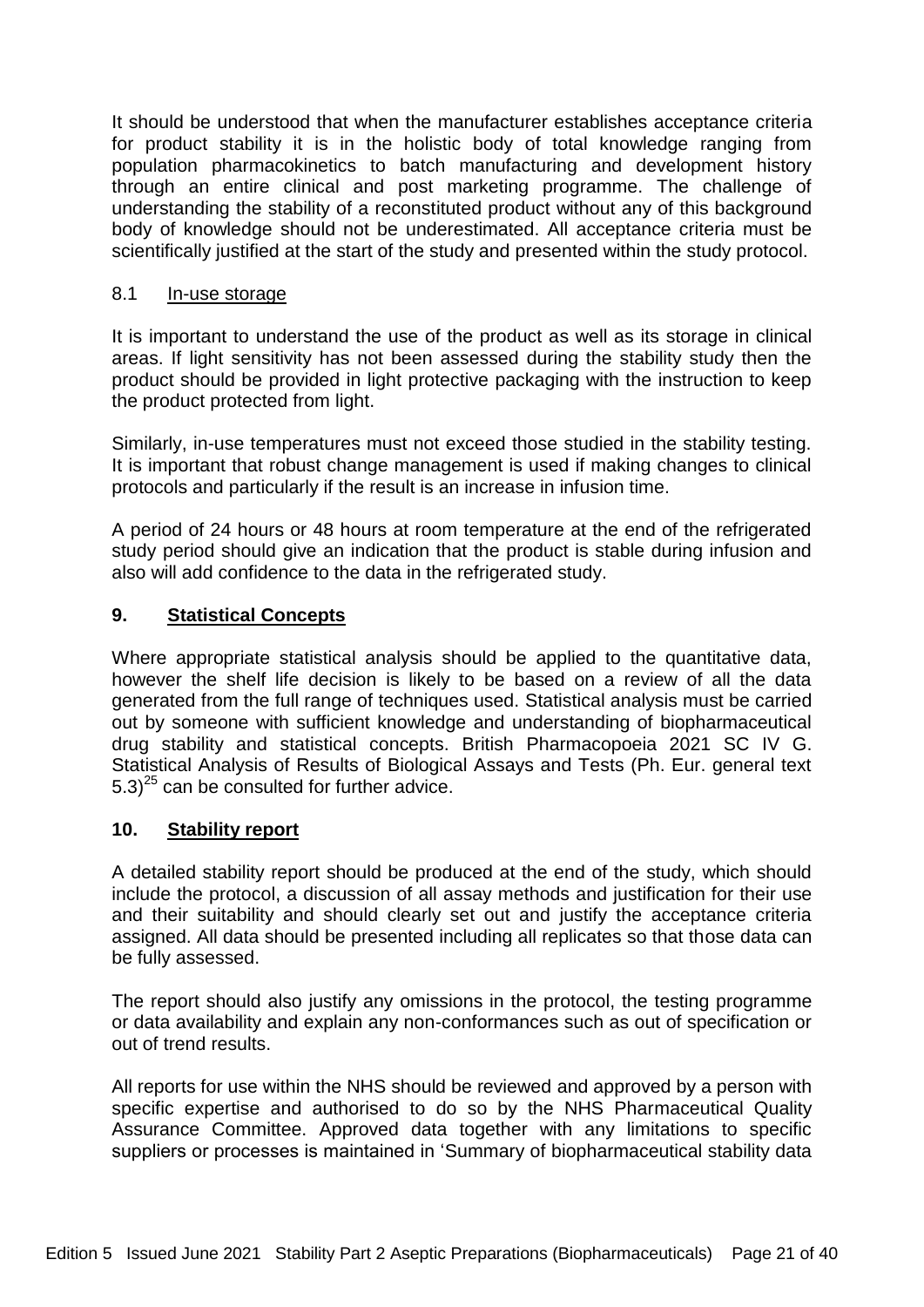reviewed and available extended shelf-life data - Reference for NHS Procurement' produced by the NHS Pharmaceutical R&D Group<sup>21</sup>.

## **11. Change Control**

There must be robust change control processes in place and any changes to the containers, components and processes or in the manufacturing site or post manufacture handling must be subject to a full impact assessment on the stability assigned to the product. This assessment may include the need for end of shelf life assessments for physical, chemical and biological stability or a full repeat of the stability study.

#### **12. Container extrapolation**

Where sufficient evidence exists, it may be possible to extrapolate data to similar container types, for example a different manufacturer's polyolefin bag. In the case of biosimilars where different manufacturers have tested their product in different bags a case may be made to extrapolate data for a specific biosimilar to a similar polyolefin bag. If this is done, a further safety margin to the shelf life assigned is recommended.

Extrapolation from flexible bags to semi-rigid containers or to bags with needle free access devices is to be discouraged unless there is evidence that this will not impact on the product stability (for example where a spike needle free access device has been used in the study for removal of samples). Extrapolation to totally different container types (e.g. from polyolefin bags to syringes or elastomeric devices) is never acceptable.

#### **13. On-going stability evaluation**

Biopharmaceuticals have an inherent heterogeneity and can be considered as a mixture of closely related molecules. Authorised products are also subject to manufacturing variations and many marketed biopharmaceuticals have been subject to multiple regulatory variations in their life-span. These changes are assessed by the EMA and significant changes may require clinical trials<sup>22</sup>. For an aseptic unit these changes go largely under the radar, however they may impact on the validity of extended shelf life data. For this reason the extended shelf life data should be routinely reviewed and additional evidence such as annual end of shelf life testing can add significantly to the confidence that such data are still relevant.

Pharmacovigilance reporting for biopharmaceuticals is of paramount importance and if reporting an Adverse Drug Reaction involving a biopharmaceutical careful note should be made of the batch number, and also for aseptically compounded products the shelf life assigned and the period through its shelf life that the product was administered.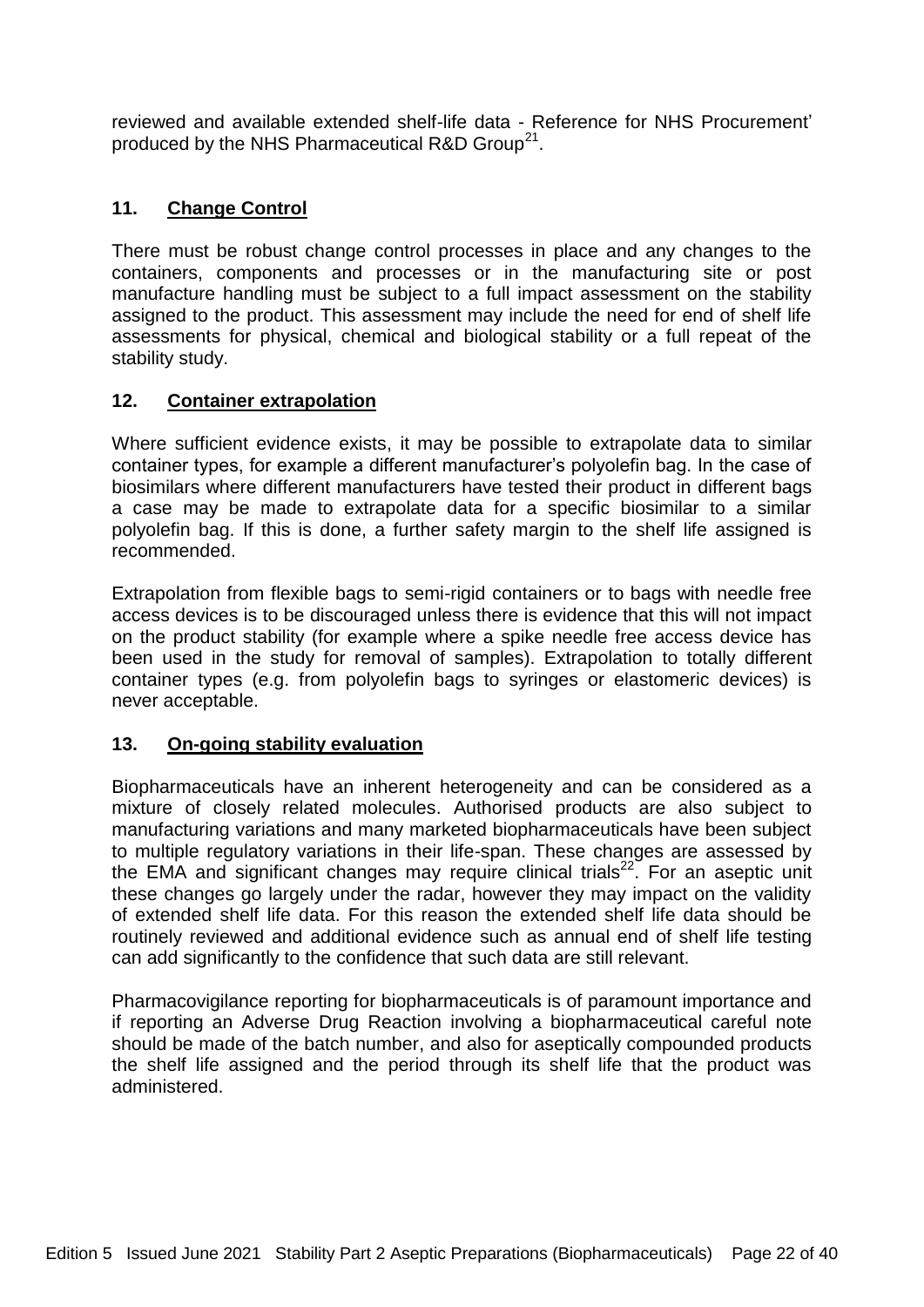#### **Glossary**

Biopharmaceutical – A therapeutic protein or polypeptide produced through biotechnology methods using a living organism.

Biosimilar – A biopharmaceutical which has been manufactured to have equivalent biological activity to a branded biopharmaceutical.

Denaturation – Alteration or break down of the secondary and tertiary structures of a protein caused by disruption of bonding interactions which normally maintain this.

Fucosylation – A specific type of glycosylation whereby fucose sugar units are added to a molecule.

Glycosylation – The addition of a carbohydrate moiety to a molecule. Protein glycosylation is a critical step in the manufacture of monoclonal antibodies and in determination of their tertiary structure.

ICH – The International Council for Harmonisation of Technical Requirements for Pharmaceuticals for Human Use.

Monoclonal antibody (mAb) – A monospecific antibody made by cloned immune cells, which will bind to a specific site.

MTT assay – Colourimetric assay for measuring the activity of enzymes based on reduction of MTT (3-(4,5-Dimethylthiazol-2-yl)-2,5-diphenyltetrazolium bromide) to [formazan](http://en.wikipedia.org/wiki/Formazan) dye. Note the MTT is an insoluble formazan dye and this tends to increase assay variation, soluble formazan dyes are generally a better option.

Oligomer – molecule that consists of a few monomer units. Dimers, trimers, and tetramers are all oligomers. (c.f. a polymer which, in theory, consists of an unlimited number of monomers).

Phosphorylated Akt – Phosphorylated form of Akt which is a [specific protein kinase](http://en.wikipedia.org/wiki/Serine/threonine-specific_protein_kinase) that plays a key role in multiple cellular processes including glucose metabolism, [apoptosis,](http://en.wikipedia.org/wiki/Apoptosis) [cell proliferation,](http://en.wikipedia.org/wiki/Cell_proliferation) transcription and cell migration.

SmPC – Summary of Product Characteristics.

#### **References**

1. NPSA Patient Safety alert 20 (28 March 2007) – Promoting Safer Use of Injectable Medicines. [www.nrls.npsa.nhs.uk/resources/?entryid45=59812](http://www.nrls.npsa.nhs.uk/resources/?entryid45=59812)

2. ICH Topic Q5C / 3AB5a Quality of Biotechnological Products: Stability Testing of Biotechnological / Biological products translated via Directive 75/318/EEC [www.ich.org/products/guidelines.html](http://www.ich.org/products/guidelines.html)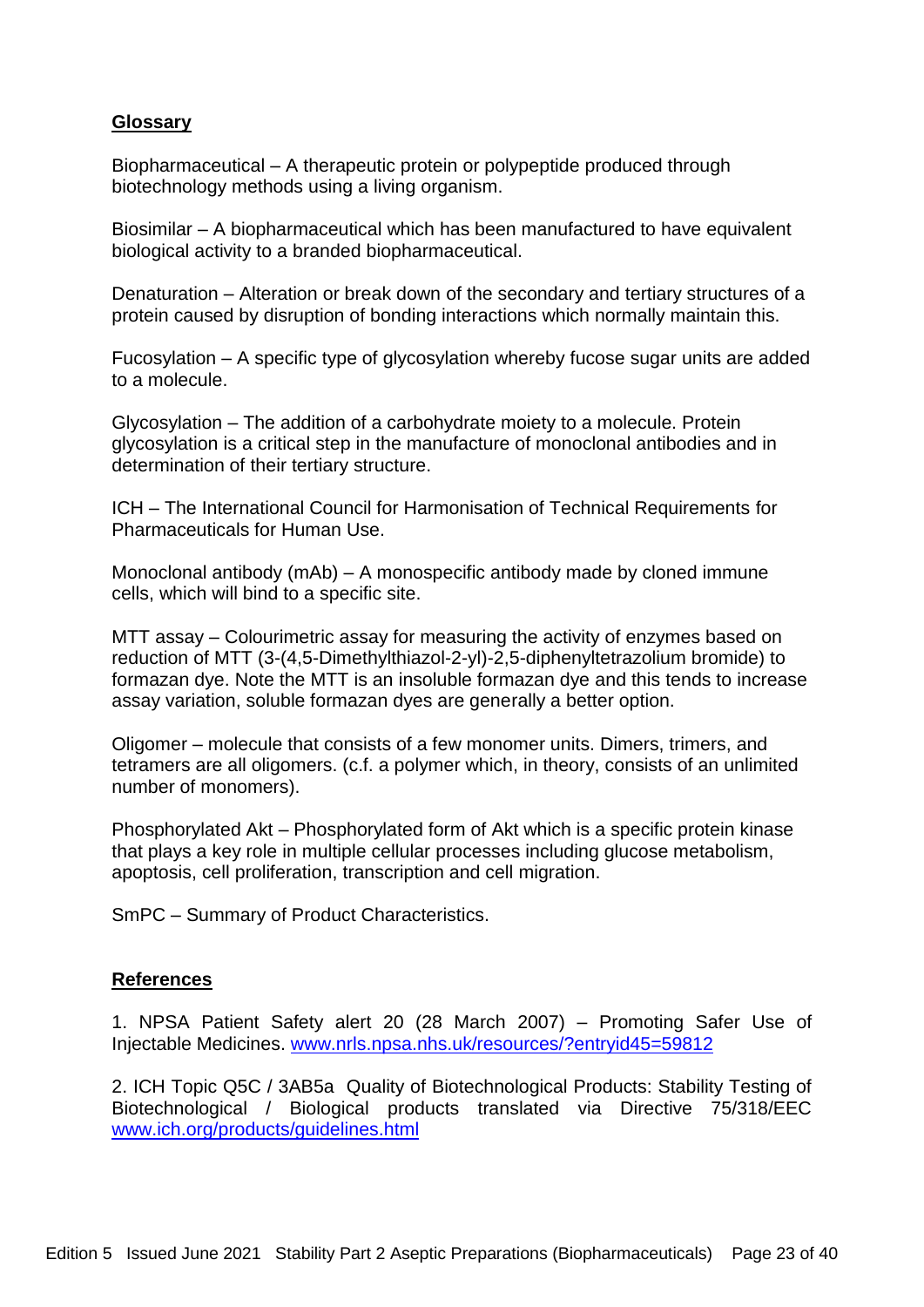3. Guideline on Development, Production, Characterisation and Specifications for Monoclonal Antibodies and Related Products – EMEA/CHMP/BWP/157653/2007

4. Test Procedures and Acceptance Criteria for Biotechnological/Biological Products Q6B [www.ich.org/products/guidelines.html](http://www.ich.org/products/guidelines.html)

5. Guidance for Specials Licence Holders, MHRA (Q&As document) version 2, January 2015

6. Assessment Template (Biopharmaceuticals) – NHS Pharmaceutical R&D Group. [www.qcnw.nhs.uk](http://www.qcnw.nhs.uk/)

7. Comparative Elucidation of Cetuximab Heterogeneity on the Intact Protein Level by Cation Exchange Chromatography and Capillary Electrophoresis Coupled to Mass Spectrometry, Anal. Chem. 2020, 92, 7, 5431–5438, Florian Füssl, Anne Trappe, Sara Carillo, Craig Jakes, Jonathan Bones

8. MHRA Guidance on pharmacovigilance procedures [https://www.gov.uk/government/publications/guidance-on-pharmacovigilance](https://www.gov.uk/government/publications/guidance-on-pharmacovigilance-procedures/guidance-on-pharmacovigilance-procedures)[procedures/guidance-on-pharmacovigilance-procedures](https://www.gov.uk/government/publications/guidance-on-pharmacovigilance-procedures/guidance-on-pharmacovigilance-procedures)

9. Monoclonal Antibodies – Functional Improvements at SPC Shelf-Life Limits. R.V. Parry, T. Chapman, M. Ali Khan, M, Connolly, A.G Watts presented at BOPA 2014.

10. ICH Q2(R1) Validation of analytical procedures [www.ich.org/products/guidelines.html](http://www.ich.org/products/guidelines.html)

11. Protocol for the integrity testing of syringes - NHS PQA Committee. [www.qcnw.nhs.uk.](http://www.qcnw.nhs.uk/)

12. National collated data from syringe integrity testing – NHS Pharmaceutical R&D Group. [www.qcnw.nhs.uk.](http://www.qcnw.nhs.uk/)

13. Chemotherapy Standard Product Specifications [https://www.england.nhs.uk/commissioning/spec-services/npc-crg/group](https://www.england.nhs.uk/commissioning/spec-services/npc-crg/group-b/b02/dose-banded-chemotherapy-standardised-product-specifications/)[b/b02/dose-banded-chemotherapy-standardised-product-specifications/](https://www.england.nhs.uk/commissioning/spec-services/npc-crg/group-b/b02/dose-banded-chemotherapy-standardised-product-specifications/)

14. Bath ASU presentation at NHS QA Symposium 2018

15. Pharmaceutical feasibility of sub-visible particle analysis in parenterals with reduced volume light obscuration methods, European Journal of Pharmaceutics and Biopharmaceutics 85 (2013) 1084–1087, Andrea Hawe , Frank Schaubhut , Raimund Geidobler, Michael Wiggenhorn, Wolfgang Friess, Markus Rast, Christian de Muynck , Gerhard Winter

16. USP 43 <787> Subvisible Particulate Matter in Therapeutic Protein Injections

17. USP 43 General Chapter <129> Analytical Procedures for Recombinant Therapeutic Monoclonal Antibodies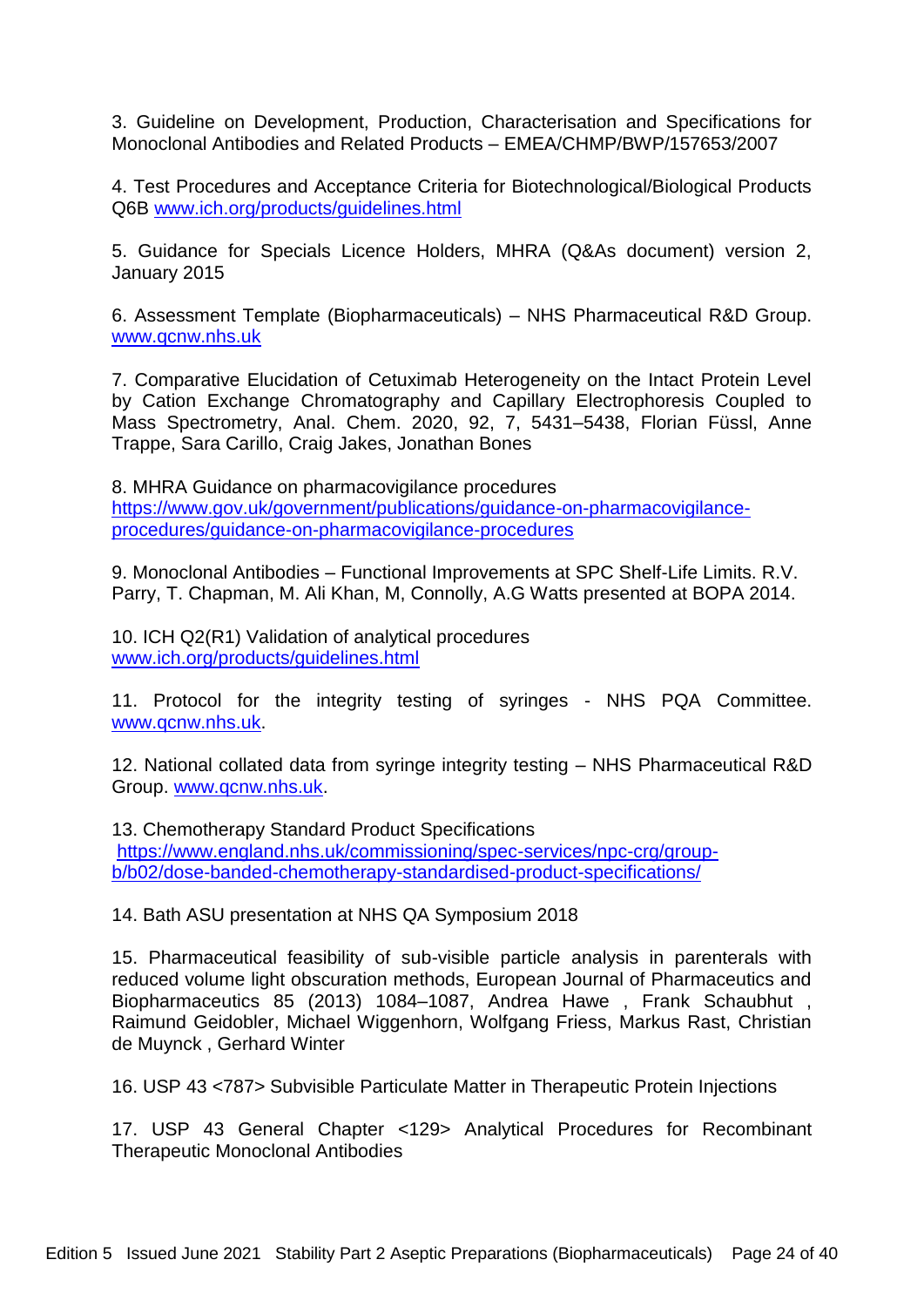18. USP 43 General Chapter <507> Protein Determination Procedures

19. USP 43 General Chapter <212> Oligosaccharide Analysis

20. Imaged Capillary Isoelectric Focusing for Charge-Variant Analysis of Biopharmaceuticals [https://bioprocessintl.com/analytical/product-characterization/imaged-capillary-](https://bioprocessintl.com/analytical/product-characterization/imaged-capillary-isoelectric-focusing-for-charge-variant-analysis-of-biopharmaceuticals-323451/)

[isoelectric-focusing-for-charge-variant-analysis-of-biopharmaceuticals-323451/](https://bioprocessintl.com/analytical/product-characterization/imaged-capillary-isoelectric-focusing-for-charge-variant-analysis-of-biopharmaceuticals-323451/)

21. Summary of biopharmaceutical stability data reviewed and available extended shelf-life data, Reference for NHS Procurement <https://www.sps.nhs.uk/articles/60848/>

22. ICH Q5E Comparability of Biotechnological / Biological products subject to Changes in their Manufacturing process [www.ich.org/products/guidelines.html](http://www.ich.org/products/guidelines.html)

23. SmPC Opdivo 10 mg/mL concentrate for solution for infusion (www.medicines.org.uk accessed 05/01/21)

24. SmPC Keytruda 50 mg powder for concentrate for solution for infusion. (www.medicines.org.uk accessed 05/01/21)

25. British Pharmacopoiea 2021 SC IV G. Statistical Analysis of Results of Biological Assays and Tests (Ph. Eur. general text 5.3)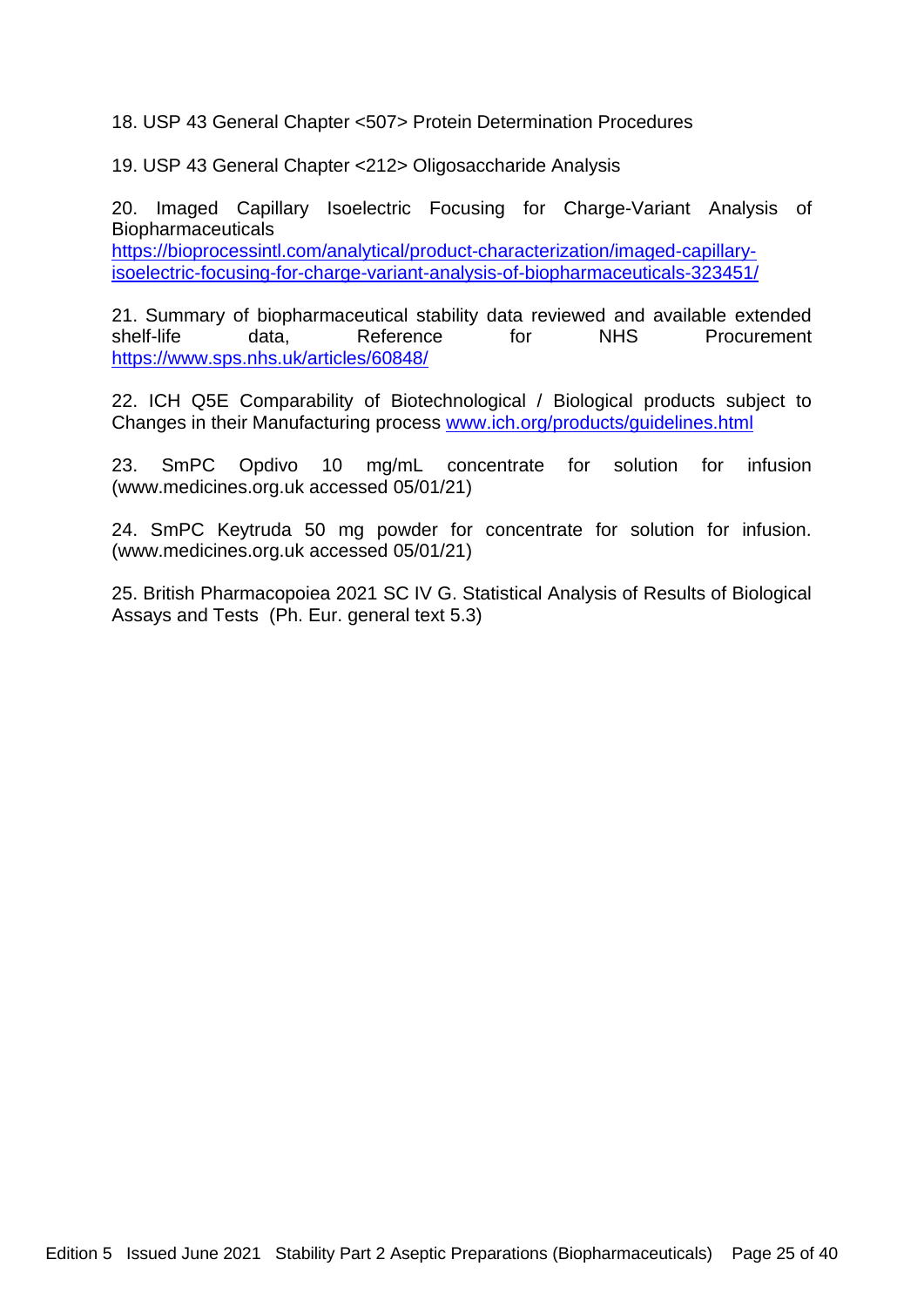# **Appendix 1**

#### **Checklist for the assessment of stability data for procured aseptically prepared biopharmaceutical products (Specials)**

The following checklist is provided as a quick guide to assessment of the suitability of procured aseptically compounded (from licensed starting materials) biopharmaceutical products from the stability assessment viewpoint. This should be used alongside other assessment tools for unlicensed products.

Preparation:………………………………………………………………………………….

Supplier / Manufacturer:……………………………………………………………………

| 1) Formulation | 1.1) Is the formulation specified in the<br>product specification including any<br>concentration restrictions | Yes (go to 1.2) / No (return to<br>supplier for specification) |
|----------------|---------------------------------------------------------------------------------------------------------------|----------------------------------------------------------------|
|                | 1.2) Is the formulation fit for purpose                                                                       | Yes (go to 1.3) / No (source a                                 |
|                |                                                                                                               |                                                                |
|                | and for the patient / patient group                                                                           | suitable formulation)                                          |
|                | 1.3) Is the preparation made in                                                                               | Yes / No (Record and proceed)                                  |
|                | accordance with the SmPC                                                                                      |                                                                |
| 2) Shelf life  | 2.1) What shelf life is assigned by the                                                                       |                                                                |
| assigned       | manufacturer                                                                                                  |                                                                |
|                | 2.2) Is the shelf life based on the                                                                           | Yes (go to 3) / No (go to 2.3)                                 |
|                | recommendations in the SmPC                                                                                   |                                                                |
|                | 2.3) Is the shelf life based on a specific                                                                    | Yes (go to 3) / No (go to 2.4)                                 |
|                | stability study (in-house or supplied by                                                                      |                                                                |
|                | starting material manufacturer)                                                                               |                                                                |
|                | 2.4) Is the shelf life based on an expert                                                                     | Yes (Go to 3)/ No (Ask supplier for                            |
|                | (in the field of biopharmaceutical                                                                            | more information or source another                             |
|                | analysis) assessment of stability based                                                                       | supply)                                                        |
|                | on a published study or other                                                                                 |                                                                |
|                | information (extrapolation)                                                                                   |                                                                |
| 3) Expert      | Ensure that the study is assessed by an                                                                       | A list of assessed studies is                                  |
| interpretation | independent expert in the field as being                                                                      | available <sup>21</sup> . Apply a suitable margin              |
|                | compliant with this document.                                                                                 | of safety if this has not been applied                         |
|                | Is a margin of safety applied?                                                                                | to the data                                                    |

Summary of risks

Assessment of stability study for

 $\mathcal{L}^{(n)}$ 

The data supplied: Provides assurance that the product will be suitable, safe and efficacious / Does not provide suitable assurance

Outcome approved:……………….…………………………….Date:……………………

Additional risk reduction measures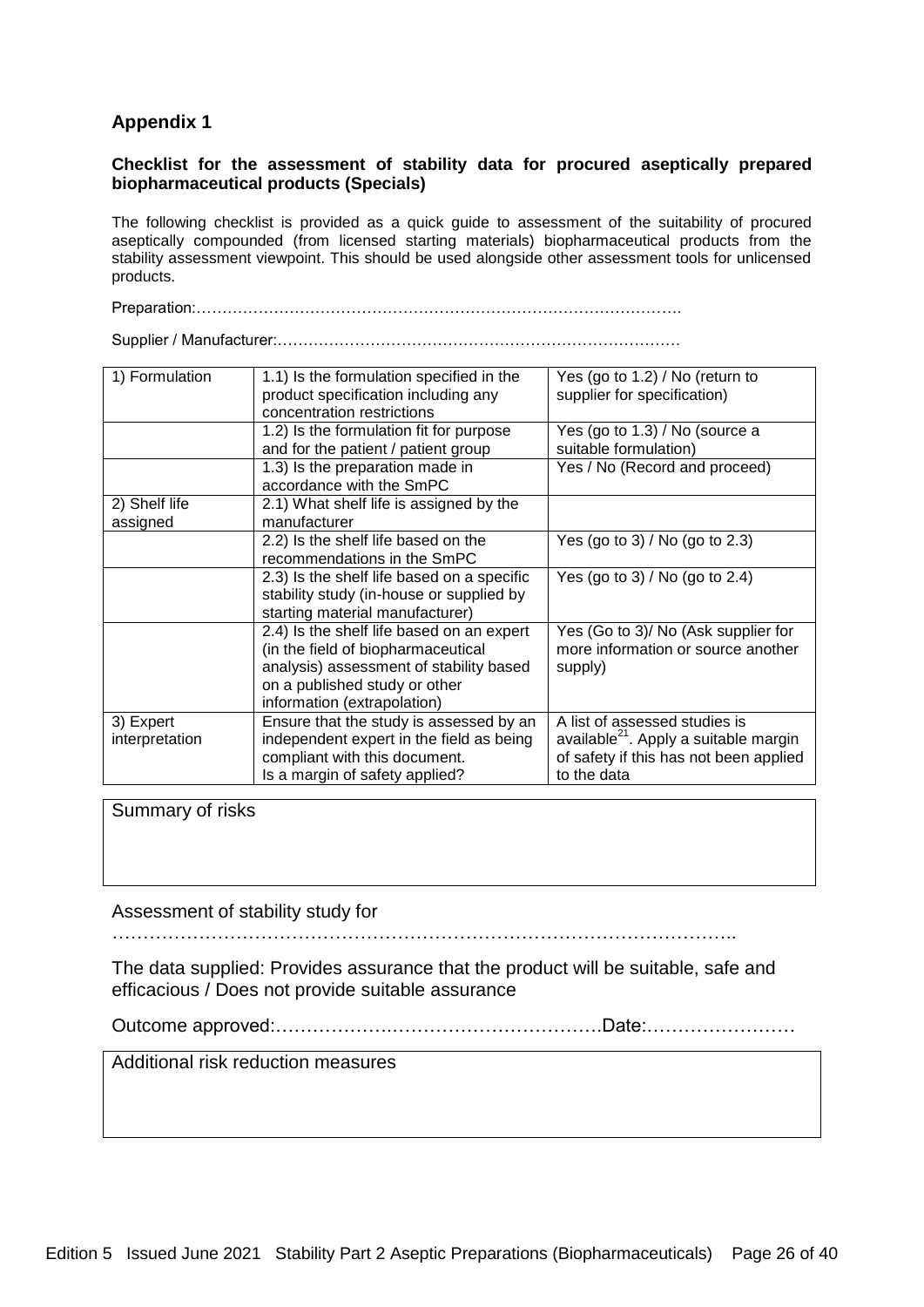# **Addendum**

# **Antibody Drug Conjugates**

#### **Background information**

Monoclonal antibodies are now fully established in medicine across the developed world. They are used to treat a broad range of conditions and are generally safe to handle; there is guidance available as an NHS YCD, Guidance on the safe handling of Monoclonal Antibody (mAb) products published in 2015<sup>26</sup>.

Conjugating toxic compounds to antibodies was first proposed by Paul Ehrlich at the beginning of the 20th century. Ehrlich reasoned that if a compound could be made that selectively targeted a disease-causing organism, then a toxin for that organism could be delivered along with the agent of selectivity. The concept of a 'magic bullet' is now being realised through Antibody Drug Conjugates (ADCs), and there are currently four licensed ADCs in the UK and many in clinical trials and development.

It is important that pharmacy staff recognise ADCs where they are supplied as licensed products but also as IMPs or for compassionate use. These molecules are different from standard monoclonal antibodies and indeed from traditional cytotoxic drugs.

#### **Structure and function**

There are 3 distinct components of the ADC used in the oncology setting (ADCs are now being developed as a targeted approach for other medical conditions and these are not currently within the scope of this addendum):

- A **mAb** at the core of the ADC is the highly selective monoclonal antibody (mAb), which is specific for an antigen that has restricted expression (tumour-associated) or no expression (tumour-specific) on normal (healthy) cells. The mAb is the key to internalisation of the ADC, facilitating the endocytosis of the ADC inside the target  $cell<sup>27</sup>$ .
- A **potent cytotoxic agent** known as the "warhead", generally a small molecule drug with a high systemic toxicity, designed to induce target cell death after being internalized at low intracellular concentrations<sup>28,29</sup>. Because of this, typical warheads are highly toxic, up to 4000 times more toxic than standard cytotoxic chemotherapy. The warhead is attached to the mAb via a linker and the warhead and linker are collectively termed the "payload".
- A **linker** stable in circulation, but not in cells the linker has the function of binding the warhead to the mAb and keeping it bound until the ADC is internalised into the cell where cleavage takes place and the warhead or payload (warhead and linker)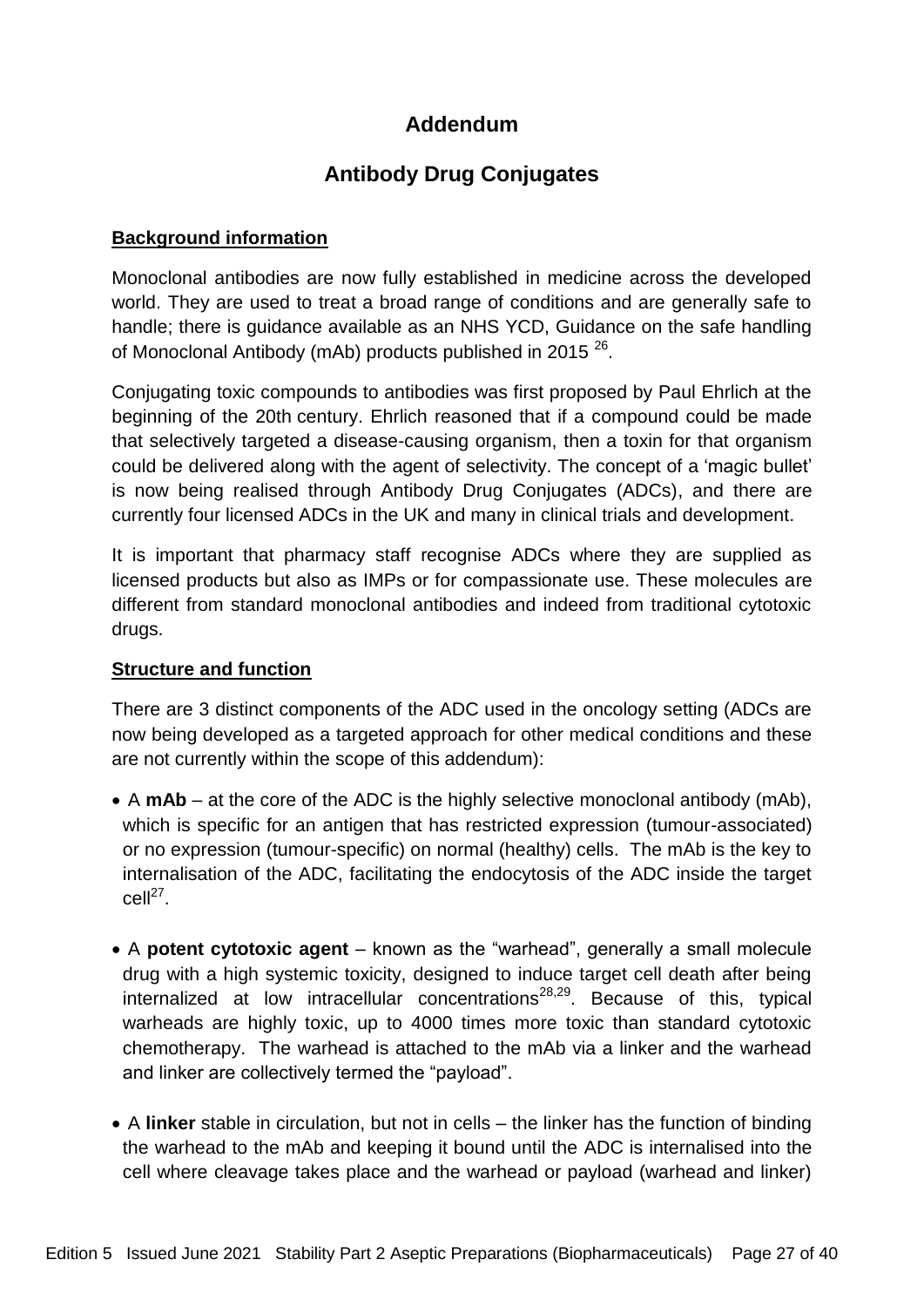is released. The linker is typically linked to the mAb via a cysteine, lysine or an engineered amino acid residue, although other forms of attachment are possible $^{30}$ . The linker does not introduce any activity to the ADC but is critical to efficacy and stability of the ADC in its formulation $^{30}$ .

Note that some ADC's linkers (e.g. Kadcyla) are not cleaved but instead rely on proteolysis by lysosomal enzymes to release active amino acid-linker-warhead conjugates<sup>31</sup>.

#### **Stability Considerations**

ADCs are heterogeneous in nature; this is due to variations in mAb structure (all mAbs are heterogeneous in nature and liable to alterations with changes to the manufacturing processes) as well as variation in linkage of the toxin. As with conventional mAbs stability of ADC's will be potentially affected by:

- $\bullet$  Storage temperature<sup>32</sup>
- Changes in  $pH^{32}$
- Physical agitation $32$
- $\bullet$  Light<sup>32</sup>
- Handling during compounding and shearing stresses during transfer<sup>32</sup>

In addition, the process of attaching a payload will lead to structural changes potentially changing physico-chemical stability, Fc and Fab binding, and shelf life. Studies have shown that an ADC can be susceptible to a higher rate of aggregation when compared to its parent mAb $^{31,33,34}$ .

Pharmacy staff reviewing stability data for ready-to-administer doses of ADCs will be faced with a complex array of data from highly specific techniques. As for mAbs, a combination of orthogonal analytical methods is used. The standards outlined in the main body of this document regarding justification of techniques used, acceptance criteria and statistical analysis are also applicable to products covered by this addendum.

In addition to the minimum testing protocol required for the stability testing of mAbs (Section 6, main document), specific testing is required to assure quality parameters are met throughout the shelf life of the ADC in its formulation. Testing focuses on 3 key parameters:

# **(i) Drug Antibody Ratio (DAR)**

A critical attribute of an ADC, the DAR indicates the average number of drugs that are conjugated. The number of DAR variants with an ADC will generally vary from 1-  $8^{35}$ . A preparation will contain a mixture of DAR variants; overall DAR (DAR<sub>av</sub>) is the mean DAR of the mixture. The DAR determines the amount of payload that can be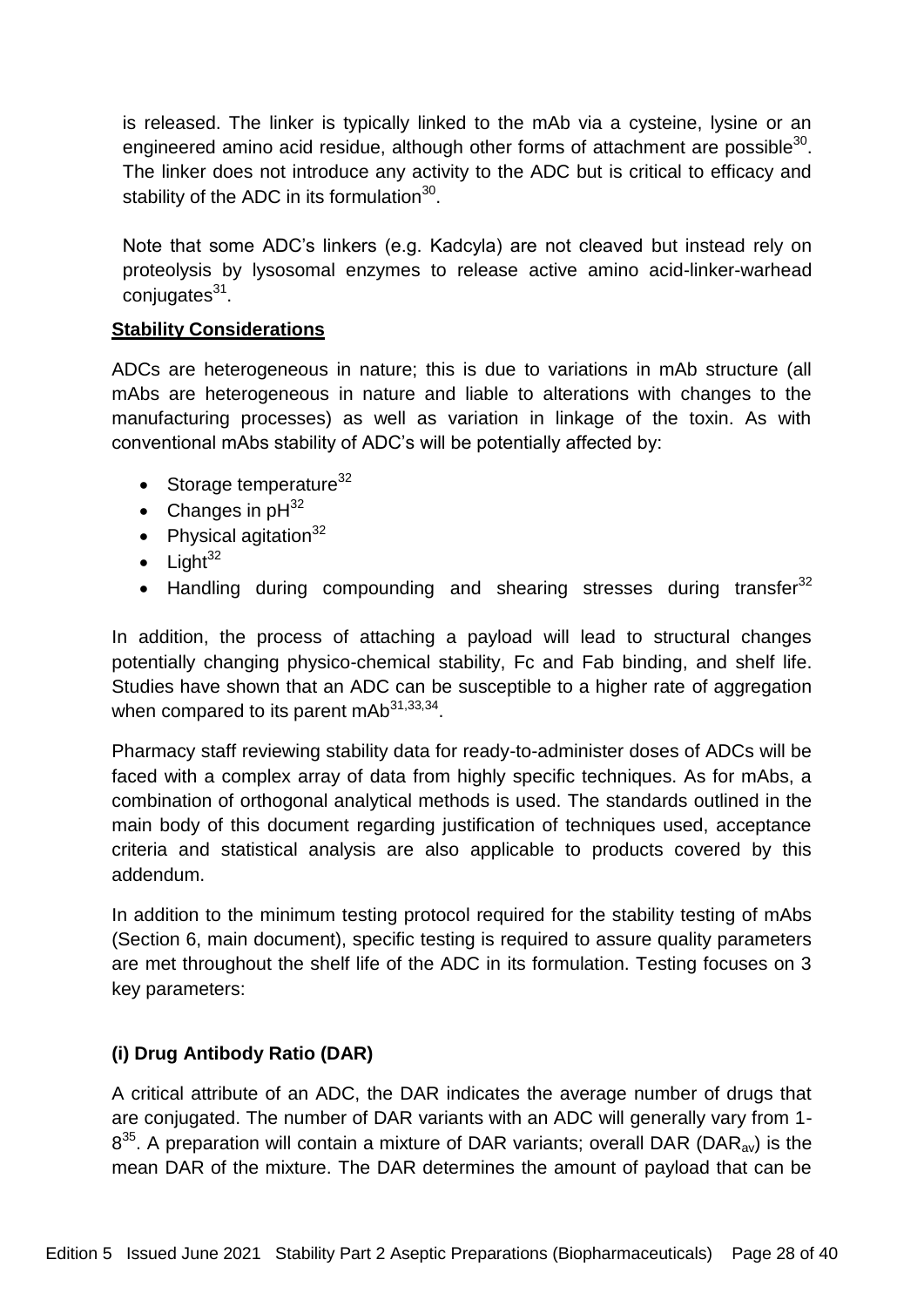delivered to the cell and can directly affect both safety and efficacy $31,36$ , and the stability and pharmacokinetics<sup>31,34</sup>.

DAR profile refers to the relative % each DAR variant constitutes the DAR<sub>AV</sub>. For example, an ADC that was 50% DAR 2 and 50% DAR 6 would have a  $DAR_{AV}$  of 4, but its profile is 50:50 DAR 2:6.



# **(ii) Distribution of Payloads (DOP)**

The payloads may be linked to the mAb in a variety of places dependant on the specific linkage mechanism, and payloads bound in the Fab and Fc regions can impact binding and hence activity<sup>30</sup>. The DAR profile can be further investigated by separating the mAb chains and/or fragments, and measuring payloads bound to specific regions on the mAb. However, once manufactured, new linkers cannot be attached to the antibody, thus the sterically hindering positional isomers that can be problematic at a manufacturing stage are not a concern for ongoing stability.



# **(iii) Unconjugated Drug (Free Drug/payload)**

Traces of the unconjugated (free) drug/payload and also toxin linked solely to the linker are likely to be present in the pharmaceutical product from manufacture and may increase on manipulation and aging. The free drug may be a critical parameter for patient safety where it has high potency/extreme toxicity and limits will be defined within the MIA holder's product specification but are unlikely to be publicly available**.**

Free drug concentrations will be inversely related to the DAR and inherent stability of the linker chemistry, as the DAR decreases the free drug/drug related species will increase. Any increase in free drug and/or drug related species should be considered a serious problem unless robust data are available to confirm lack of systemic toxicity linked with identified degradants.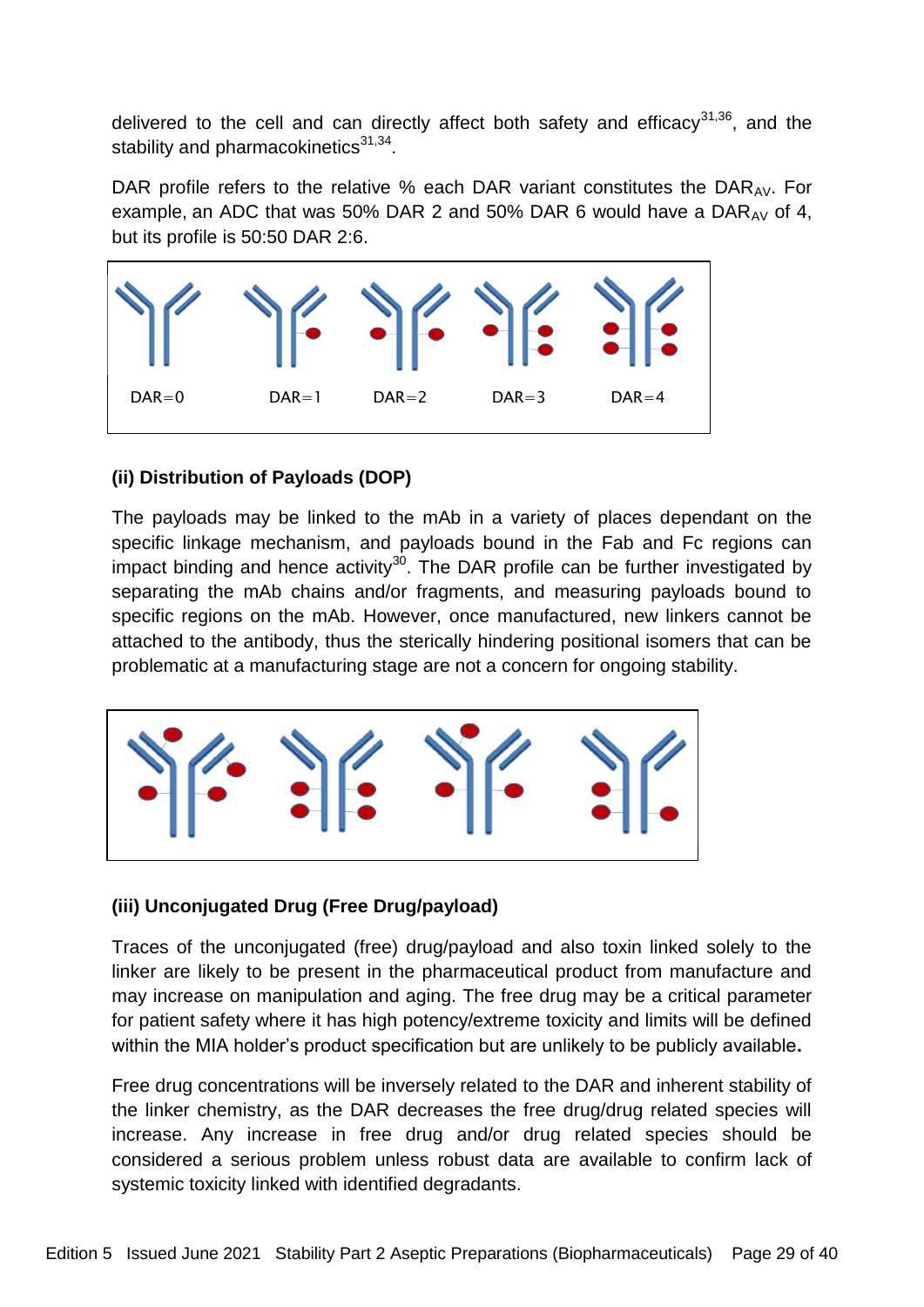Interpretation of free drug level increases on storage can be difficult without understanding the specification limit for this criterion. The use of off-target cellular assays could help provide toxicity data to contextualise the changes in free drug concentration.

# **Test methods**

The Testing Protocols and Test Methodology described for the analysis of mAbs in Sections 6 & 7 of the main document are also applicable for the analysis of ADCs, since the degradation processes monitored by these tests are relevant to both mAbs and ADCs, although it should be noted that even those methods that are routinely used for analysis of mAbs (e.g. SEC) may require modification for use in the analysis of ADCs.

The inherent complexity of the mAb component is further complicated in ADCs due to the added variability introduced by the number of drugs attached to the antibody resulting in heterogeneous populations; this can lead to altered physical and chemical characteristics of the ADC compared with the parent mAb, presenting additional stability implications and analytical challenges which must be addressed to ensure the stability and safety of the ADC product. Additional analytical methods to those routinely used for the analysis of mAbs are required, which focus on assessing the quality attributes of ADCs that are directly related to product safety, such as DAR<sub>AV</sub>, DAR profile and determination of free drug concentration.

# **The minimum testing protocol required for the stability testing of mAbs** (Section 6, main document) **should be applied to ADCs to ensure the stability of the mAb component**, **in addition to analytical techniques that will assess the DARAV, DAR profile and free drug.**

The following is a list of those test methods which can be used to assess the quality and stability of ready-to-use ADC preparations. Where duplication with those methods listed for the analysis of mAbs occurs (main document), the limitations and/or modification which may be required for use in ADC analysis have been highlighted. The list is not exhaustive, with reports of different methods being adapted and optimised for ADC analysis regularly being published. The importance of using multiple orthogonal analytical methods for quality and stability assessment of ADCs is essential to provide confidence in the measurements.

# **Circular Dichroism (CD)**

CD is commonly used to assess conformational changes to the secondary and tertiary structure of mAbs in the 'near-UV' and 'far-UV' regions respectively; however, this method is limited in its use in ADC analysis due to many of the cytotoxic drugs in ADCs absorbing strongly in the near-UV region causing interference and uncertainty when estimating the protein secondary structure. Far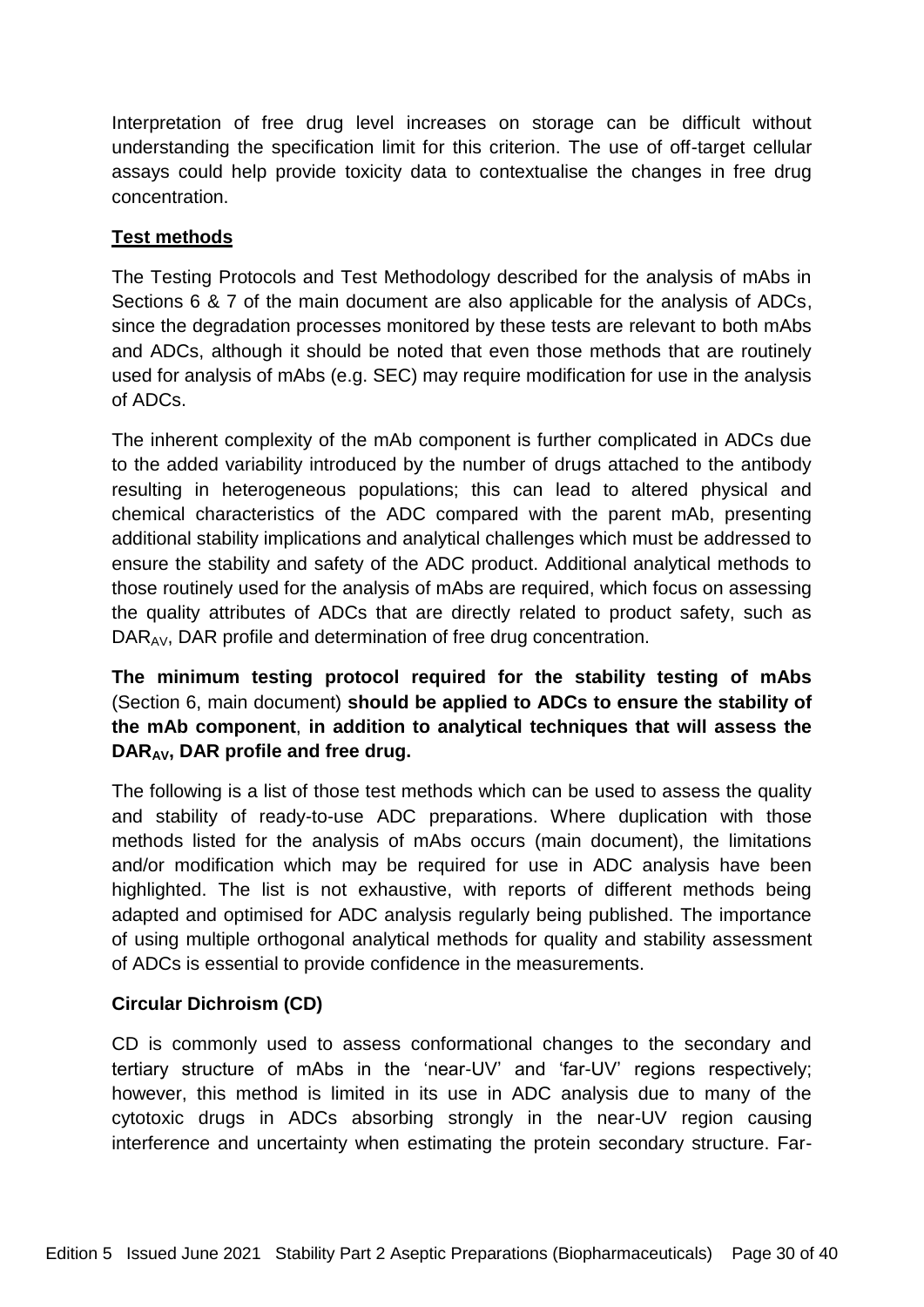UV-CD can be used to assess the mAb secondary structure, providing the bound drug in the ADC does not interfere<sup>37</sup>.

# **Infrared Spectroscopy (IR)**

IR spectroscopy can assess chemical identity due to the unique "fingerprint" molecules have in the 1500 to 500  $cm^{-1}$  region. Fourier-transform infrared spectroscopy has been used with attenuated total resistance sample cells to investigate the structure of proteins in liquid suspensions. It has been demonstrated that two characteristic peaks on an IR spectrum the Amide 1 and Amide 2 bands are conformationally sensitive with regards to the Alpha helix and beta sheet. Published and peer reviewed methodologies have been employed to investigate the secondary structure of multiple ADCs demonstrating neither the warheads or linkers significantly interfere with the IR signal<sup>38</sup>.

# **Ultraviolet-Visible (UV/Vis) Spectroscopy**

The simplest reported method for the analysis of DAR is by UV/Vis Spectroscopy, which is applied to ADCs where chromatographic methods are not suitable for accurate determination of DAR $^{33,38}$ . Due to the limitations in UV / vis spectroscopy for these products and the potential clinical consequences of misinterpretation of results this method should not be used for extended stability studies.

The UV spectra of individual peaks separated by chromatographic techniques can be used as a tool to confirm peak identifications.

# **Particle Counting Methods**

DLS/Nanosight/RMM/MFI/LO/Microscopy can all be used to detect and quantify particulates in their relevant size ranges, as the addition of payloads does not impact the detection of aggregates or particles. However, as previously mentioned aggregation may be more of an issue with ADCs than mAbs as the payloads are hydrophobic, and in some ADCs the inter-chain disulphide bonds are broken exposing hydrophobic patches of the mAb $^{31,33,34}$ .

# **Liquid Chromatography (LC) Methods**

LC methods are the most frequently used analytical methods for characterisation of ADCs, and can provide information on the DAR profile enabling calculation of  $DAR_{AV}$ as well as molecular weight and analysis of process/storage related impurities as with regular mAbs. It should be noted that some test methods have limited use depending on the linker characteristics, for example the inherent heterogeneity of lysine conjugated ADCs limits their separation and characterisation by chromatographic applications. Example chromatograms are provided within a review of LC methods used for the characterization of  $\text{ADC}^{39}$ . A brief overview of some specific chromatographic techniques commonly employed for ADC analysis is provided in the following sections.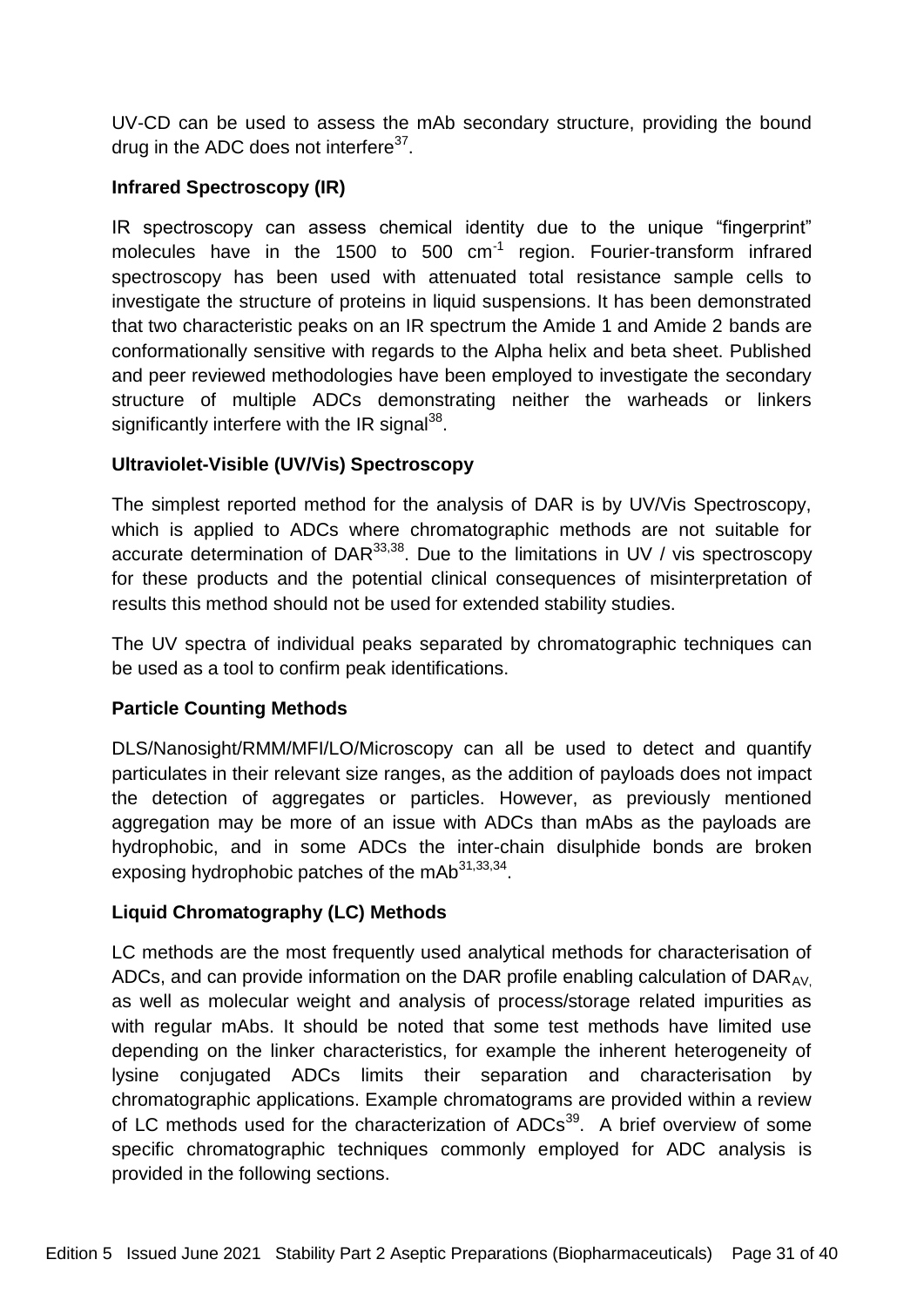# **Hydrophobic Interaction Chromatography (HIC)**

Separating sample components in order of increasing hydrophobicity, HIC is often the liquid chromatography method of choice for calculating the  $DAR_{av}$  and the DAR profile. It cannot be used to fully characterise lysine-conjugated ADCs due to the vast range of DAR and positional isomers (8.65 million possible unique variants<sup>40</sup>), but the data generated may be able to provide a DAR distribution fingerprint and to determine the percentage of unconjugated antibody.

In contrast to RP-HPLC, which separates proteins under harsh denaturing conditions, HIC uses mild separation conditions helping to preserve the native conformation of the ADC, thus non-covalent protein complexes such as cysteine conjugated ADCs maintain an intact mAb structure, allowing the evaluation of drugload distribution (DOP) and calculation of DAR<sub>av</sub>. Under optimal conditions, the conjugated species of the ADC are separated due to their increased hydrophobicity caused by the increased drug load, i.e. each peak corresponds to an intact mAb with an increasing number of bound drug. In the case of stochastic cysteine-linked ADCs, the unconjugated mAb (least hydrophobic) will elute first and the most hydrophobic (e.g. 8-drug conjugate) will elute last. The DAR profile can be derived from the HIC chromatogram, as the relative peak area of each peak represents the relative distribution of each drug-loaded DC species.  $DAR_{av}$  is calculated from the individual peak areas and drug load number. The disadvantages of this technique include that it is not suitable for lysine linked ADCs and the high salt content of the mobile phase makes HIC incompatible with mass spectrometry techniques.

# **Reverse Phase Liquid Chromatography (RPLC)**

RPLC can be used to determine DAR and also unconjugated drug (free drug) content. RPLC separates proteins based on their hydrophobicity; however, whereas HIC uses mild conditions, preserving the native conformation of the ADC, RPLC uses harsh conditions that can cause denaturation of the ADC resulting in separation of non-covalently attached antibody portions, enabling the separation and quantification of heavy (H) and light (L) chains with different drug loads $^{38}$ . RPLC and HIC can therefore provide complimentary information on DAR species and positional isomers.

It is particularly useful for determining the  $DAR_{av}$  of site specifically-linked ADCs, where drugs are attached at specific amino acid residues of heavy (H), light (L) or both H and L chains; ADCs generated by partial reduction of interchain disulphides for example. Reduction of these ADCs with a reducing agent prior to RPLC analysis allows the separation of the DAR species related to the H or light L chain and therefore an assessment of the payload distribution on H and L chains. Under appropriate conditions RPLC can partially separate the positional isomers of different H species, which elute as groups of partially resolved peaks, providing information on positional isomer composition. RPLC is also compatible with MS and when used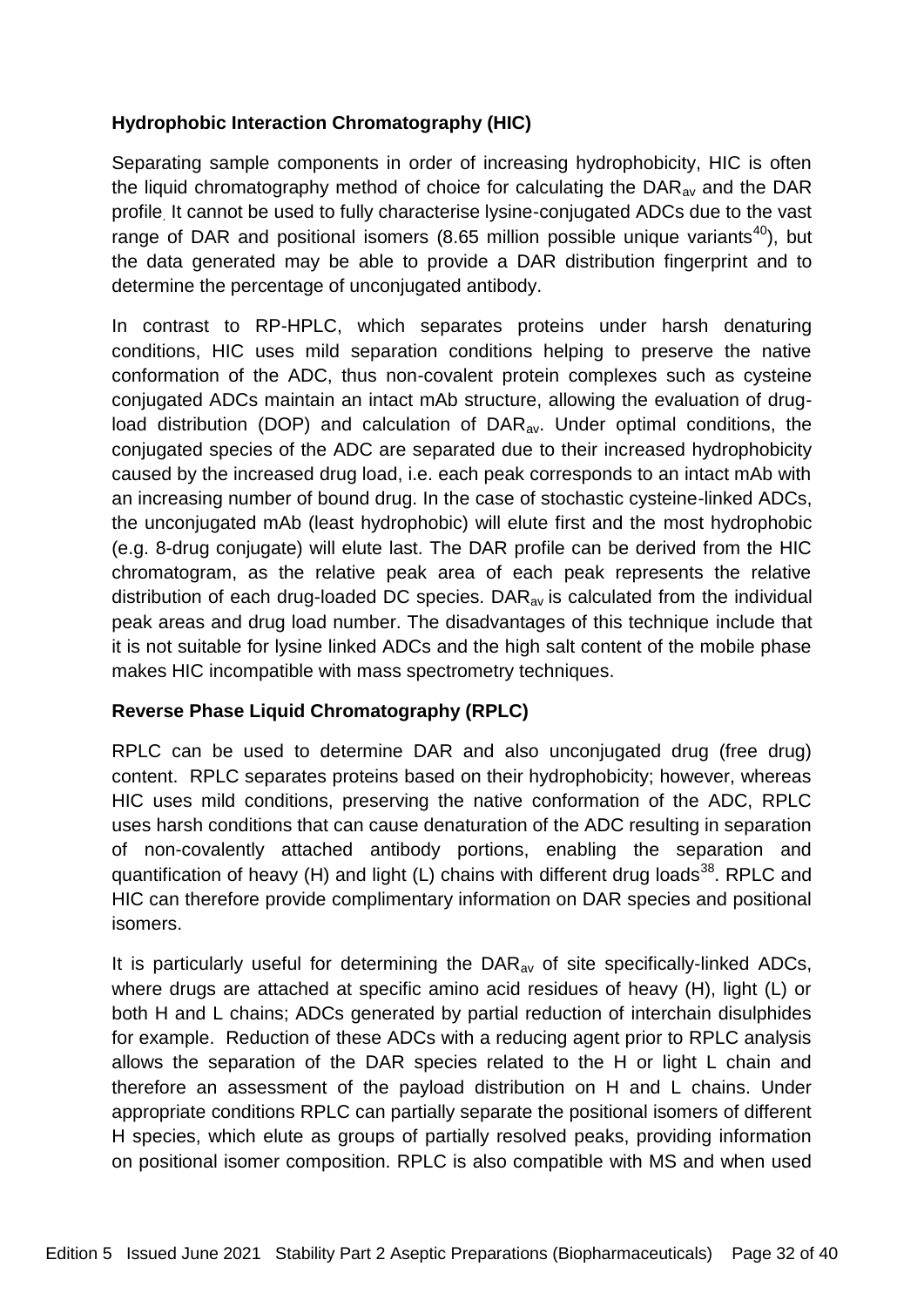in combination with MS detection or with information from complementary methods such as HIC and CE-SDS, information on DOP can be derived from RPLC analysis<sup>39</sup>.

RPLC is the most commonly used analytical technique for separating and quantifying free drug; additional sample preparation steps may be required involving the precipitation of the ADC protein using organic solvent, with the free drug remaining soluble in the organic extract, or use of dual phase systems that can isolate antibody components while allowing free drug to pass through and be separated on a reverse phase column. A method to directly analyse free drug-related species in ADCs without sample preparation using a polyphenyl RP column has been described $41$ .

# **SEC**

Similar to mAbs and any therapeutic protein, aggregation in ADCs has the potential to elicit an immunogenic reaction and it is critical to monitor for the presence of aggregates, especially as many of the conjugated drug species in ADCs are relatively hydrophobic and could increase the potential for aggregate formation during storage. SEC is used for separating and quantifying protein high molecular weight species (including dimers and aggregates), the monomer and low molecular weight species (including fragments). SEC methods typically used for the therapeutic mAbs may be used for the analysis of an ADC, but may require modification or adaptation due to poor peak shape and unsatisfactory resolution of aggregates from the conjugated monomer of the ADC, which are largely attributed to the hydrophobic nature of the cytotoxic drug<sup>38</sup>. Addition of an organic modifier to the mobile phase can successfully overcome these limitations<sup>39</sup>. SEC analysis using diode array detection with collection of full spectrum for the mAb and payload ranges is recommended; exploitation of these data enables confirmation that the monomer peak spectra does not change and the baseline can be monitored for drug related signals that would be indicative of small amounts of free drug.

# **Mass Spectrometry (MS)**

MS can be used for determining DAR profile,  $DAR_{av}$  and give information on DOP if reducing or using enzymatic digests. MS works for both cysteine and lysine conjugates and is particularly useful for the characterisation of lysine conjugates given the limitations of LC methods to these molecules due to the inherent heterogeneity of lysine conjugated mAbs. Suitable liquid chromatography (LC) methods may be coupled to MS (LC-MS). Interpretation of the MS results can be challenging; deconvolution of the MS spectrum can provide information on the mass distribution that corresponds to the DAR distribution.

# **Capillary Electrophoresis-SDS (CE-SDS)**

CE-SDS can be used for the analysis of ADCs under non-reducing and reducing conditions, and has been shown to quantify DARs that are comparable to those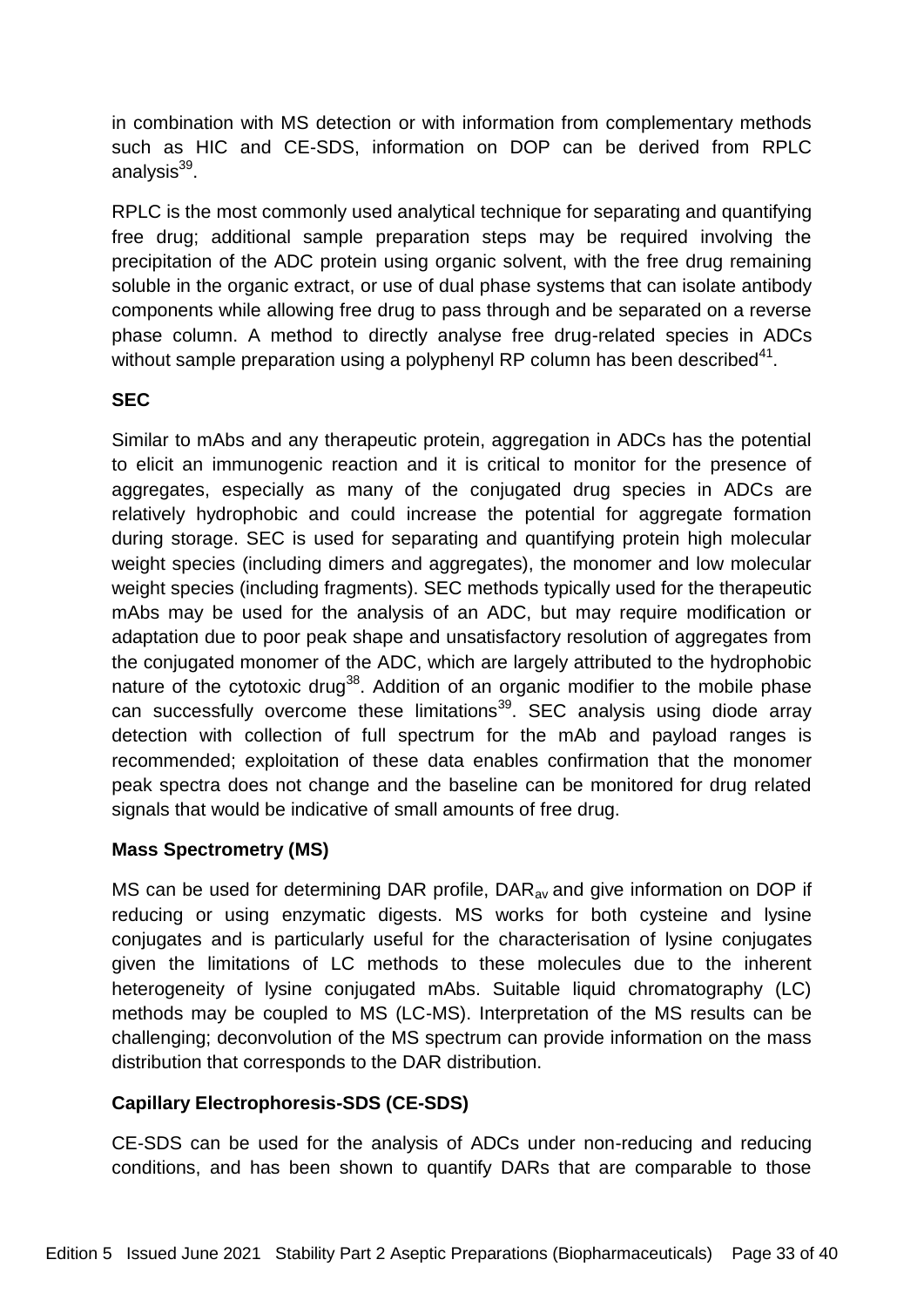obtained by analysis of the same samples using other methods, such as UV/Vis spectrometry<sup>42</sup>, and may be useful as a complementary method to LC analysis. It should be noted that the SDS profiles of ADCs are not always expected to resemble those of a mAb, especially cysteine linked ADCs under non-reducing conditions.

## **icIEF**

'Imaged Capillary Isoelectric Focussing' determines changes in charge state distribution of ADCs as it does with mAbs. The type of conjugation method and payload characteristic may increase the number of variants so the signal to noise ratio may be poorer for ADCs compared to mAbs; lysine conjugation with a neutral toxin linker results in increased acidic content relative to the mAb and proportional to the average number of drug molecules bound.

# **Bioanalytical methods**

The mechanism of action of an ADC, in general terms, requires the specific binding to a target antigen via the mAb portion of the molecule, entry into the cell by internalisation (through receptor mediated endocytosis), release of the payload either by either lysosomal degradation of the mAb or cleavage of the linker (through enzymatic degradation or acid hydrolysis), allowing the cytotoxin to exert its effect by disruption of a critical cellular pathway (e.g. interference of cellular machinery such as DNA or microtubule assembly), resulting in apoptosis (programmed cell death). In addition, although the primary function of the mAb component of an ADC is to target the delivery of the drug, the mAb portion may also engage a secondary effector function such as Antibody-Dependent Cell-mediated Cytotoxicity (ADCC) or Complement Dependent Cytotoxicity (CDC), which may contribute to the overall efficacy of the ADC.

Cell based potency/activity assays are used to measure the biological activity that a drug elicits at the cellular level by utilising an in-vitro cellular model to quantify how active or potent a molecule is by measuring the response that the cells have to the therapeutic molecule. For example, an *in vitro* cytotoxicity assay (also referred to as a cell killing assay; CKA) can be used to demonstrate the cell killing function of the ADC, and should be chosen to reflect the mechanism of action and biological function of the ADC. Examples of cytotoxicity assays that may be employed include a cell viability assay, measurement of cell apoptosis or cell cycle analysis, and will require the use of appropriate cell lines that express the targeted surface antigen. In addition, 'off-site' testing may also be employed, using a non-targeted cell line, to assess the safety of the ADC to demonstrate the viability of cells that do not express the target antigen following exposure to the ADC.

It is preferable to employ a cell-based cytotoxicity assay and this is essential where the unconjugated warhead or payload is expected to have systemic toxicity. Although binding assays (using appropriate analytical methods such as Enzyme-Linked Immunosorbent Assay (ELISA), Surface Plasmon Resonance (SPR) or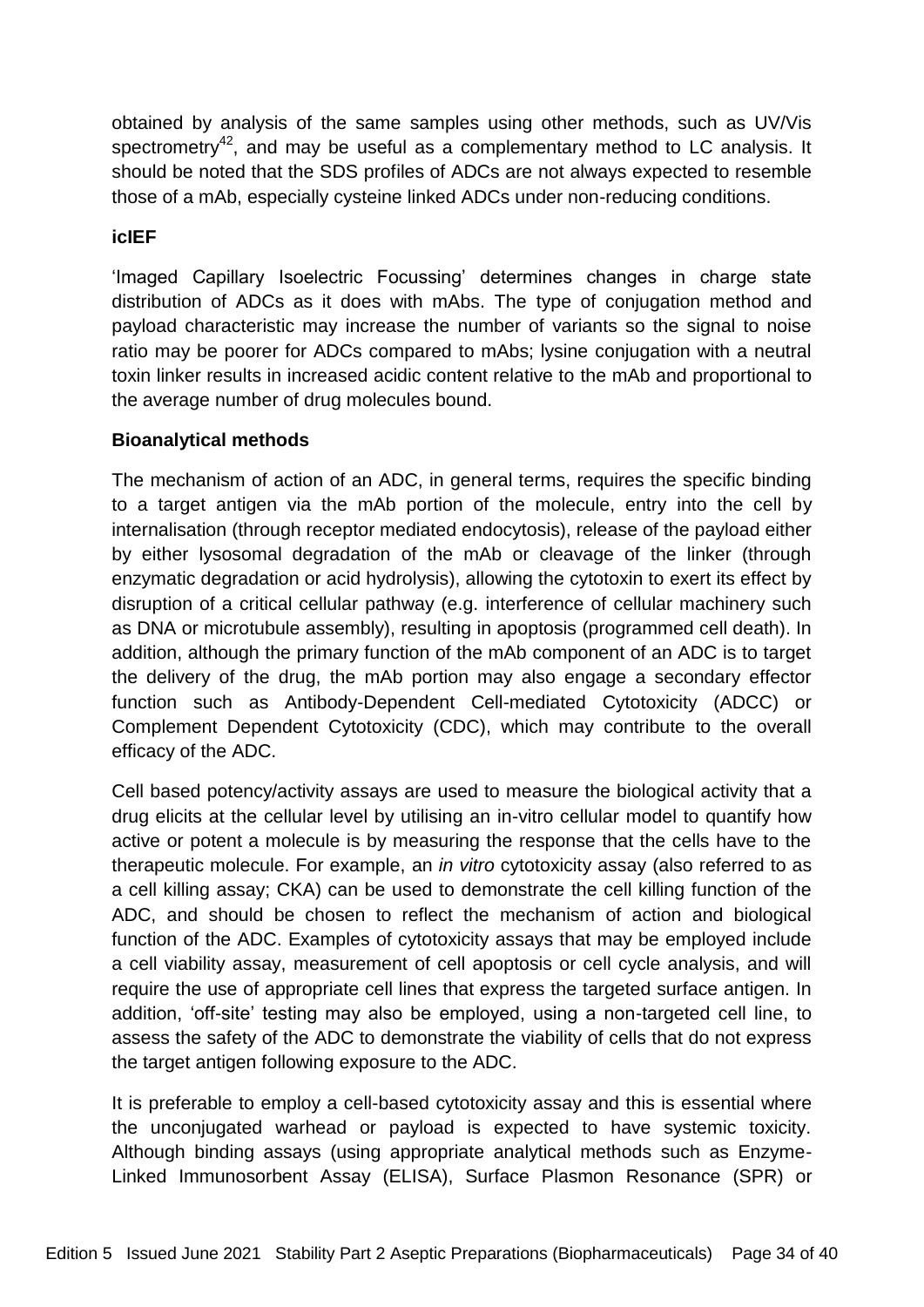Fluorescence-Activated Cell Sorting (FACS) assay) can be employed to demonstrate the process of antigen recognition and binding of the ADC, it is important to note that binding does not demonstrate functional activity and does not necessarily correlate with DAR<sup>43</sup> or activity. In contrast, a cell-based cytotoxicity assay can demonstrate that the binding, internalisation and cleavage processes are retained. There may be exceptional circumstances when a binding assay will be acceptable, however, this would only be on demonstration that all physicochemical attributes of the ADC had been retained; if the results indicate any changes to the physicochemical properties of the ADC then a cytotoxicity assay must be employed to determine any biological significance of these changes. The use of other potency assays in combination with a cell-based assay may be warranted and a further understanding of antigen binding and Fc receptor binding might also be required. In any case, the method chosen to demonstrate the biological function of the ADC must be fully justified.

# **Cell based assay design considerations**

In summary, for a cell-based assay to be effective in setting and establishing stability profiles and conditions, the assay design must consider the following:

1. The assay design must reflect the therapeutic mechanism of action (MoA) of the drug in question. For ADC's the therapeutic MoA is normally cytotoxic cell death of targeted cells via the internalised toxin, but the antibody component of ADC's may also elicit other cellular responses such as Antibody-Dependent Cell-mediated Cytotoxicity (ADCC) and Complement Dependent Cytotoxicity (CDC). In these instances consideration must be applied into what the most significant MoA is for the therapeutic and in some instances the use of multiple cell based assays reflecting different MoAs may be required.

2. The cell line/s selected must be representative of the therapeutic activity in some way. For ADC therapeutics, the main consideration is that the cell line possesses the target surface protein/ligand/receptor of the antibody component of the ADC in sufficient quantities to elicit a detectable effect.

3. For ADC therapeutics, a cell-based assay should be designed with specificity in mind. As ADC therapeutics possess a toxin that possesses the ability to inherently kill cells non-specifically if not effectively bound to the antibody, then specificity studies should be conducted to prove that the effect elicited in the cell-based assay are in fact due to specific targeting and binding. This can be in the form of development studies that prove the molecule only binds and kills cells that possess the receptor of interest and can also include antibody and/or toxin only tests to demonstrate that there are clear observable differences in the observed response.

4. A suitable detection method must be selected that is in line with the MoA. Common methods of detection for ADCs are; cell signalling (e.g. levels of phosphorylated Akt), cell death (apoptosis – measured by flow cytometry) or cell proliferation (measure of metabolism e.g. MTT assay (or preferably using soluble formazan dyes), Cell titre Glo).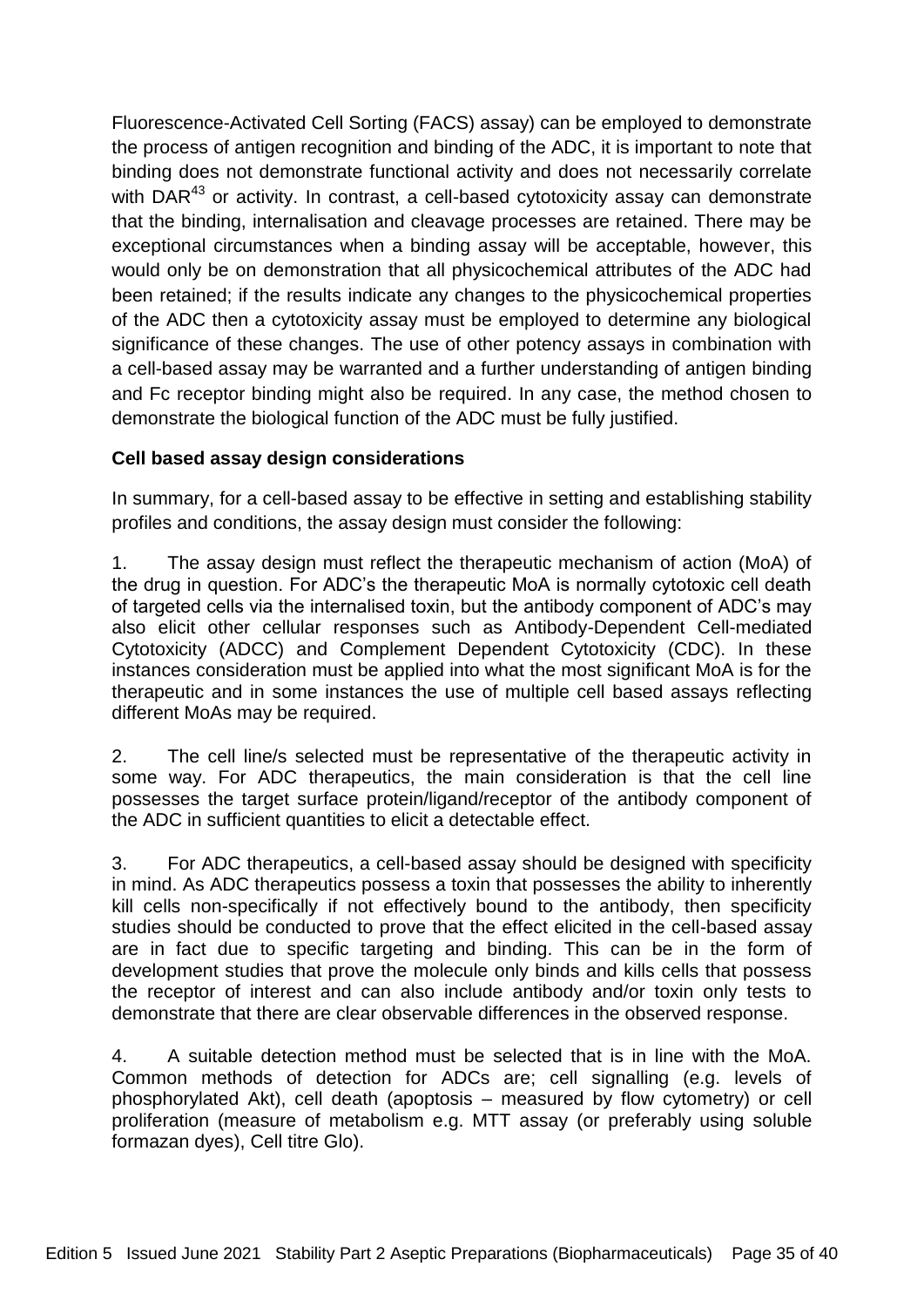5. It is best practice to use a high number of replicates for cell-based assays to help combat inherent variation in the assay performance and to improve the robustness of the results obtained. There is normally a compromise to be made between the level of replication and the number of points within the standard curve due to limited space on 96 well plates.

6. Other considerations include the performance of the selected cell line to ensure a consistent response across the study. This requires an in depth understanding of the cell line, which is accomplished via literature reviews, trending and also keeping culture conditions as consistent as possible. Where possible Thaw and Use cell vials should be evaluated and created as they should be considered a gold standard approach for reducing cell assay variability.

7. All cell-based methods employed in stability studies should be fully validated in line with ICH guidelines $44,45$ .

# **Summary**

Analytical methods used to validate stability in compounded ready-to-use ADC preparations will need to address quality attributes specific to ADCs, in addition to those applicable to all biopharmaceuticals detailed in section 6 of this document.

Of particular note are:

- Changes to the core mAb that could potentially reduce the colloidal stability, for example, the impact of disulphide bridge loss in brentuximab vedotin and increase of surface hydrophobicity in both brentuximab vedotin and trastuzumab emtansine.
- The DAR<sub>AV</sub> or DAR Profile, changes to which may result in pharmacodynamic and pharmacokinetic differences.
- Increases in free drug from unintentional and premature cleavage causing potentially serious toxicity issues to patient and carer, as well as potentially reduced or increased cytotoxicity at the action site.

# **Handling Guidelines**

Payloads are typically highly potent cytotoxic agents, up to 4000 times more potent than standard cytotoxics. In general, bound to the antibody the payload is not actively toxic, however, released from the antibody many are likely to be highly toxic although some payloads are not toxic until intracellular and cannot enter cells in an unconjugated state<sup>28</sup>.

Linkage is susceptible to acid, base, enzymatic or nucleophilic attack and could be broken down by contact with skin proteases. The mAb and linker are also likely to be broken down by disinfectants such as hydrogen peroxide and chlorine-based agents, as well as alcohol based agents<sup>46</sup>.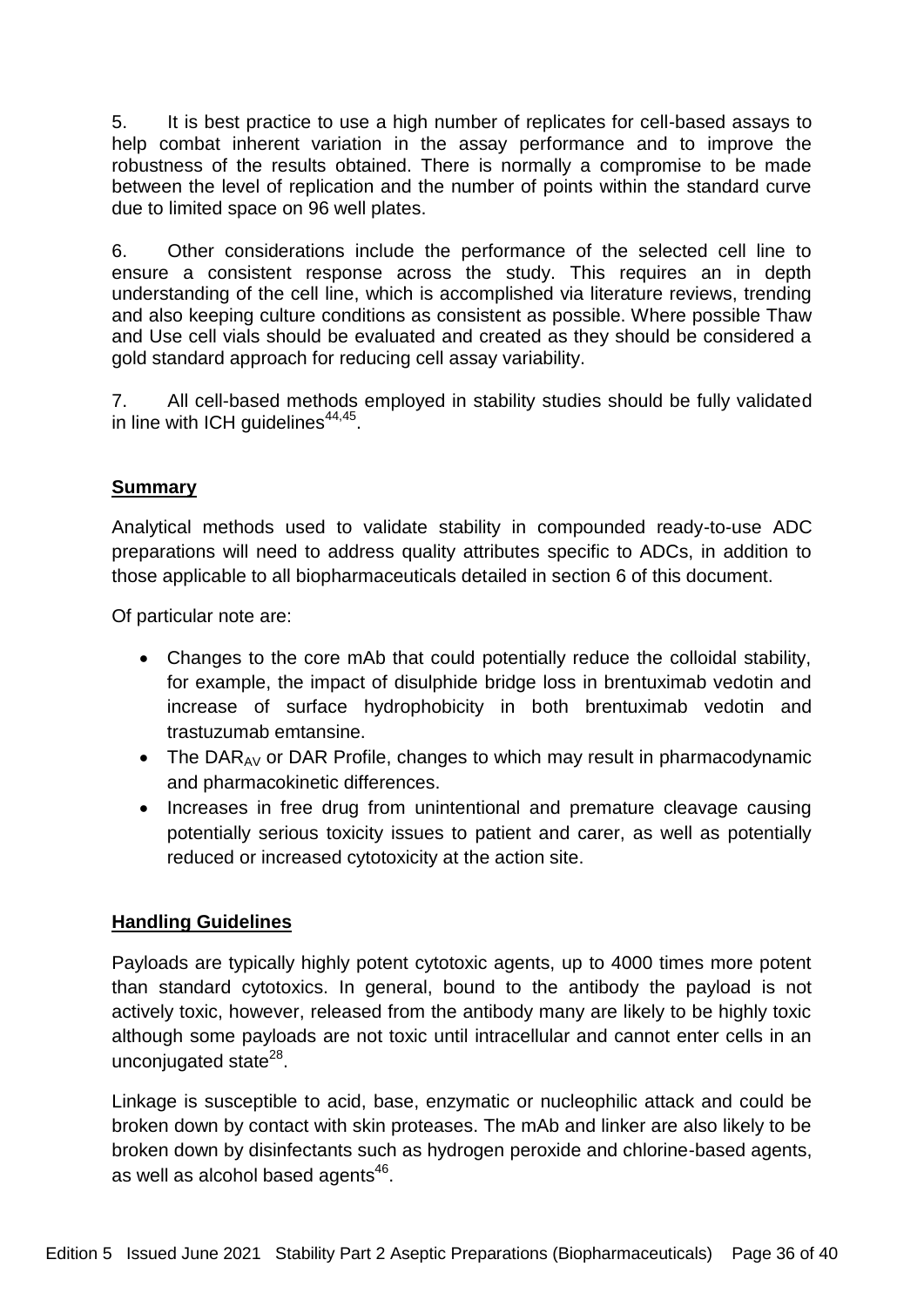Preparation, as for cytotoxic drugs, must be restricted to pharmacy aseptic services and handling within an isolator (preferentially negative pressure). It is not appropriate to reconstitute or dilute ADC preparations on wards under any circumstances. Outsourcing of ready-to-administer ADCs may be limited by the short SmPC shelf life applied to products (routinely 4 hours to 24 hours) and relatively few stability studies having been carried out to this standard.

Some ADCs are highly light sensitive and need to be protected from light during reconstitution, dilution, storage and administration<sup>47,48</sup>.

#### **Cleaning / spillages**

Use of harsh disinfectants such as oxidizing agents (chlorine based/hydrogen peroxide-based agents) or strong alkali solutions should be avoided for cleaning purposes following handling of ADCs, due to the risk of releasing the toxic payload. Water and neutral detergents are likely to be fairly safe $46$ .

Spillages must be handled as cytotoxic agent spills but again need to be dealt with without using harsh disinfectants, your spillage policy should be reviewed to ensure that it refers to ADCs and uses appropriate agents for dealing with ADC spills.

#### **Disposal**

Disposal of waste and contaminated items should be in line with other cytotoxic drugs.

# **Labelling**

Alongside other biopharmaceuticals both the INN and the brand name should be included on the label and the products should be labelled as cytotoxic. Specific labelling as a Cytotoxic Antibody Drug Conjugate alongside standard cytotoxic labelling should also be considered.

# **References (for addendum)**

26. Guidance on the safe handling of Monoclonal Antibody (mAb) products,  $5<sup>th</sup>$ edition, November 2015.

27. Bouchard H, Viskov C, Garcia-Echeverria C. (2014) Antibody-drug conjugates-A new wave of cancer drugs. Bioorganic & Medicinal Chemistry Letters 24, 5357-5363.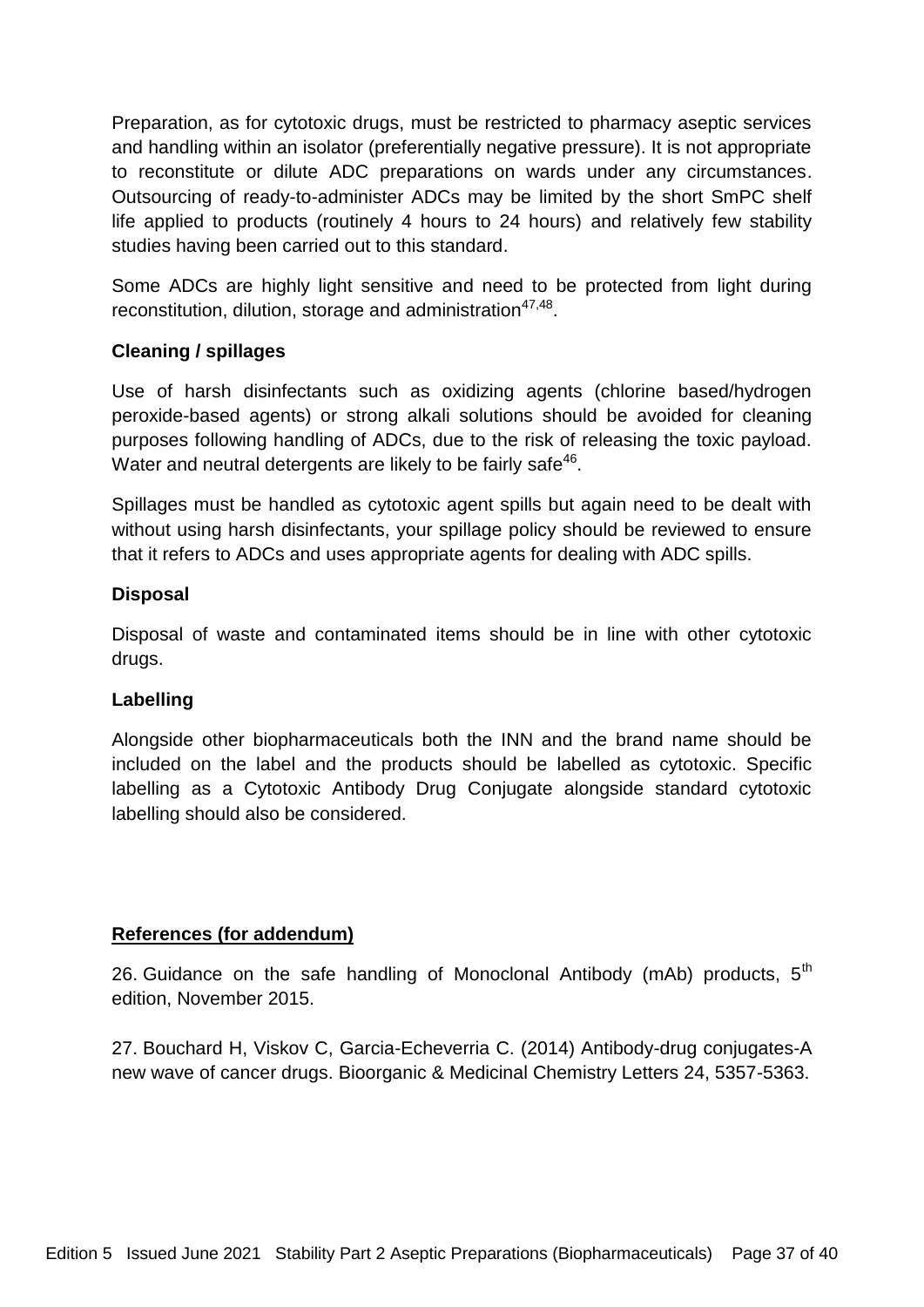28. Li F *et al.* (2016) Intracellular Released Payload Influences Potency and Bystander-Killing Effects of Antibody-Drug Conjugates in Preclinical Models. Cancer Research 76, 2710-2719.

29. Shah DK *et al.* (2014) A Priori Prediction of Tumor Payload Concentrations: Preclinical Case Study with an Auristatin-Based Anti-5T4 Antibody-Drug Conjugate. Aaps Journal 16, 452-463.

30. Hoffmann RM *et al.* (2018) Antibody structure and engineering considerations for the design and function of Antibody Drug Conjugates (ADCs). *Oncoimmunology* 7.

31. McCombs JR & Owen SC. (2015) Antibody Drug Conjugates: Design and Selection of Linker, Payload and Conjugation Chemistry. Aaps Journal 17, 339-351.

32. Hawe A *et al*. (2012) Forced Degradation of Therapeutic Proteins. Journal of Pharmaceutical Sciences 101, 895-913.

33. Mohamed HE, Mohamed AA, Al-Ghobashy MA, Fathalla FA, Abbas SS. (2018) Stability assessment of antibody-drug conjugate Trastuzumab emtansine in comparison to parent monoclonal antibody using orthogonal testing protocol. Journal of Pharmaceutical and Biomedical Analysis 150, 268-277.

34. Jackson D & Stover D. (2015) Using the Lessons Learned From the Clinic to Improve the Preclinical Development of Antibody Drug Conjugates. Pharmaceutical Research 32, 3458-3469.

35. Marcoux, J *et al.* (2015) Native mass spectrometry and ion mobility characterization of trastuzumab emtansine, a lysine-linked antibody drug conjugate. Protein Science 24, 1210-1223.

36. Staudacher A & Brown M. (2017) Antibody drug conjugates and bystander killing: is antigen-dependent internalisation required. Br J Cancer 117, 1736–1742.

37. Sreedhara A, Demeule B, Liu J, Yadav S, Cromwell M, Shire SJ. (2013) Biophysics for Therapeutic Protein Development. 10.1007/978-1-4614-4316-2 8.

38. Wakankar A, Chen Y, Gokarn Y, Jacobson FS. (2011) Analytical methods for physicochemical characterization of antibody drug conjugates. mAbs 3, 161-172.

39. Bobály B, Fleury-Souverain S, Beck A, Veuthey J-L, Guillarme D, Fekete S. (2018) Current possibilities of liquid chromatography for the characterization of antibody-drug conjugates. Journal of Pharmaceutical and Biomedical Analysis 147, 493-505.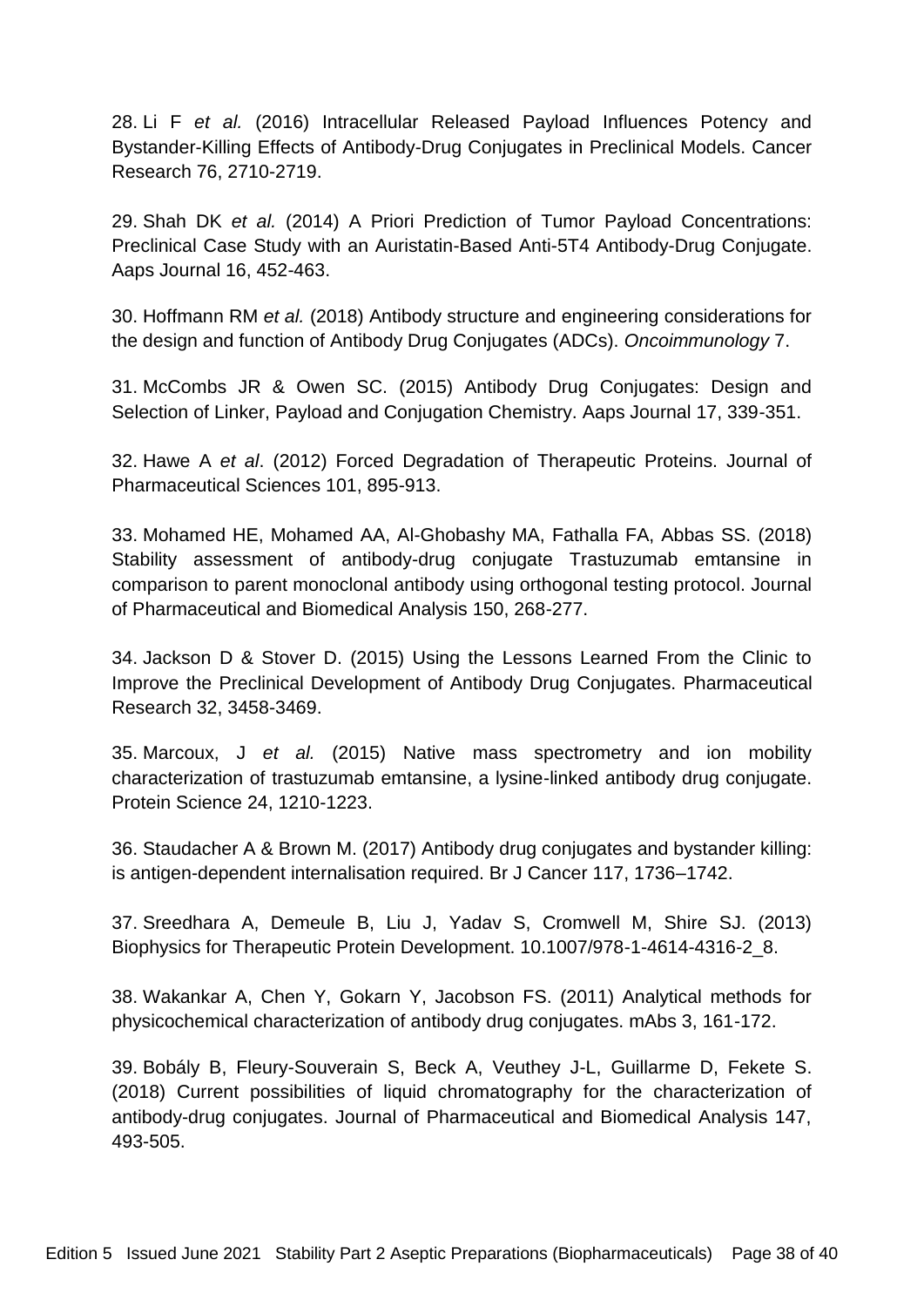40. Lu J, Jiang F, Lu AP, Zhang G. (2016) Linkers Having a Crucial Role in Antibody-Drug Conjugates. International Journal of Molecular Sciences 17, 561.

41. de Mel N, Mulagapati SHR, Cao M, Liu D. (2019) A method to directly analyze free-drug-related species in antibody-drug conjugates without sample preparation. J Chromatogr B Analyt Technol Biomed Life Sci. 1116, 51-59.

42. Brown R (2018) Quantitation of ADC Drug to Antibody Ratio (DAR) using CE-SDS. SCIEX, LifeArc, LCGC Webinar presentation.

43. Sun M, Associate Director, Conjugation Process Development, Seattle Genetics, 4th World ADC Summit, Frankfurt 2012.

44. ICH Q2 (R1) Validation of Analytical procedures. Available at: <https://www.ich.org/page/quality-guidelines>

45. ICH Q6B Specifications: Test Procedures and Acceptance Criteria for Biotechnological/ Biological Products. Available at: [https://www.ich.org/page/quality](https://www.ich.org/page/quality-guidelines)[guidelines](https://www.ich.org/page/quality-guidelines)

46. Chapman TJ. (2019) 'Development of methods for in vitro characterisation of Antibody-Drug Conjugates'. Doctorate of Philosophy. The University of Bath.

47. Medicines.org.uk. *MYLOTARG 5mg powder for concentrate for solution for infusion - Summary of Medicinal product Characteristics –(eMC)*. 2020. Available at: <https://www.medicines.org.uk/emc/product/9151>

48. Medicines.org.uk *BESPONSA 1mg powder for concentrate for solution for infusion - Summary of Medicinal product Characteristics –(eMC)*. 2020. Available at: <https://www.medicines.org.uk/emc/product/650>